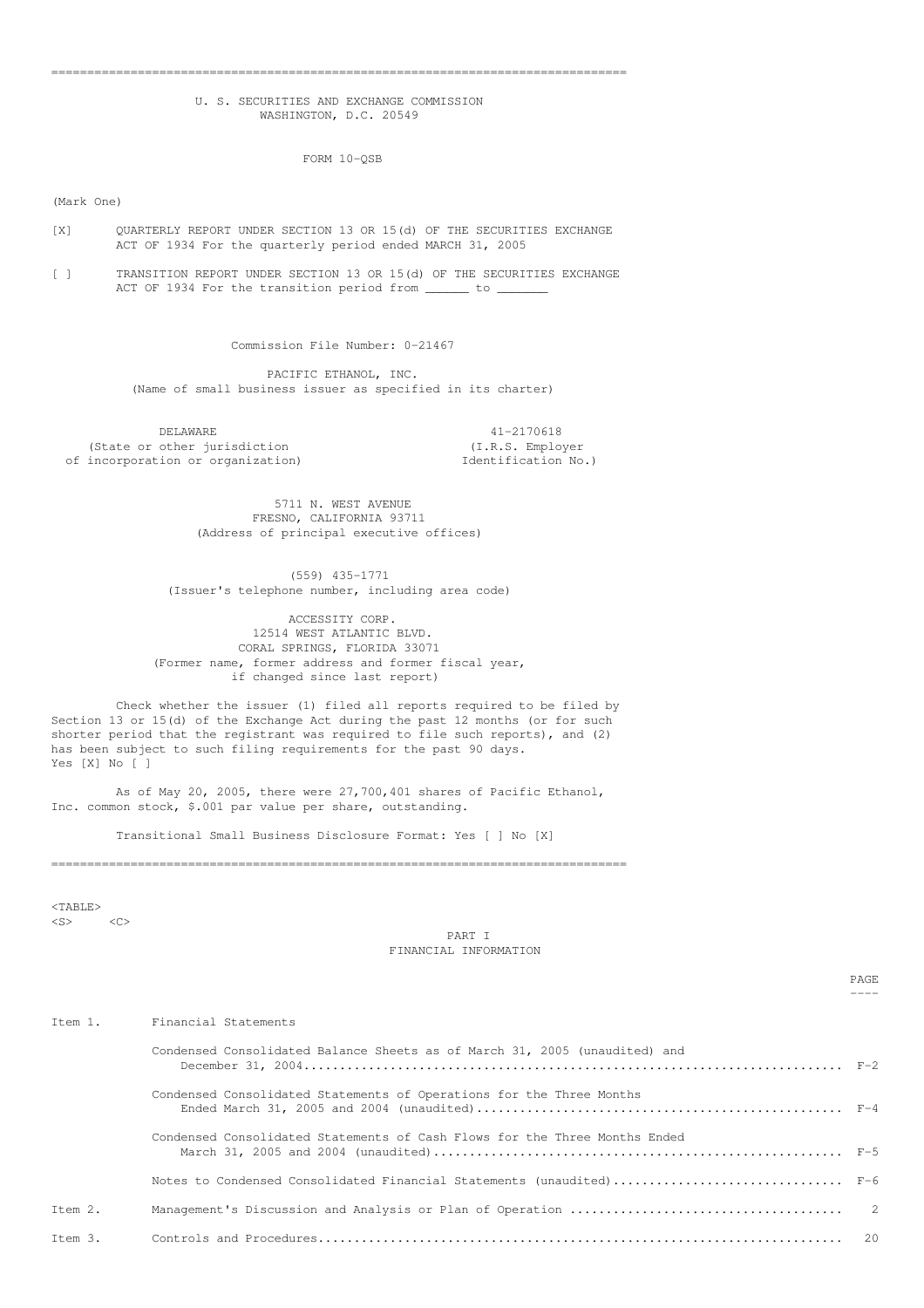### PART II OTHER INFORMATION

| Item 2. |  |  |
|---------|--|--|
| Item 3. |  |  |
| Item 4. |  |  |
| Item 5. |  |  |
| Item 6. |  |  |
|         |  |  |

</TABLE>

# PART I - FINANCIAL INFORMATION

ITEM 1. FINANCIAL STATEMENTS.

PACIFIC ETHANOL, INC. AND SUBSIDIARIES CONDENSED CONSOLIDATED BALANCE SHEETS AS OF MARCH 31, 2005 AND DECEMBER 31, 2004

| ASSETS                            | March 31,<br>2005<br>(unaudited) | December 31,<br>2004                 |
|-----------------------------------|----------------------------------|--------------------------------------|
| CURRENT ASSETS:                   |                                  |                                      |
| Cash and cash equivalents         | \$20, 743, 553                   | $\mathcal{S}$<br>42                  |
| Accounts receivable, net          | 2,220,300                        | 8,464                                |
| Inventories                       | 543,813                          |                                      |
| Prepaid expenses                  | 117,375                          | 293, 115                             |
| Prepayments on product in transit | 347,709                          |                                      |
| Related party notes receivable    | 5,347                            | 5,286                                |
| Business acquisition costs        |                                  | 430,393                              |
| Other receivables                 | 48,414                           | 48,806                               |
| Restricted cash                   | 280,000                          |                                      |
| Total current assets              | 24,306,511                       | 786,106                              |
| PROPERTY AND EQUIPMENT, NET       | 6,353,388                        | 6,324,824                            |
| OTHER ASSETS:                     |                                  |                                      |
| Debt issuance costs, net          | 63,333                           | 68,333                               |
| Intangible assets, net            | 11,788,000                       |                                      |
| Total other assets                | 11,851,333<br>. <u>.</u>         | -----------<br>68,333<br>----------- |
| TOTAL ASSETS                      | \$42.511.232<br>------------     | \$7.179.263<br>-------------         |

See accompanying notes to condensed consolidated financial statements.

### $F-2$

# <TABLE>

PACIFIC ETHANOL, INC. AND SUBSIDIARIES CONDENSED CONSOLIDATED BALANCE SHEETS AS OF MARCH 31, 2005 AND DECEMBER 31, 2004 (CONTINUED)

| LIABILITIES AND STOCKHOLDERS' EQUITY | March 31,<br>2005<br>(unaudited) | December 31,<br>2004 |
|--------------------------------------|----------------------------------|----------------------|
|                                      |                                  |                      |
| $<$ S>                               | $\langle C \rangle$              | $\langle C \rangle$  |
| CURRENT LIABILITIES:                 |                                  |                      |
| Accounts payable - trade             | 1,920,018<br>S.                  | 383,012<br>S         |
| Accounts payable - related party     | 282,703                          | 846,211              |
| Accrued payroll                      |                                  | 18,963               |
| Accrued interest payable             | 3,084                            | 30,864               |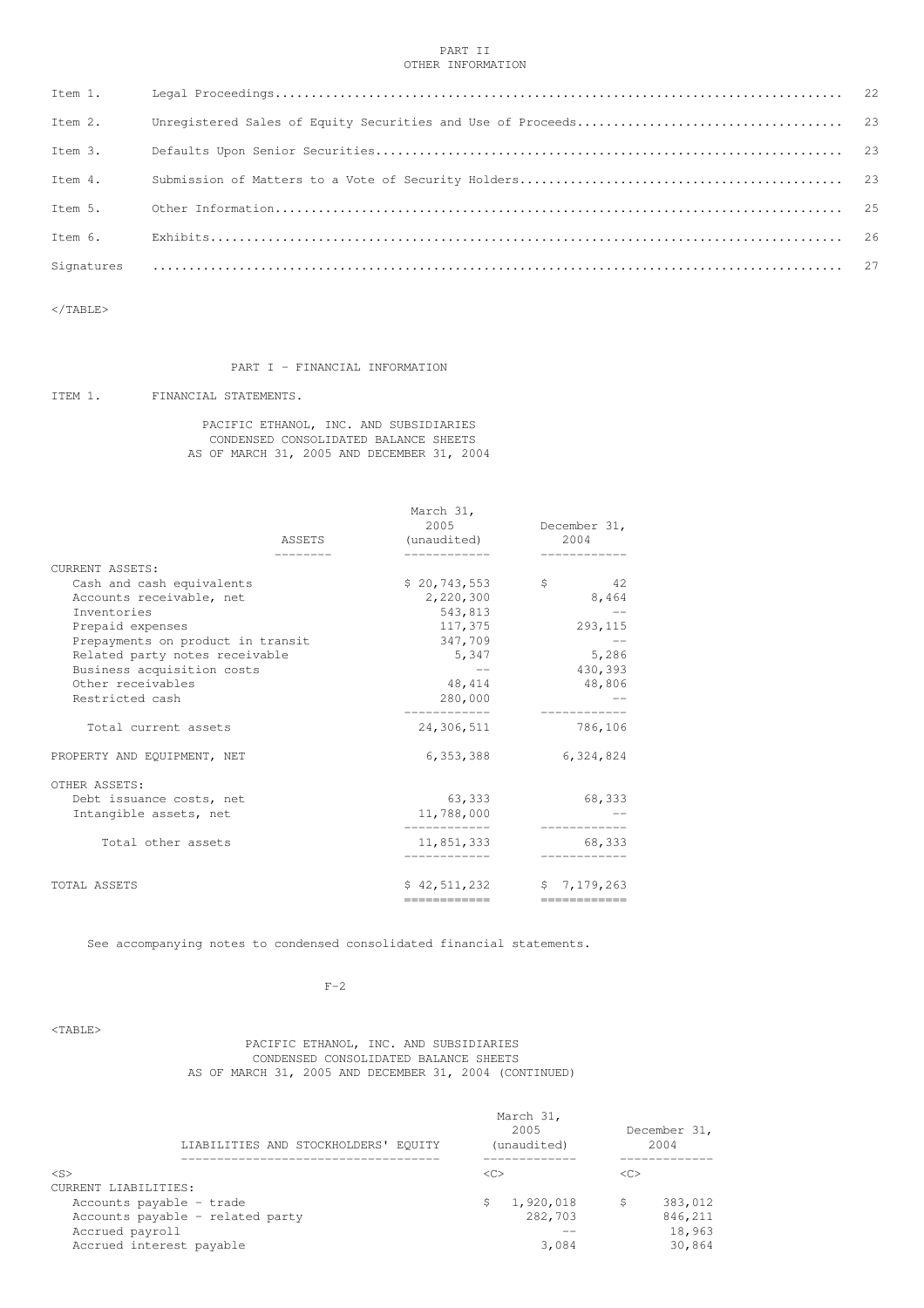| Other accrued liabilities<br>Due to related parties                                                                                                                                                                                                                                                                              | 785,249<br>2,097,052                        | 531,803                                                                                        |
|----------------------------------------------------------------------------------------------------------------------------------------------------------------------------------------------------------------------------------------------------------------------------------------------------------------------------------|---------------------------------------------|------------------------------------------------------------------------------------------------|
| Total current liabilities                                                                                                                                                                                                                                                                                                        | 5,088,106                                   | 1,810,853                                                                                      |
| RELATED-PARTY NOTE PAYABLE                                                                                                                                                                                                                                                                                                       | 3,825,131                                   | 4,012,678                                                                                      |
| COMMITMENTS AND CONTINGENCIES (NOTE 5)                                                                                                                                                                                                                                                                                           |                                             |                                                                                                |
| STOCKHOLDERS' EQUITY:<br>Preferred stock, \$.001 par value; 10,000,000 shares<br>authorized, no shares issued and outstanding as of<br>March 31, 2005 and December 31, 2004<br>Common stock, \$.001 par value; 100,000,000 shares<br>authorized, 27,700,401 and 13,445,866 shares<br>issued and outstanding as of March 31, 2005 |                                             |                                                                                                |
| and December 31, 2004, respectively<br>Additional paid-in capital<br>Unvested consulting expense<br>Due from stockholders<br>Accumulated deficit                                                                                                                                                                                 | 27,700<br>(2, 118, 489)                     | 13,446<br>$40, 155, 689$ 5, 071, 632<br>$(600)$ $(68, 100)$<br>$(4, 466, 305)$ $(3, 661, 246)$ |
| Total stockholders' equity                                                                                                                                                                                                                                                                                                       | 33,597,995                                  | ____________<br>1,355,732                                                                      |
| TOTAL LIABILITIES AND STOCKHOLDERS' EOUITY                                                                                                                                                                                                                                                                                       | $$42,511,232$ $$7,179,263$<br>------------- | =============                                                                                  |

See accompanying notes to condensed consolidated financial statements.

 $F-3$ 

 $\langle$ /TABLE>

<TABLE>

PACIFIC ETHANOL, INC. AND SUBSIDIARIES CONDENSED CONSOLIDATED STATEMENTS OF OPERATIONS FOR THE THREE MONTHS ENDED MARCH 31, 2005 AND 2004 (UNAUDITED)

| Three Months Ended<br>March 31, 2005 |                      | Three Months Ended<br>March 31, 2004                                                                                       |                                                                                        |
|--------------------------------------|----------------------|----------------------------------------------------------------------------------------------------------------------------|----------------------------------------------------------------------------------------|
| <<><br>\$                            |                      | <<<br>$\mathsf{S}$                                                                                                         | 6,561                                                                                  |
|                                      | 2,254,370            |                                                                                                                            | 4,560                                                                                  |
|                                      | 47,627               |                                                                                                                            | 2,001                                                                                  |
|                                      | 317,972              |                                                                                                                            | 192,020                                                                                |
|                                      | 425,261              |                                                                                                                            | 172,500                                                                                |
|                                      | (695, 606)           |                                                                                                                            | (362, 519)                                                                             |
|                                      | 26,291<br>(134, 144) |                                                                                                                            | (259)<br>(130, 256)                                                                    |
|                                      |                      |                                                                                                                            | (130, 515)                                                                             |
|                                      | (803, 459)           |                                                                                                                            | (493, 034)                                                                             |
|                                      | 1,600                |                                                                                                                            | 1,600                                                                                  |
| \$                                   |                      |                                                                                                                            | (494, 634)<br>====================                                                     |
|                                      |                      |                                                                                                                            | 11,752,200                                                                             |
| \$                                   | (0.05)               | \$                                                                                                                         | (0.04)<br>_________________________                                                    |
|                                      |                      | --------------<br>----------------<br>------------<br>======================<br>-----------------<br>--------------------- | 2,301,997<br>(107, 853)<br>(805, 059)<br>$\mathsf{S}$ and $\mathsf{S}$<br>16, 257, 942 |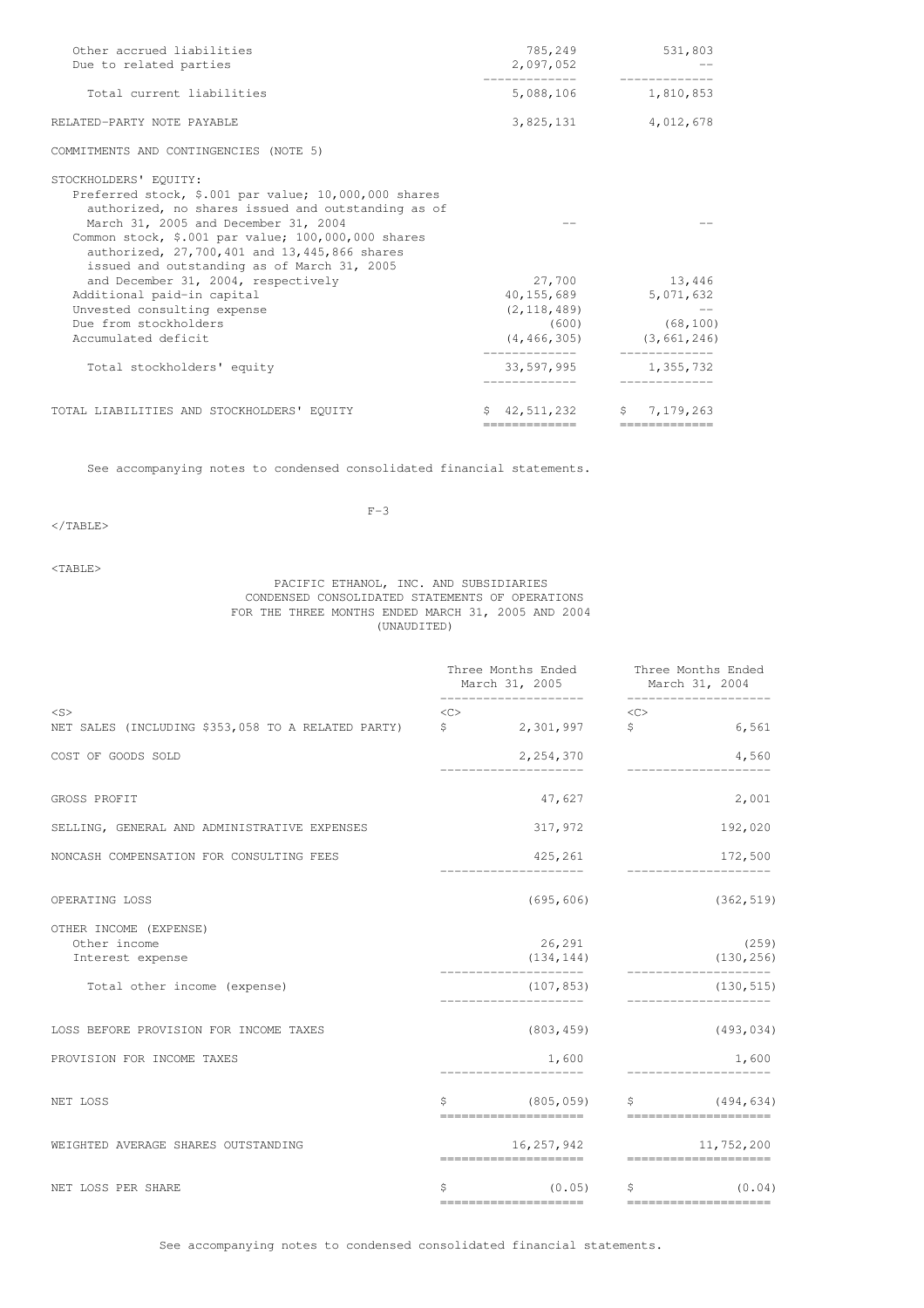$F-4$ 

# <TABLE> PACIFIC ETHANOL, INC. AND SUBSIDIARIES

### CONDENSED CONSOLIDATED STATEMENTS OF CASH FLOWS FOR THE THREE MONTHS ENDED MARCH 31, 2005 AND 2004

(UNAUDITED)

|                                                                                                           | Three Months Ended<br>March 31, 2005<br>____________________ |                                    | Three Months Ended<br>March 31, 2004<br>____________________ |                                   |
|-----------------------------------------------------------------------------------------------------------|--------------------------------------------------------------|------------------------------------|--------------------------------------------------------------|-----------------------------------|
| $<$ S $>$                                                                                                 | <<>                                                          |                                    | <<>                                                          |                                   |
| Net loss<br>Adjustments to reconcile net loss to                                                          | $\mathsf{S}$                                                 | (805,059)                          | S                                                            | (494, 634)                        |
| cash used in operating activities:                                                                        |                                                              |                                    |                                                              |                                   |
| Depreciation and amortization<br>Amortization of debt issuance costs                                      |                                                              | 20,039<br>5,000                    |                                                              | 19,208<br>5,000                   |
| Interest expense relating to amortization of debt discount                                                |                                                              | 60,135                             |                                                              | 60,134                            |
| Non-cash compensation expense                                                                             |                                                              | 232,250                            |                                                              |                                   |
| Non-cash consulting expense                                                                               |                                                              | 193,011                            |                                                              | 172,500                           |
| (Increase) decrease in:                                                                                   |                                                              |                                    |                                                              |                                   |
| Accounts receivable                                                                                       |                                                              | 299,823                            |                                                              | 4,571                             |
| Inventories                                                                                               |                                                              | 37,752                             |                                                              |                                   |
| Prepaid expenses and other assets                                                                         |                                                              | 9,726                              |                                                              | (5, 829)                          |
| Prepayments on product in transit<br>Other receivable                                                     |                                                              | (40, 147)<br>331                   |                                                              | 25,237                            |
| Increase (decrease) in:                                                                                   |                                                              |                                    |                                                              |                                   |
| Accounts payable                                                                                          |                                                              | (1, 149, 369)                      |                                                              | (8,626)                           |
| Accounts payable, related party                                                                           |                                                              | 282,703                            |                                                              | 127,317                           |
| Accrued payroll                                                                                           |                                                              | (18, 963)                          |                                                              | (12, 565)                         |
| Accrued interest payable                                                                                  |                                                              | (28, 231)                          |                                                              | 68,677                            |
| Accrued liabilities                                                                                       |                                                              | (145, 081)<br>________________     |                                                              | (3, 857)<br>------------------    |
| Net cash used in operating activities                                                                     |                                                              | (1,046,080)<br>________________    |                                                              | (42, 867)<br>______________       |
| Cash flows from Investing Activities:                                                                     |                                                              |                                    |                                                              |                                   |
| Additions to property, plant and equipment                                                                |                                                              | (42, 379)                          |                                                              | (381, 809)                        |
| Payment on related party notes receivable<br>Cash acquired in acquisition of Kinergy, ReEnergy, Accessity |                                                              | 3, 326, 924                        |                                                              | 200,000                           |
| Costs associated with acquisition of Kinergy, ReEnergy and<br>Accessity                                   |                                                              | (457,808)                          |                                                              |                                   |
|                                                                                                           |                                                              | _____________________              |                                                              | ____________________              |
| Net cash provided by (used in) investing activities                                                       |                                                              | 2,826,737<br>__________________    |                                                              | (181, 809)<br>___________________ |
| Cash flows from Financing Activities:                                                                     |                                                              |                                    |                                                              |                                   |
| Proceeds from sale of stock, net                                                                          |                                                              | 18,895,354                         |                                                              | 20,373                            |
| Receipt of stockholder receivable                                                                         |                                                              | 67,500<br>____________________     |                                                              | -------------------               |
| Net cash provided by financing activities                                                                 |                                                              | 18,962,854<br>-------------------- |                                                              | 20,373                            |
| Net increase (decrease) in cash and cash equivalents                                                      |                                                              | 20,743,511                         |                                                              | (204, 303)                        |
| Cash and cash equivalents at beginning of period                                                          |                                                              | 42                                 |                                                              | 249,084<br>-------------------    |
| Cash and cash equivalents at end of period                                                                | \$                                                           | 20,743,553<br>============         | Ş                                                            | 44,781<br>---------------         |
|                                                                                                           |                                                              |                                    |                                                              |                                   |
| Non-Cash Financing and Investing activities:<br>Conversion of debt to equity                              | \$                                                           | 247,682<br>--------------------    |                                                              | ===================               |
| Purchase of ReEnergy with Stock                                                                           | \$                                                           | 316,250                            | \$                                                           |                                   |
| Shares contributed by stockholder in purchase of ReEnergy                                                 | \$                                                           | ===================<br>506,000     | \$                                                           | =====================             |
| Shares contributed by stockholder in purchase of Kinergy                                                  | \$                                                           | ===================<br>1,012,000   | \$                                                           | ====================              |
| Purchase of Kinergy with Stock                                                                            | \$                                                           | -------------------<br>9,803,750   | \$                                                           | --------------------              |
|                                                                                                           |                                                              | --------------------               |                                                              | ====================              |

See accompanying notes to condensed consolidated financial statements.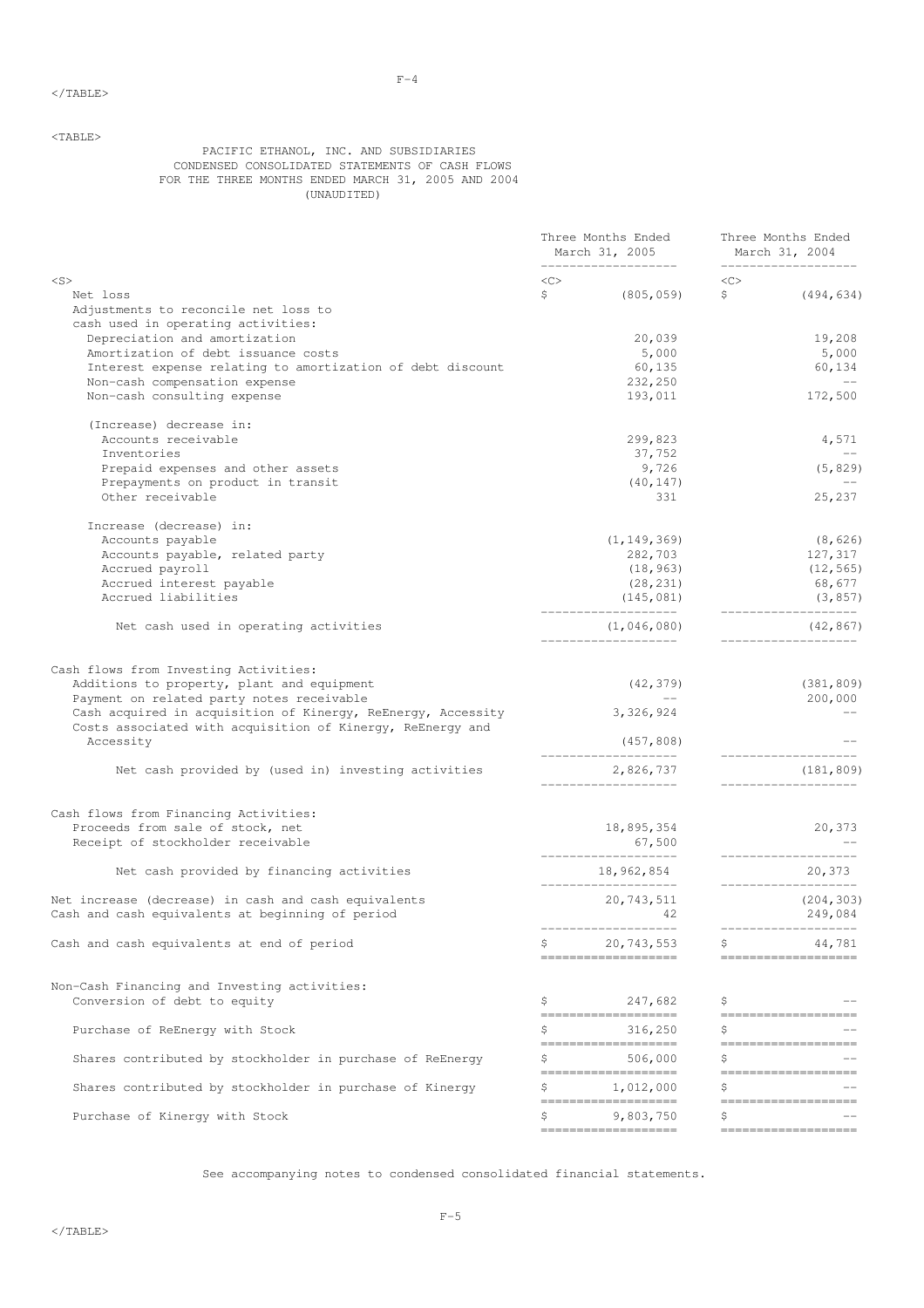# PACIFIC ETHANOL, INC. AND SUBSIDIARIES

#### NOTES TO CONDENSED CONSOLIDATED FINANCIAL STATEMENTS MARCH 31, 2004 AND 2005 (UNAUDITED)

### 1. REPORT BY MANAGEMENT: ---------------------

The condensed consolidated financial statements include the accounts of Pacific Ethanol, Inc., a Delaware corporation, and its wholly-owned subsidiaries (collectively, the "Company"). All significant transactions among the consolidated entities have been eliminated upon consolidation.

The condensed consolidated financial statements have been prepared by the Company and include all adjustments which are, in the opinion of management, necessary for a fair presentation of the financial position of the Company as of March 31, 2005 and the results of operations and the cash flows of the Company for the three months ended March 31, 2005 and 2004, pursuant to the rules and regulations of the Securities and Exchange Commission. Accordingly, the condensed consolidated financial statements do not include all of the information and footnotes required by accounting principles generally accepted in the United States of America for annual consolidated financial statements. The Company's results of operations for the three months ended March 31, 2005 are not necessarily indicative of the results of operations to be expected for the full fiscal year ending December 31, 2005.

The preparation of financial statements in conformity with accounting principles generally accepted in the United States of America requires management to make estimates and assumptions that affect the reported amounts of assets and liabilities at the date of the financial statements and the reported amounts of revenues and expenses during the reporting periods. Actual results could differ from those estimates.

### 2. ORGANIZATION AND NATURE OF OPERATIONS: --------------------------------------

SHARE EXCHANGE TRANSACTION - On March 23, 2005, the Company completed a share exchange transaction with the shareholders of Pacific Ethanol, Inc., a California corporation that was incorporated on January 30, 2003 ("PEI California"), and the holders of the membership interests of each of Kinergy Marketing, LLC, an Oregon limited liability company that was organized on September 13, 2000 ("Kinergy") and ReEnergy, LLC, a California limited liability company that was organized on March 7, 2001 ("ReEnergy"), pursuant to which the Company acquired all of the issued and outstanding capital stock of PEI California and all of the outstanding membership interests of Kinergy and ReEnergy (the "Share Exchange Transaction"). In connection with the Share Exchange Transaction, the Company issued an aggregate of 20,610,987 shares of common stock to the shareholders of PEI California, 3,875,000 shares of common stock to the sole limited liability company member of Kinergy and an aggregate of 125,000 shares of common stock to the limited liability company members of ReEnergy.

Immediately prior to the consummation of the Share Exchange Transaction, the Company's predecessor, Accessity Corp., a New York corporation ("Accessity"), reincorporated in the State of Delaware under the name "Pacific Ethanol, Inc" through a merger of Accessity with and into its then-wholly-owned Delaware subsidiary named Pacific Ethanol, Inc., which was formed for the purpose of effecting the reincorporation (the "Reincorporation Merger"). In connection with the Reincorporation Merger, the shareholders of Accessity became stockholders of the Company and the Company succeeded to the rights, properties and assets and assumed the liabilities of Accessity.

### $F-6$

### PACIFIC ETHANOL, INC. AND SUBSIDIARIES

#### NOTES TO CONDENSED CONSOLIDATED FINANCIAL STATEMENTS (CONTINUED) MARCH 31, 2004 AND 2005 (UNAUDITED)

The Share Exchange Transaction has been accounted for as a reverse acquisition whereby PEI California is deemed to be the accounting acquiror. As a result, the Company's results of operations for the quarter ended March 31, 2004 consist only of the operations of PEI California. The Company has consolidated the results of Accessity, Kinergy and ReEnergy beginning March 23, 2005, the date of the Share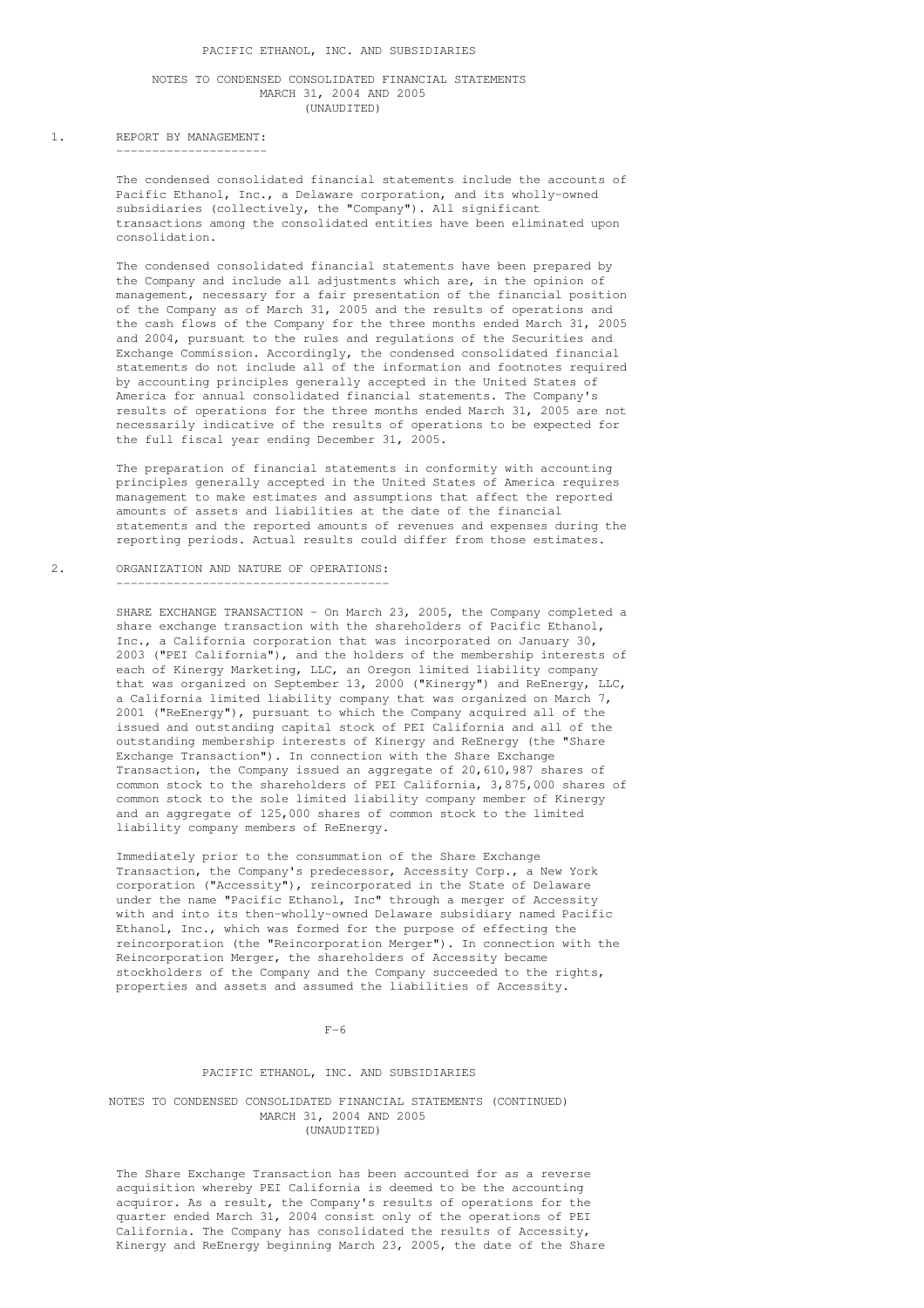Exchange Transaction. Accordingly, the Company's results of operations for the quarter ended March 31, 2005 consist of the operations of PEI California for the entire quarterly period and the operations of Accessity, Kinergy and ReEnergy from March 23, 2005 through March 31, 2005.

The following table summarizes the unaudited assets acquired and liabilities assumed in connection with the Share Exchange Transaction:

| Current assets<br>Property, plant and equipment<br>Intangibles, including goodwill | S | 7,014,196<br>6,224<br>11,788,000<br>------------ |
|------------------------------------------------------------------------------------|---|--------------------------------------------------|
| Total assets acquired<br>Current liabilities<br>Other liabilities                  |   | 18,808,420<br>4, 253, 177<br>83,017              |
| Total liabilities assumed                                                          |   | 4,336,194<br>-------------                       |
| Net assets acquired                                                                | S | 14, 472, 226<br>------------                     |
| Shares of common stock issued                                                      |   | 6,489,414                                        |

The purchase price represented a significant premium over the recorded net worth of the acquired entities' assets. In deciding to pay this premium, the Company considered various factors, including the value of Kinergy's trade name, Kinergy's extensive market presence and history, Kinergy's industry knowledge and expertise, Kinergy's extensive customer relationships and expected synergies among Kinergy's and ReEnergy's businesses and assets and the Company's planned entry into the ethanol production business.

In connection with the Share Exchange Transaction and the Company's acquisition of Kinergy and ReEnergy, the Company engaged a valuation firm to determine what portion of the purchase price should be allocated to identifiable intangible assets. Through that process, the Company has estimated that for Kinergy, the distribution backlog is valued at \$136,000, the customer relationships are valued at \$5,600,000 and the trade name is valued at \$3,100,000. The Company made a \$150,000 cash payment and issued stock valued at \$316,250 for the acquisition of ReEnergy. In addition, certain stockholders sold stock to the members of ReEnergy, increasing the purchase price by \$506,000 (see further discussion below). The purchase price for ReEnergy totaled \$972,250. The Company issued stock valued at \$9,803,750 for the acquisition of Kinergy. In addition, certain stockholders sold stock to the sole member Kinergy and a related party, increasing the purchase price by \$1,012,000. The purchase price for Kinergy totaled \$10,815,750. Goodwill directly associated with the Kinergy and ReEnergy acquisitions therefore totaled \$2,952,000.

 $F-7$ 

# PACIFIC ETHANOL, INC. AND SUBSIDIARIES

#### NOTES TO CONDENSED CONSOLIDATED FINANCIAL STATEMENTS (CONTINUED) MARCH 31, 2004 AND 2005 (UNAUDITED)

The Kinergy trade name is determined to have an indefinite life and therefore, rather than being amortized, will be periodically tested for impairment. The distribution backlog has an estimated life of six months and customer relationships were estimated to have a ten-year life and, as a result, will be amortized accordingly, unless otherwise impaired at an earlier time.

The following table summarizes, on an unaudited pro forma basis, the combined results of operations of the Company, as though the acquisitions occurred as of January  $1$ , 2004. The pro forma amounts give effect to appropriate adjustments for amortization of intangible assets and income taxes. The pro forma amounts presented are not necessarily indicative of future operating results.

|           |              | Three Months                                        |  |  |
|-----------|--------------|-----------------------------------------------------|--|--|
|           |              |                                                     |  |  |
|           |              | Ended March 31,                                     |  |  |
|           | 2005         | 2004                                                |  |  |
|           | ________     |                                                     |  |  |
| Net sales | \$25,907,249 | \$19,413,810                                        |  |  |
|           |              |                                                     |  |  |
| Net loss  |              | $\frac{1}{2}$ (1,107,543) $\frac{1}{2}$ (1,197,017) |  |  |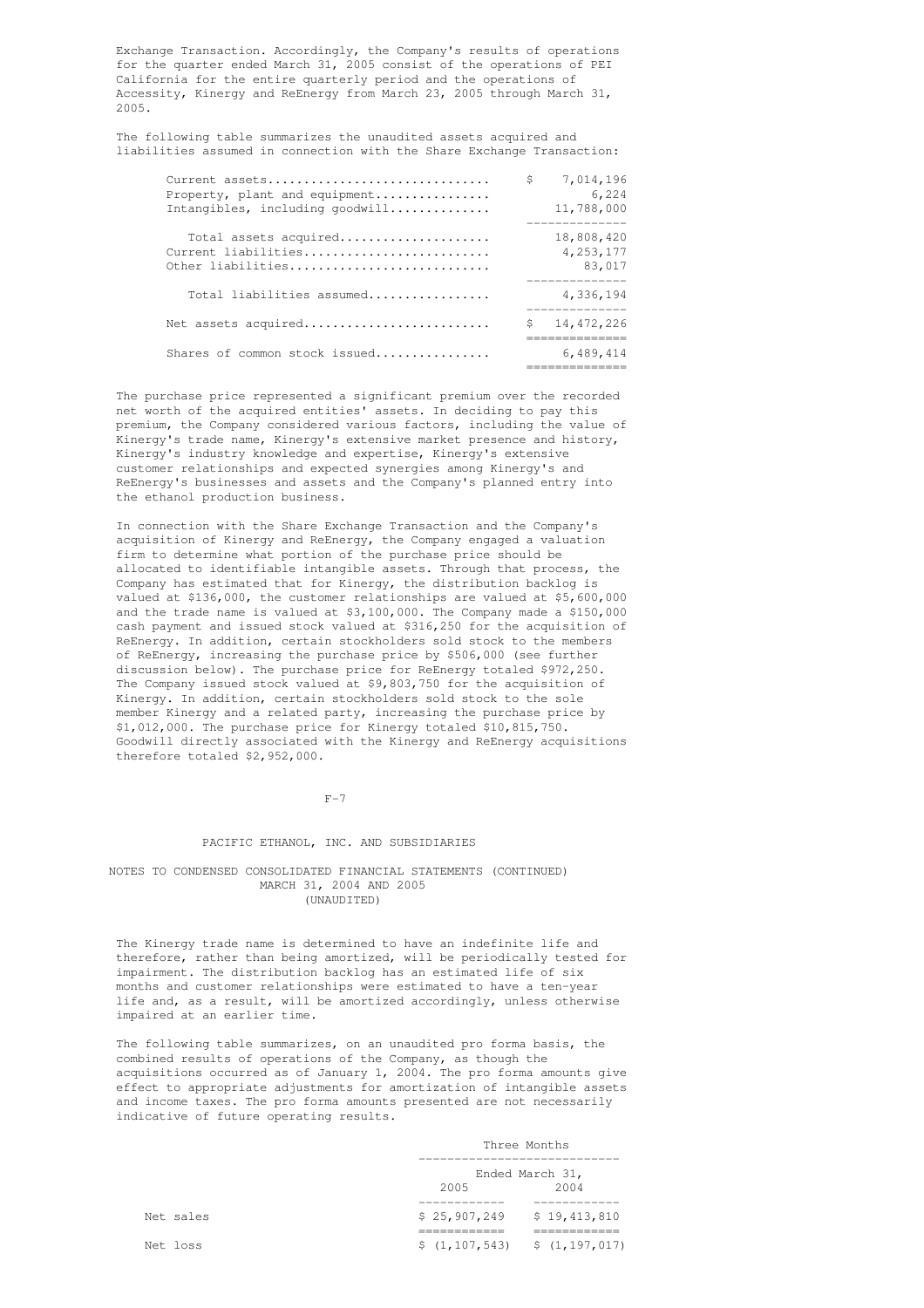| Loss per share of common stock |  |              |         |
|--------------------------------|--|--------------|---------|
| Basic                          |  | $(0.040)$ \$ | (0.046) |
|                                |  |              |         |
| Diluted                        |  | (0.040) \$   | (0.046) |
|                                |  |              |         |

On April 1, 2004, certain founders of the Company agreed to sell an aggregate of 500,000 shares of the Company's common stock owned by them to Cagan McAfee Capital Partners, LLC ("CMCP") at \$0.01 per share for securing financing to close the Share Exchange Transaction on or prior to March 31, 2005. Immediately prior to the closing of the Share Exchange Transaction, the founders sold these shares at the agreed upon price to CMCP. The contribution of these shares is accounted for as a capital contribution. However, because the shares were issued as a finder's fee in a private offering (see note 4), the related expense is offset against the proceeds received, resulting in no effect on equity.

Immediately prior to the closing of the Share Exchange Transaction, certain stockholders of the Company sold an aggregate of 250,000 shares of the Company's common stock owned by them to the then-Chief Executive Officer of Accessity at \$0.01 per share to compensate him for facilitating the closing of the Share Exchange Transaction. The contribution of these shares is accounted for as a capital contribution. However, because the shares are deemed issued to Accessity in connection with the Share Exchange Transaction, the related expense is offset against the cash received from Accessity, resulting in no effect on equity.

 $F-8$ 

### PACIFIC ETHANOL, INC. AND SUBSIDIARIES

### NOTES TO CONDENSED CONSOLIDATED FINANCIAL STATEMENTS (CONTINUED) MARCH 31, 2004 AND 2005 (UNAUDITED)

Immediately prior to the closing of the Share Exchange Transaction, a stockholder of the Company sold 200,000 shares of the Company's common stock to the individual members of ReEnergy at \$.01 per share, to compensate them for facilitating the closing of the Share Exchange Transaction. The contribution of these shares resulted in additional goodwill of \$506,000.

Immediately prior to the closing of the Share Exchange Transaction, a founder of the Company sold 300,000 shares of the Company's common stock to Neil Koehler, the sole member of Kinergy and an officer and director of the Company, at \$.01 per share to compensate him for facilitating the closing of the Share Exchange Transaction. The contribution of these shares resulted in additional goodwill of \$759,000.

Immediately prior to the closing of the Share Exchange Transaction, a founder of the Company sold 100,000 shares of the Company's common stock to Tom Koehler, a member of ReEnergy and a related party of the sole member of Kinergy, at \$.01 per share to compensate him for facilitating the closing of the Share Exchange Transaction. The contribution of these shares resulted in additional goodwill of \$253,000.

# 3. RELATED PARTY NOTES PAYABLE: ----------------------------

On January 10, 2005 and February 22, 2005, William Jones, a related party, advanced the Company \$60,000 and \$20,000, respectively, at 5% interest, due and payable upon the closing of the Share Exchange Transaction. The accumulated principal due was repaid on March 24, 2005 and the related accrued interest was paid on April 15, 2005.

On January 10, 2005, Neil Koehler, a related party, advanced the Company \$100,000 at 5% interest, due and payable upon the closing of the Share Exchange Transaction. The principal was repaid on March 24, 2005 and the related accrued interest was paid on April 15, 2005.

On January 31, 2005, Eric McAfee, a principal of CMCP, advanced the Company \$100,000 at 5% interest, due and payable upon close of the Share Exchange Transaction. The principal was repaid on March 24, 2005 and the related accrued interest was paid on April 15, 2005.

On January 14, 2005, February 4, 2005 and March 10, 2005, Lyles Diversified, Inc. ("LDI") converted \$36,000, \$114,000, and \$97,682 of debt into 24,000, 76,000 and 65,121 shares of the Company's common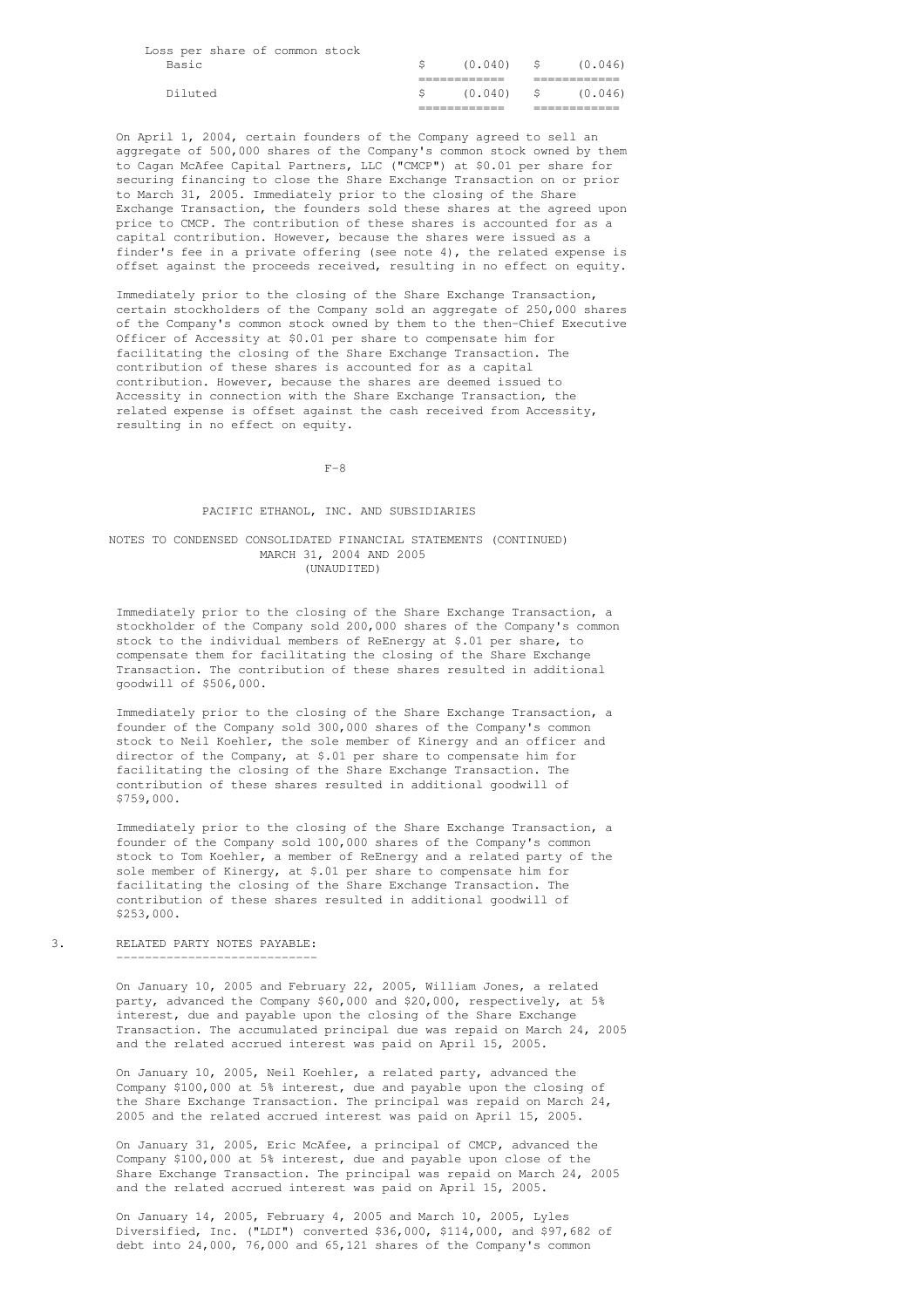stock, respectively, at a conversion price equal to \$1.50 per share.

Pursuant to the terms of the Share Exchange Transaction, Kinergy distributed to its sole member in the form of a promissory note, in the amount of \$ 2,095,614 Kinergy's net worth as set forth on Kinergy's balance sheet prepared in accordance with GAAP, as of March 23, 2005. A holdback amount of \$100,000 for 30 days was provided to allow Kinergy to settle its accounts. In April 2005, Kinergy paid the balance of its net worth, up to the holdback amount of \$100,000.

Pursuant to the terms of the Share Exchange Transaction, ReEnergy distributed to its members in the form of a promissory note in the amount of \$1,439 ReEnergy's net worth as set forth on ReEnergy's balance sheet prepared in accordance with GAAP, as of March 23, 2005.

 $F-9$ 

### PACIFIC ETHANOL, INC. AND SUBSIDIARIES

### NOTES TO CONDENSED CONSOLIDATED FINANCIAL STATEMENTS (CONTINUED) MARCH 31, 2004 AND 2005 (UNAUDITED)

4. COMMON STOCK:

-------------

SHARE EXCHANGE TRANSACTION - In connection with the Share Exchange Transaction, the Company issued an aggregate of 20,610,987 shares of common stock to the shareholders of PEI California, 3,875,000 shares of common stock to the sole limited liability company member of Kinergy and an aggregate of 125,000 shares of common stock to the limited liability company members of ReEnergy.

PRIVATE OFFERING - On March 23, 2005, the Company issued to 63 accredited investors in a private offering an aggregate of 7,000,000 shares of common stock at a purchase price of \$3.00 per share, two-year investor warrants to purchase 1,400,000 shares of common stock at an exercise price of \$3.00 per share and two-year investor warrants to purchase 700,000 shares of common stock at an exercise price of \$5.00 per share, for total gross proceeds of approximately \$21,000,000. The Company paid cash placement agent fees and expenses of approximately \$1,850,400 and issued five-year placement agent warrants to purchase 678,000 shares of common stock at an exercise price of \$3.00 per share in connection with the offering. (See Note 5) Additional costs related to the financing include legal, accounting and consulting fees that totaled approximately \$255,048 through March 31, 2005 and continue to be incurred in connection with various securities filings and the resale registration statement described below.

The Company is obligated under a Registration Rights Agreement to file, on the 151st day following March 23, 2005, a Registration Statement with the Securities and Exchange Commission registering for resale shares of common stock, and shares of common stock underlying investor warrants and certain of the placement agent warrants, issued in connection with the private offering. If the Company (i) does not file the Registration Statement within the time period prescribed, or (ii) fails to file with the Securities and Exchange Commission a request for acceleration in accordance with Rule 461 promulgated under the Securities Act of 1933, within five trading days of the date that the Company is notified (orally or in writing, whichever is earlier) by the Securities and Exchange Commission that the Registration Statement will not be "reviewed," or is not subject to further review, or (iii) the Registration Statement filed or required to be filed under the Registration Rights Agreement is not declared effective by the Securities and Exchange Commission on or before 225 days following March 23, 2005, or (iv) after the Registration Statement is first declared effective by the Securities and Exchange Commission, it ceases for any reason to remain continuously effective as to all securities registered thereunder, or the holders of such securities are not permitted to utilize the prospectus contained in the Registration Statement to resell such securities, for more than an aggregate of 45 trading days during any 12-month period (which need not be consecutive trading days) (any such failure or breach being referred to as an "Event," and for purposes of clause (i) or (iii) the date on which such Event occurs, or for purposes of clause (ii) the date on which such five-trading day period is exceeded, or for purposes of clause (iv) the date on which such 45-trading day-period is exceeded being referred to as "Event Date"), then in addition to any other rights the holders of such securities may have under the Registration Statement or under applicable law, then, on each such Event Date and on each monthly anniversary of each such Event Date (if the applicable Event shall not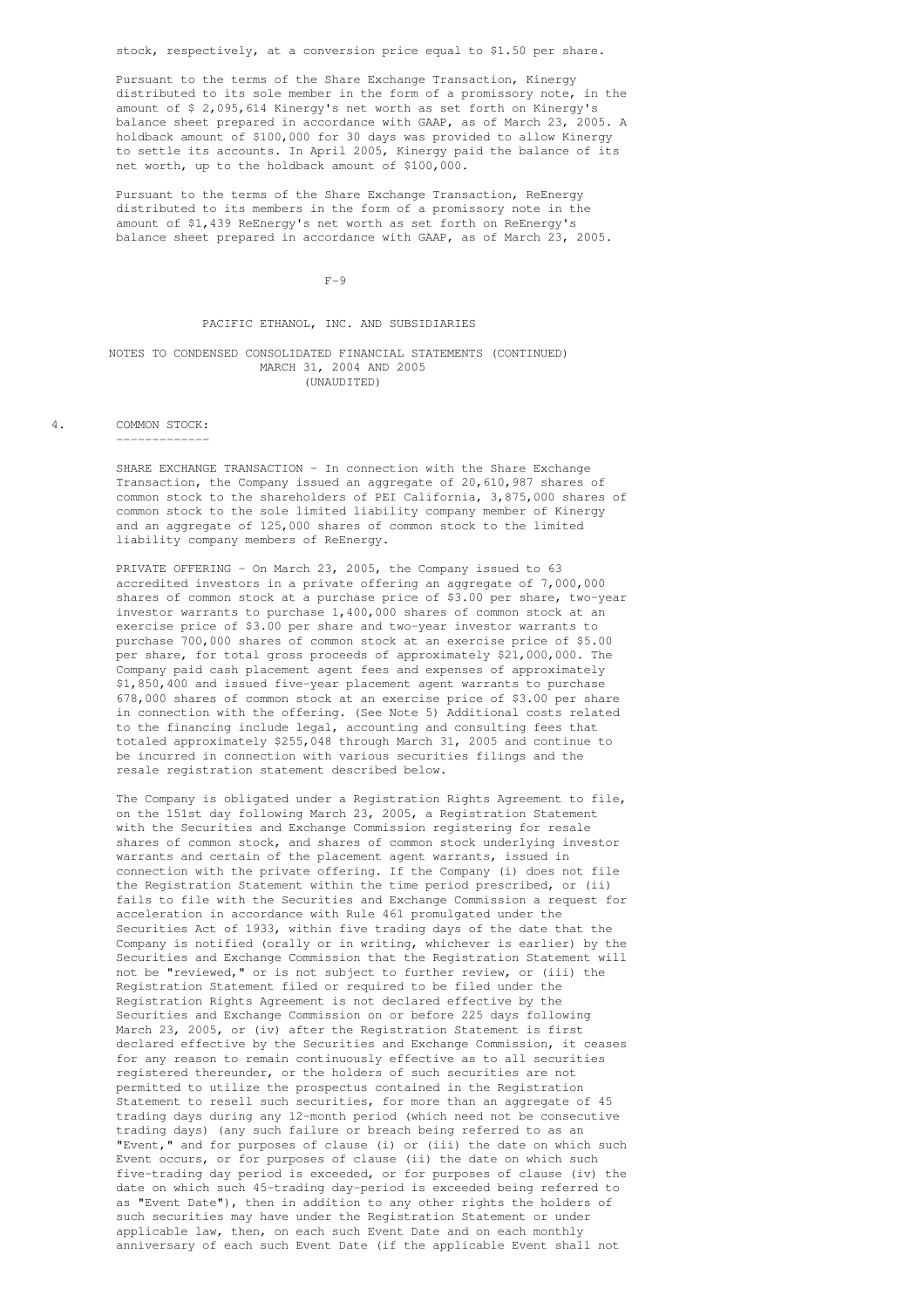have been cured by such date) until the applicable Event is cured, the Company is required to pay to each such holder an amount in cash, as

# $F-10$

#### PACIFIC ETHANOL, INC. AND SUBSIDIARIES

### NOTES TO CONDENSED CONSOLIDATED FINANCIAL STATEMENTS (CONTINUED) MARCH 31, 2004 AND 2005 (UNAUDITED)

partial liquidated damages and not as a penalty, equal to 2.0% of the aggregate purchase price paid by such holder pursuant to the Securities Purchase Agreement relating to such securities then held by such holder. If the Company fails to pay any partial liquidated damages in full within seven days after the date payable, the Company is required to pay interest thereon at a rate of 18% per annum (or such lesser maximum amount that is permitted to be paid by applicable law) to such holder, accruing daily from the date such partial liquidated damages are due until such amounts, plus all such interest thereon, are paid in full. The partial liquidated damages are to apply on a daily pro-rata basis for any portion of a month prior to the cure of an Event.

The Registration Rights Agreement also provides for customary piggy-back registration rights whereby holders of shares of the Company's common stock, or warrants to purchase shares of common stock, can cause the Company to register such shares for resale in connection with the Company's filing of a Registration Statement with the Securities and Exchange Commission to register shares in another offering. The Registration Rights Agreement also contains customary representations and warranties, covenants and limitations.

STOCK OPTIONS - One outstanding option granted to an employee of the Company to acquire 25,000 shares of common stock vested on March 23, 2005 and was converted into a warrant. Non-cash compensation expense of \$232,250 was recognized to record the fair value of the warrant. (See Note 5)

NON-CASH COMPENSATION - On February 12, 2004, the Company entered into a consulting agreement with an unrelated party to represent the Company in investors' communications and public relations with existing shareholders, brokers, dealers and other investment professionals as to the Company's current and proposed activities. As compensation for such services, the Company issued warrants to the consultant to purchase 920,000 shares of the Company's common stock. These warrants vested upon the effective date of the agreement and were recognized at the fair value on the date of issuance in the amount of \$1,380,000. The Company recorded non-cash expense of \$172,500 for consulting services during the three months ended March 31,2005 and 2004.

Pursuant to the consulting agreement, upon completion of the Share Exchange Transaction, the Company issued warrants to the consultant to purchase 230,000 additional shares of common stock that will vest ratably over a period of two years. The warrants were recognized at the fair value as of the start of business on March 24, 2005 in the amount of \$2,139,000. The Company recorded non-cash expense of \$20,511 for consulting services vested during the period from March 24, 2005 to March 31, 2005. The unvested warrants in the amount of \$2,118,489 will vest ratably at \$89,125 per month over the remainder of the two year period.

5. COMMITMENTS AND CONTINGENCIES: ------------------------------

> OPERATING LEASES - The Company leases shared office space in Fresno, California on a month-to-month basis at \$2,934 per month. Rent expense was \$8,837 and \$5,912 for the three months ended March 31, 2005 and 2004, respectively.

ADVISORY FEE - On April 14, 2004, the Company entered into an agreement with CMCP in connection with raising funding for an ethanol production facility. The agreement provided that upon raising a minimum of \$15,000,000 the Company would pay CMCP a fee, through that date, equal to \$10,000 per month starting from April 15, 2003. In addition, the agreement provided for payment of \$25,000 per month for a minimum of 12 months upon the completion of a merger between the Company and a public company, starting from the date of close of such merger, as well as an advisory fee of 3% of any equity amount raised through the efforts of CMCP, including cash amounts received through a merger with another corporate entity. The Company paid an advisory fee to CMCP in the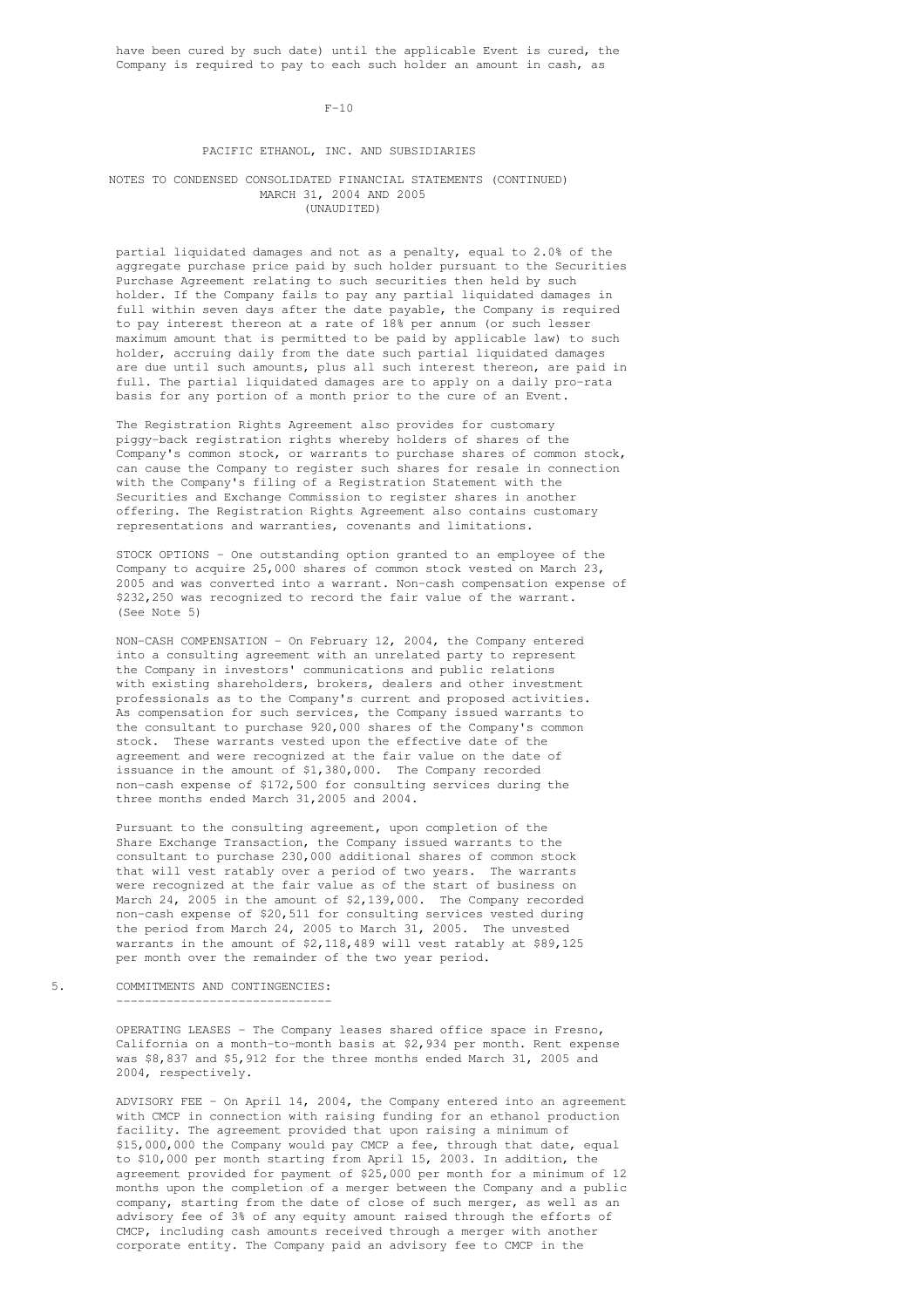amount of \$235,000 on March 24, 2005, pursuant to the terms of the agreement between CMCP and the Company and in connection with the private placement transaction described above. In addition, \$83,000 was payable in connection with cash received from Accessity in connection with the Share Exchange Transaction. Pursuant to the terms of the consulting agreement, CMCP will continue to receive payments of \$25,000 per month until at least March 2006.  $F - 11$ 

### PACIFIC ETHANOL, INC. AND SUBSIDIARIES

### NOTES TO CONDENSED CONSOLIDATED FINANCIAL STATEMENTS (CONTINUED) MARCH 31, 2004 AND 2005 (UNAUDITED)

On January 5, 2005, the Company entered into an agreement with Northeast Securities, Inc. ("NESC") and Chadbourn Securities, Inc. ("Chadbourn"), a related party, in connection with the private placement described above. The agreement provides that upon completion of a financing within the time-frame of the engagement covered by the agreement, the Company will pay NESC 6% (plus a 1% non-accountable expense allowance) of gross proceeds received by the Company, and warrants exercisable at the offering price in an amount equal to 7% of the aggregate number of shares of common stock sold in the financing. In addition, the agreement provides that Chadbourn will receive 2% (plus a 1% non-accountable expense allowance) of gross proceeds and warrants exercisable at the offering price in an amount equal to 3% of the aggregate number of shares of common stock sold in the financing. Pursuant to the terms of the agreement and in connection with the completion of the private placement described above, the Company paid NESC \$1,168,800, (net of a reduction of \$183,600, as agreed on March 18, 2005), and issued to NESC placement warrants to purchase 450,800 shares of the Company's common stock exercisable at \$3.00 per share. The Company also paid Chadbourn \$627,600 and issued to Chadbourn placement warrants to purchase 212,700 shares of the Company's common stock exercisable at \$3.00 per share.

CASUALTY LOSS - In January 2004, canola stored in one of the silos at the Company's Madera County, California facility caught on fire. The facility was fully insured with \$10 million of property and general liability insurance. The canola was owned by a third party who was also insured. The insurance company has paid \$1,000,000 to date and is estimating an additional \$1,000,000 of payments to the Company. The Company has received a detailed engineering estimate for full restoration and is proceeding with the restoration.

NON-CASH COMPENSATION - In December 2003, PEI California issued to an employee stock options to acquire up to 25,000 shares of common stock at an exercise price of \$.01 per share. In February 2004, the board of directors of PEI California ratified the options, contingent upon the Company's success in closing the Share Exchange Transaction. The stock options vested in full on March 23, 2005 and were converted into a warrant to acquire up to 25,000 shares of common stock of the Company. Non-cash compensation expense was recognized in the amount of \$232,250 to record the fair value of the warrant. (See Note 4)

### $F-12$

### ITEM 2. MANAGEMENT'S DISCUSSION AND ANALYSIS OR PLAN OF OPERATION.

The following discussion and analysis should be read in conjunction with our condensed consolidated financial statements and notes to financial statements included elsewhere in this report. This report and our condensed consolidated financial statements and notes to financial statements contain forward-looking statements, which generally include the plans and objectives of management for future operations, including plans and objectives relating to our future economic performance and our current beliefs regarding revenues we might earn if we are successful in implementing our business strategies. The forward-looking statements and associated risks may include, relate to or be qualified by other important factors, including, without limitation:

- o the projected growth or contraction in the ethanol market in which we operate;
- o our business strategy for expanding, maintaining or contracting our presence in this market;
- o our ability to efficiently and effectively integrate and operate the businesses of our newly-acquired subsidiaries, Pacific Ethanol, Inc., a California corporation that was organized in 2003 ("PEI California"),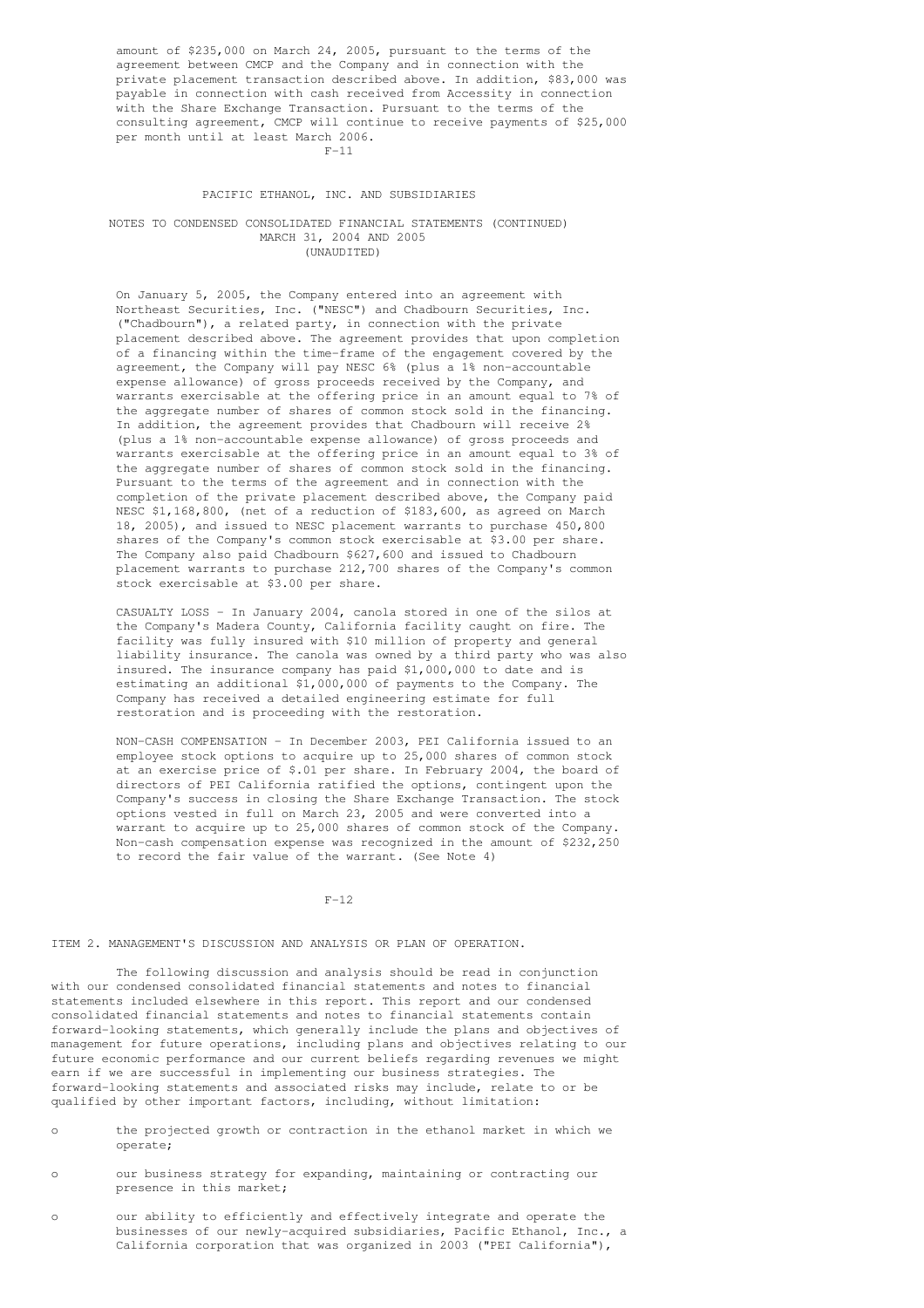Kinergy Marketing, LLC, an Oregon limited liability company that was organized in 2000 ("Kinergy") and ReEnergy, LLC, a California limited liability company that was organized in 2001 ("ReEnergy");

- o our ability to obtain the necessary financing to construct an ethanol plant in Madera County;
- o anticipated trends in our financial condition and results of operations; and
- o our ability to distinguish ourselves from our current and future competitors.

We do not undertake to update, revise or correct any forward-looking statements.

The information contained in this document is not a complete description of our business or the risks associated with an investment in our common stock. Before deciding to buy or maintain a position in our common stock, you should carefully review and consider the various disclosures we have made in this report, and in our other materials filed with the Securities and Exchange Commission that discuss our business in greater detail and that disclose various risks, uncertainties and other factors that may affect our business, results of operations or financial condition. In particular, you should review our Amendment No. 2 to Form 8-K which we expect to file with the Securities and Exchange Commission on or before June 6, 2005, and the "Risk Factors" set forth below.

Any of the factors described above or in the "Risk Factors" section set forth below could cause our financial results, including our net income or loss or growth in net income or loss to differ materially from prior results, which in turn could, among other things, cause the price of our common stock to fluctuate substantially.

#### OVERVIEW

We are currently in the business of marketing ethanol in the Western United States. Through third-party service providers, we provide transportation, storage and delivery of ethanol. We sell ethanol primarily into California, Nevada, Arizona and Oregon and have extensive customer relationships throughout the Western United States and extensive supplier relationships throughout the Western and Midwestern United States.

We intend in the near-term to construct an ethanol production facility to begin the production and sale of ethanol and its co-products if we are able to secure all the necessary financing to complete construction of this facility. To date, we have not obtained all of this financing. See "Risk Factors." We also intend to construct or otherwise acquire one or more additional ethanol production facilities as financing resources and business prospects make the construction or acquisition of these facilities advisable.

 $\overline{2}$ 

Our primary goal is to become a leader in the production, marketing and sale of ethanol and other renewable fuels in the United States.

Ethanol prices have recently been affected by an imbalance of short-term supply relative to short-term demand and have declined by approximately 30% from their peaks in 2004 through May 2005. Although ethanol prices were in excess of their historical average during most of 2004, ethanol prices have thus far trended down toward long-term averages during 2005. Ethanol represents only up to 3% of the total annual gasoline supply in the United States, therefore we believe that the ethanol industry has substantial room to grow to reach what we believe is an achievable level of 10% of the total annual gasoline supply in the United States. In California alone, an increase in the demand for ethanol to 10% of the total annual gasoline supply would result in annual demand for approximately 650 million additional gallons of ethanol, which amounts represents an increase in demand of approximately 16%. Although the short-term supply of ethanol has recently increased at a faster rate than the increase in demand over the same period, we believe that in the long-term supply and demand for ethanol will be more balanced.

We typically match ethanol purchase and sale contracts of like quantities and delivery period, which ordinarily range from one to twelve months. From time to time, we attempt to take advantage of what we perceive to be favorable industry trends and maintain net long or short ethanol positions. This practice does subject us to the risk of prices moving in unanticipated directions, which may result in losses, but also enables us to benefit from above normal margins.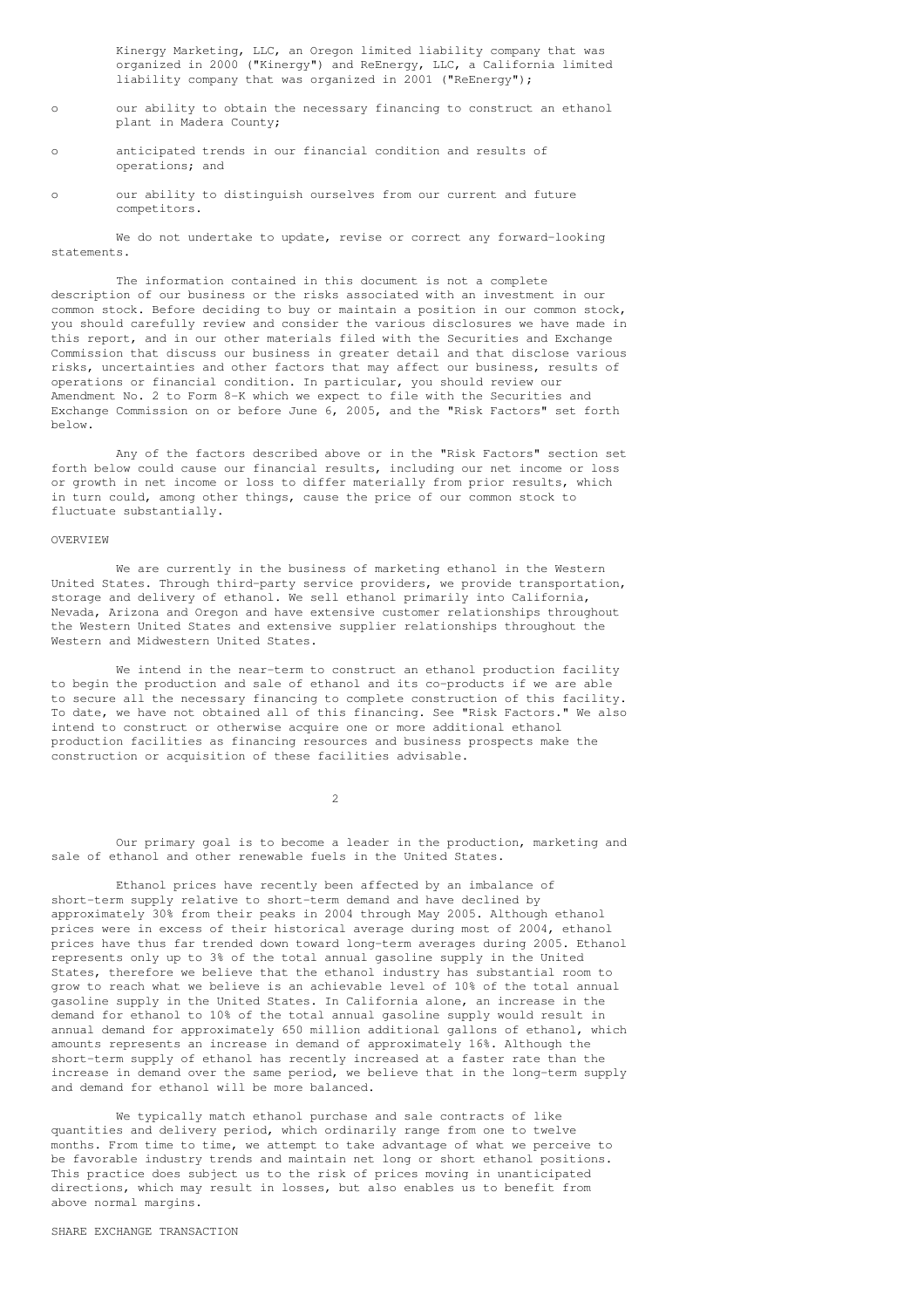On March 23, 2005, we completed a share exchange transaction, or the Share Exchange Transaction, with the shareholders of PEI California, and the holders of the membership interests of each of Kinergy and ReEnergy, pursuant to which we acquired all of the issued and outstanding shares of capital stock of PEI California and all of the outstanding membership interests of each of Kinergy and ReEnergy. Immediately prior to the consummation of the share exchange, our predecessor, Accessity Corp., a New York corporation, or Accessity, reincorporated in the State of Delaware under the name Pacific Ethanol, Inc. through a merger of Accessity with and into its then-wholly-owned Delaware subsidiary named Pacific Ethanol, Inc., which was formed for the purpose of effecting the reincorporation. We are the surviving entity resulting from the reincorporation merger and have three principal wholly-owned subsidiaries: Kinergy, PEI California and ReEnergy.

The Share Exchange Transaction has been accounted for as a reverse acquisition whereby PEI California is deemed to be the accounting acquiror. As a result, our results of operations for the quarter ended March 31, 2004 consist of the operations of PEI California only. We have consolidated the results of Accessity, Kinergy and ReEnergy beginning March 23, 3005, the date of the Share Exchange Transaction. Accordingly, our results of operations for the quarter ended March 31, 2005 consist of the operations of PEI California for the entire quarterly period and the operations of Accessity, Kinergy and ReEnergy from March 23, 2005 through March 31, 2005.

PEI California has, to date, not conducted any significant business operations other than the acquisition of real property located in Madera County, California, on which it intends to construct its first ethanol production facility. ReEnergy does not presently have any significant business operations or plans but does hold an option to acquire real property in Visalia, California, on which we may build an ethanol production facility.

3

We have consolidated the results of operations of Kinergy beginning from March 23, 2005, the date of the closing of the Share Exchange Transaction. We expect that until we complete construction of our planned ethanol production facility in Madera County, our operations will consist solely of operations conducted by Kinergy.

The following table summarizes the unaudited assets acquired and liabilities assumed in connection with the Share Exchange Transaction:

|                                 | 7.014.196                     |
|---------------------------------|-------------------------------|
| Property, plant and equipment   | 6,224                         |
| Intangibles, including goodwill | 11,788,000<br>-------------   |
| Total assets acquired           | 18,808,420                    |
| Current liabilities             | 4.253.177                     |
| Other liabilities               | 83,017<br>------------        |
| Total liabilities assumed       | 4,336,194                     |
|                                 | 14,472,226<br>--------------- |
| Shares of common stock issued   | 6,489,414                     |
|                                 |                               |

The purchase price represented a significant premium over the recorded net worth of the acquired entities' assets. In deciding to pay this premium, we considered various factors, including the value of Kinergy's trade name, Kinergy's extensive market presence and history, Kinergy's industry knowledge and expertise, Kinergy's extensive customer relationships and expected synergies among Kinergy's and ReEnergy's businesses and assets and the our planned entry into the ethanol production business.

The following table summarizes, on an unaudited pro forma basis, our combined results of operations, as though the acquisitions occurred as of January 1, 2004. The pro forma amounts give effect to appropriate adjustments for amortization of intangibles and income taxes. The pro forma amounts presented are not necessarily indicative of future operating results.

|                                         | Three Months                    |                                                     |  |
|-----------------------------------------|---------------------------------|-----------------------------------------------------|--|
|                                         | Ended March 31,<br>2004<br>2005 |                                                     |  |
| Net sales                               | \$25,907,249                    | \$19,413,810                                        |  |
| Net loss                                |                                 | $\frac{1}{2}$ (1,107,543) $\frac{1}{2}$ (1,197,017) |  |
| Loss per share of common stock<br>Basic | Ŝ<br>$(0.040)$ \$               | (0.046)                                             |  |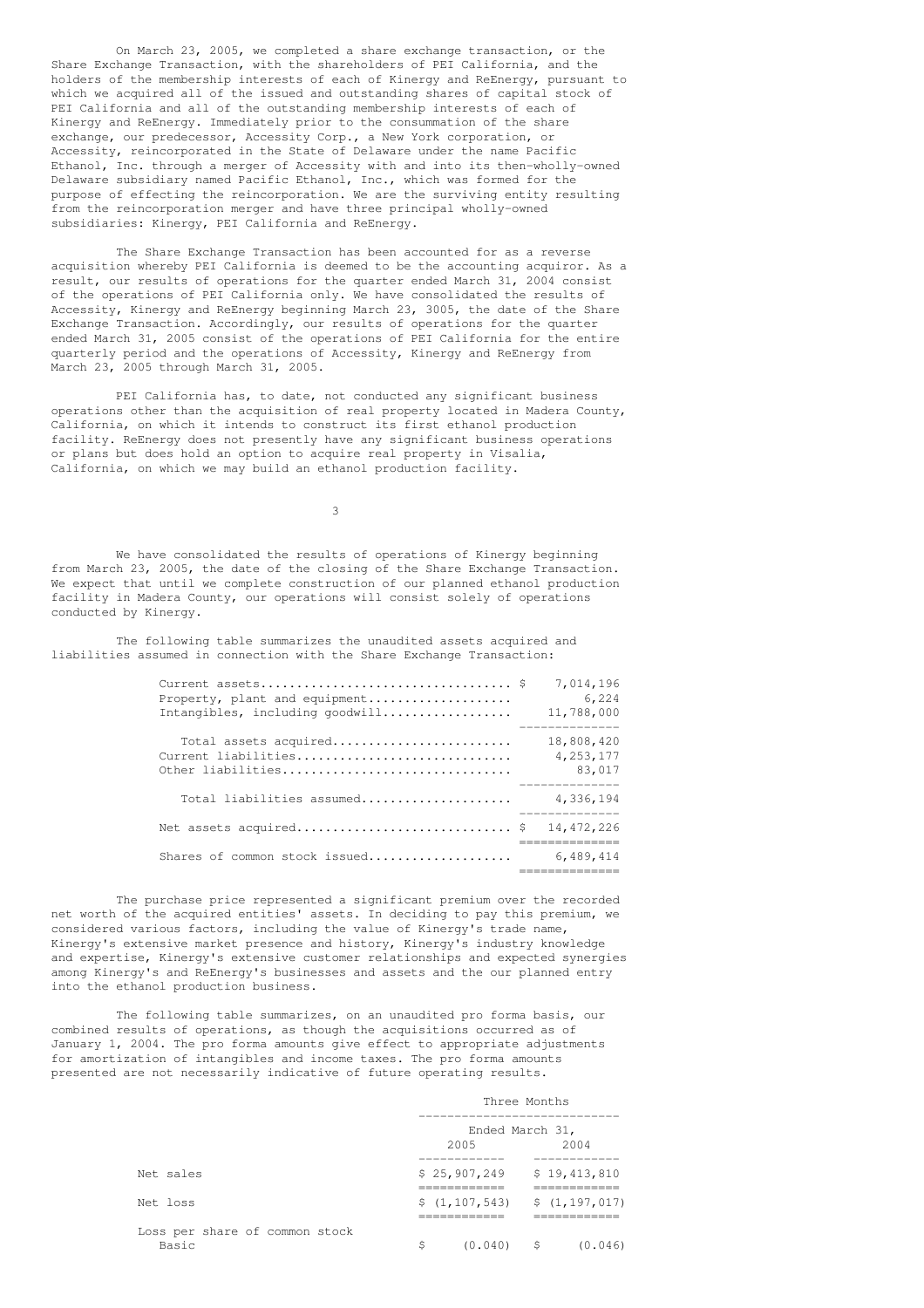|         |             | ____________<br>_____________  |             | _____________               |
|---------|-------------|--------------------------------|-------------|-----------------------------|
| Diluted | $\sim$<br>w | (0.040)                        | $\sim$<br>◡ | - 70 046                    |
|         |             | -------------<br>_____________ |             | __________<br>_____________ |

### CRITICAL ACCOUNTING POLICIES

Our discussion and analysis of our financial condition and results of operations are based upon our consolidated financial statements, which have been prepared in accordance with accounting principles generally accepted in the United States. The preparation of these financial statements requires us to make estimates and judgments that affect the reported amounts of assets and liabilities and disclosure of contingent assets and liabilities at the date of the financial statements and the reported amount of net sales and expenses for each period. The following represents a summary of our critical accounting policies, defined as those policies that we believe are the most important to the portrayal of our financial condition and results of operations and that require management's most difficult, subjective or complex judgments, often as a result of the need to make estimates about the effects of matters that are inherently uncertain.

4

#### REVENUE RECOGNITION

We derive revenues primarily from sales of ethanol. Our sales are based upon written agreements or purchase orders that identify the amount of ethanol to be purchased and the purchase price. We recognize revenue upon delivery of ethanol to a customer's designated ethanol tank. Shipments are made to customers directly from suppliers and from our inventory. We ship ethanol to our customers by truck or rail. Ethanol that is shipped by rail originates primarily in the Midwest and takes from 10 to 14 days from date of shipment to be delivered to the customer or to one of four terminals in California and Oregon. For local deliveries we ship by truck and deliver the product the same day as shipment.

#### INVENTORY

Inventory consists of fuel ethanol and is valued at the lower of cost or market, cost being determined on a first-in first-out basis. Shipping, handling and storage costs are classified as a component of cost of goods sold. Title to ethanol transfers from the producer to us when the ethanol passes through the inlet flange of our receiving tank.

#### INTANGIBLES, INCLUDING GOODWILL

We periodically evaluate our intangibles, including goodwill, for potential impairment. Our judgments regarding the existence of impairment are based on legal factors, market conditions and operational performance of our acquired businesses.

In assessing potential impairment of goodwill, we consider these factors as well as forecasted financial performance of the acquired businesses. If forecasts are not met, we may have to record additional impairment charges not previously recognized. In assessing the recoverability of our goodwill and other intangibles, we must make assumptions regarding estimated future cash flows and other factors to determine the fair value of those respective assets. If these estimates or their related assumptions change in the future, we may be required to record impairment charges for these assets that were not previously recorded. If that were the case, we would have to record an expense in order to reduce the carrying value of our goodwill.

In connection with the Share Exchange Transaction and our acquisition of Kinergy and ReEnergy, we engaged a valuation firm to determine what portion of the purchase price should be allocated to identifiable intangible assets. Through that process, we have estimated that for Kinergy, the distribution backlog is valued at \$136,000, the customer relationships are valued at \$5,600,000 and the trade name is valued at \$3,100,000. We made a \$150,000 cash payment and issued stock valued at \$316,250 for the acquisition of ReEnergy. In addition, certain stockholders sold stock to the members of ReEnergy, increasing the purchase price by \$506,000. The purchase price for ReEnergy totaled \$972,250. We issued stock valued at \$9,803,750 for the acquisition of Kinergy. In addition, certain stockholders sold stock to the sole member of Kinergy and a related party, increasing the purchase price by \$1,012,000. The purchase price for Kinergy totaled \$10,815,750. Goodwill directly associated with the Kinergy and ReEnergy acquisitions therefore totaled \$2,952,000.

The Kinergy trade name is determined to have an indefinite life and therefore, rather than being amortized, is being periodically tested for impairment. The distribution backlog has an estimated life of six months and customer relationships were estimated to have a ten-year life and, as a result, will be amortized accordingly, unless otherwise impaired at an earlier time.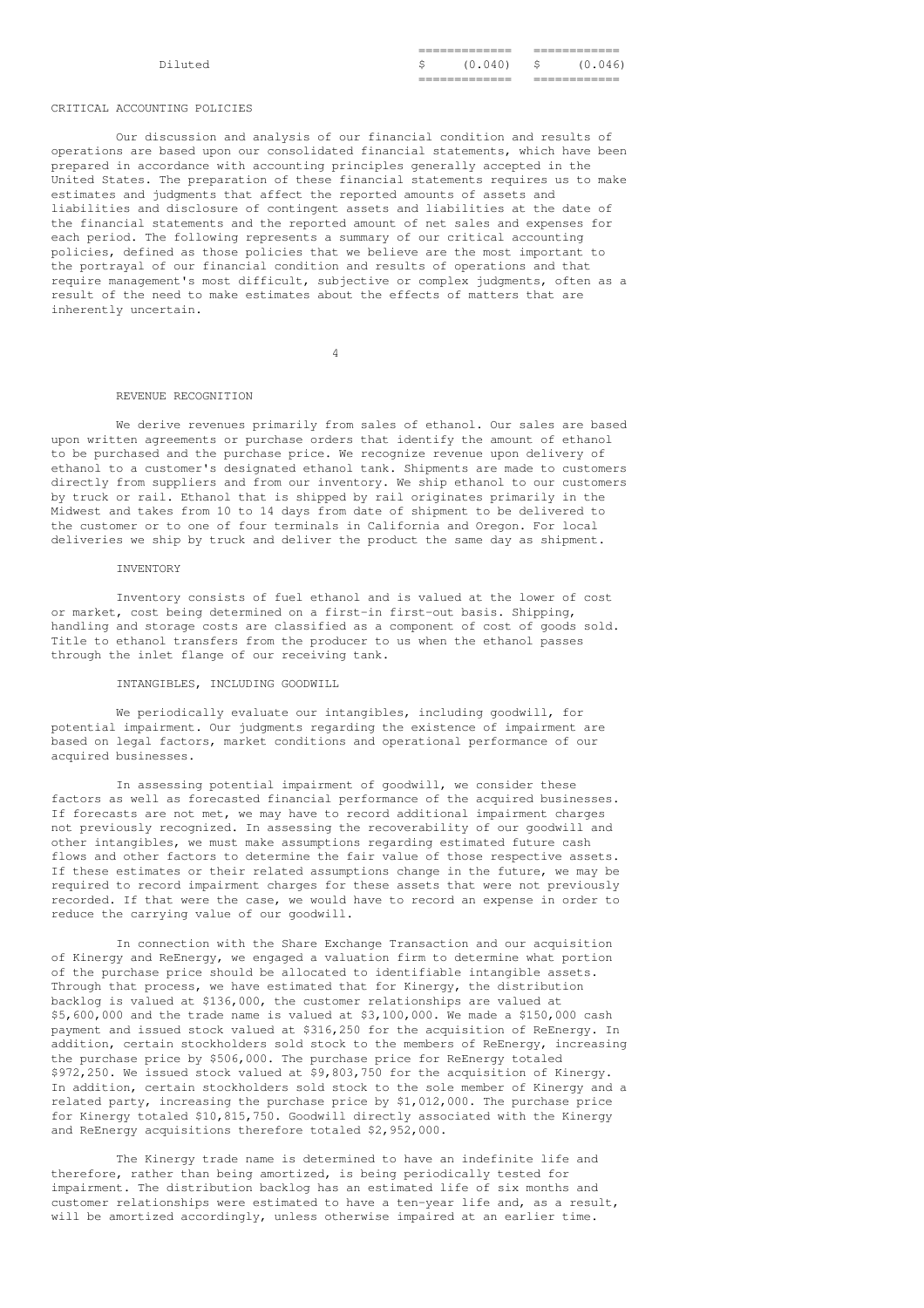#### RESULTS OF OPERATIONS

COMPARISON OF THE THREE MONTHS ENDED MARCH 31, 2005 TO THE THREE MONTHS ENDED MARCH 31, 2004

The following table sets forth certain of our operating data for the three months ended March 31, 2005 and 2004:

#### <TABLE>

| - - - - - - - - - -                                                                       |                    | THREE MONTHS<br><b>ENDED</b><br>MARCH 31.<br>2005 |          | THREE MONTHS<br>ENDED<br>MARCH 31,<br>2004 |
|-------------------------------------------------------------------------------------------|--------------------|---------------------------------------------------|----------|--------------------------------------------|
| $<$ S><br>Net sales (including \$353,058 to a related party)                              | <<<br>$\mathsf{S}$ | 2,301,997<br>2,254,370                            | <<<br>S. | 6,561<br>4,560                             |
| Selling, general and administrative expenses<br>Non-cash compensation for consulting fees |                    | 47,627<br>317,972<br>425,261                      |          | 2,001<br>192,020<br>172,500                |
|                                                                                           |                    | (695, 606)<br>(107, 853)                          |          | (362, 519)<br>(130, 515)                   |
| Loss before provision for income taxes                                                    |                    | (803, 459)<br>1,600                               |          | (493, 034)<br>1,600                        |
| Net                                                                                       | \$                 | (805, 059)<br>==============                      | S.       | (494, 634)                                 |

#### $\langle$ /TABLE>

NET SALES. Net sales for the three months ended March 31, 2005 increased by  $$2,295,436$  to  $$2,301,997$  as compared to  $$6,561$  for the three months ended March 31, 2004. Sales attributable to the acquisition of Kinergy on March 23, 2005 contributed \$2,292,142 of this increase. Without the acquisition of Kinergy, our net sales would have increased by \$3,294 to \$9,855. This increase was due to an increase in our transloading services.

We expect that until we complete the construction of our planned ethanol production facility in Madera County, California, our consolidated net sales will consist solely of net sales generated by Kinergy. We anticipate that our net sales will grow in the long-term as demand for ethanol increases and as a result of our recent entry into a marketing agreement with Phoenix Bio-Industries, or PBI. On March 4, 2005, we agreed with PBI, a producer of ethanol, to market and sell PBI's entire ethanol production from its plant located in Goshen, California. We expect initial production to be approximately 2.0 to 2.5 million gallons per month once PBI completes construction of its ethanol production facility, which is anticipated to occur during the third quarter of 2005. The term of this agreement is two years from the date that ethanol is first available for marketing from PBI's plant.

GROSS PROFIT. Gross profit for the three months ended March 31, 2005 increased by \$45,626 to \$47,627 as compared to \$2,001 for the three months ended March 31, 2004 primarily due to the acquisition of Kinergy on March 23, 2005. Gross profit as a percentage of net sales decreased to 2.1% for the three months ended March 31, 2005 as compared to 30.5% for the three months ended March 31, 2004. This difference is attributable to the acquisition of Kinergy on March 23, 2005.

Historically, Kinergy's gross profit as a percentage of sales has averaged between 2.0% to 4.4%, primarily due to increases in the value of the inventory we held for sale during periods in which ethanol prices generally increased. However, in light of recent declines in ethanol prices, we anticipate that until we complete our facility and commence the business of ethanol production thereby obtaining the benefits of higher profit margins associated with production activities as compared to marketing and distribution activities, our gross profit as a percentage of sales will be approximately 1.0%. This is especially true in light of our agreement with PBI, which we expect will result in obtaining a 1.0% gross profit on the sale of PBI's ethanol. We believe that this level of gross profit is more typical of the ethanol marketing industry.

SELLING, GENERAL AND ADMINISTRATIVE EXPENSES. Selling, general and administrative expenses for the three months ended March 31, 2005 increased by \$125,952 (66%) to \$317,972 as compared to \$192,020. This increase was primarily

#### 5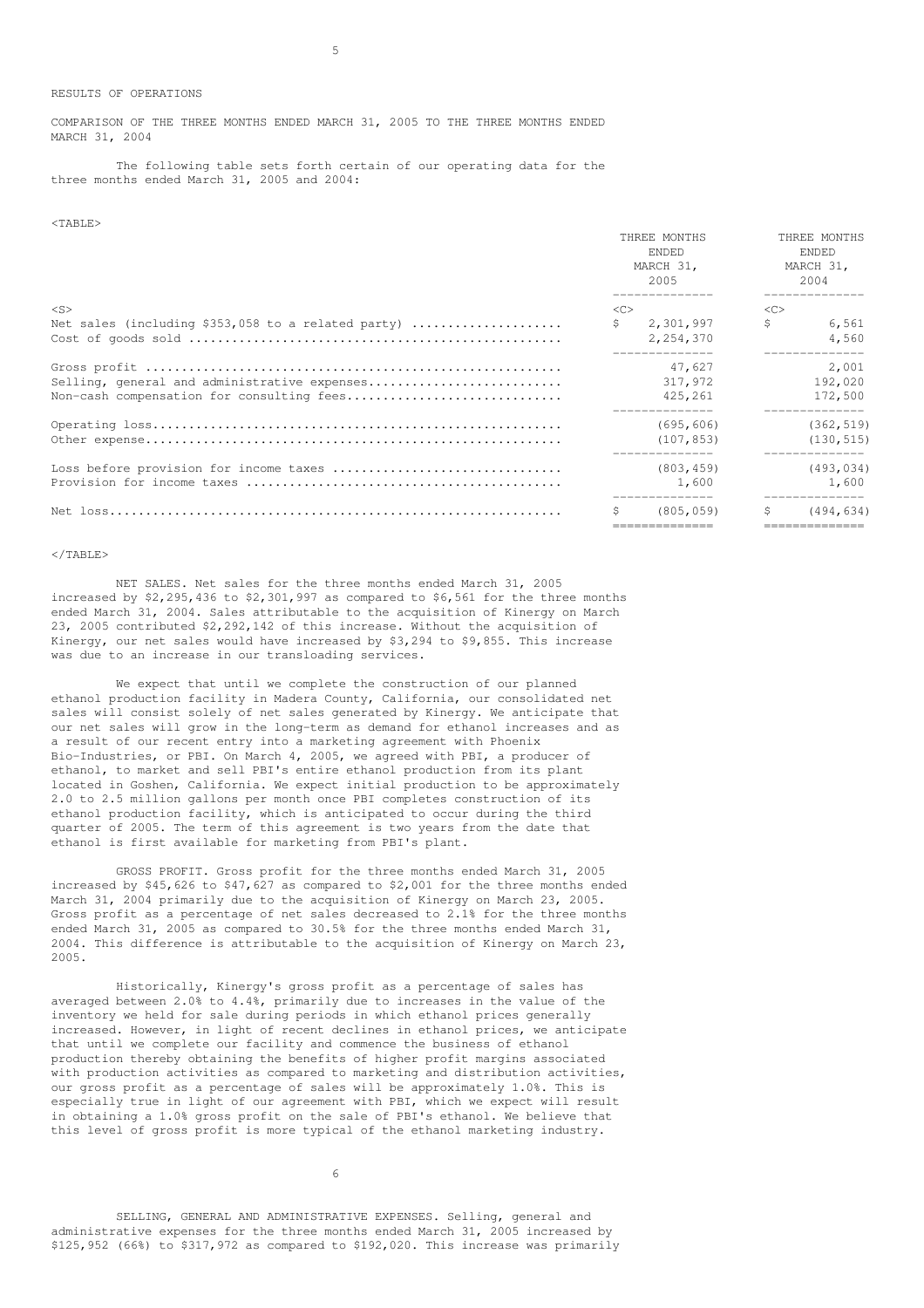due to additional legal, accounting and insurance expenses. We expect that over the near term, our selling, general and administration expenses will increase as a result of, among other things, increased legal and accounting fees associated with increased corporate governance activities in response to the Sarbanes-Oxley Act of 2002 and recently adopted rules and regulations of the Securities and Exchange Commission and in connection with the filing of a registration statement with the Securities and Exchange Commission to register for resale the shares of common stock and shares of common stock underlying warrants we issued in our private offering in March 2005, increased employee costs associated with planned staffing increases, increased sales and marketing expenses, increased activities related to the construction of our Madera County, California ethanol production facility and increased activity in searching for and analyzing potential acquisitions.

NON-CASH COMPENSATION AND CONSULTING FEES. Non-cash compensation and consulting fees for the three months ended March 31, 2005 increased by \$252,761 (147%) to \$425,261 as compared to \$172,500 for the three months ended March 31, 2004. \$193,011 of these fees related to non-cash consulting fees for warrants and \$232,250 was related to non-cash compensation for warrants. We expect to incur non-cash consulting fee expense in the amount of \$89,125 per month for the remainder of the two-year term ending on March 23, 2007.

OTHER EXPENSE. Other expense increased by \$22,662 for the three months ended March 31, 2005 as compared to the three months ended March 31, 2004 primarily due to interest expense related to construction payables.

#### LIQUIDITY AND CAPITAL RESOURCES

During the three months ended March 31, 2005, we funded our operations primarily from the approximately \$18,895,354 in net proceeds we received in connection with a private offering of equity securities on March 23, 2005, as described below. As of March 31, 2005, we had working capital of \$19,218,405, which represented a \$20,243,152 increase from negative working capital of \$1,024,747 at December 31, 2004, primarily due to the proceeds from the private offering. As of March 31, 2005 and December 31, 2004, we had accumulated deficits of \$4,466,305 and \$3,661,246, respectively, and cash and cash equivalents of \$20,743,553 and \$42, respectively.

Accounts receivable increased \$2,211,836 (261%) during the three months ended March 31, 2005 from \$8,464 as of December 31, 2004 to \$2,220,300 as of March 31, 2005. Sales attributable to the acquisition of Kinergy contributed substantially all of this increase.

Inventory balances increased \$543,813 (100%) during the three months ended March 31, 2005, from \$0 as of December 31, 2004 to \$543,813 as of March 31, 2005 because of the acquisition of Kinergy. Inventory represented 1.2% of our total assets as of March 31, 2005.

Cash used in our operating activities totaled \$1,046,080 for the three months ended March 31, 2005 as compared to cash used by operating activities of \$42,867 for the three months ended March 31, 2004. This \$1,003,213 decrease in operating cash flows primarily resulted from an increase in accounts payable.

7

Cash provided by our investing activities totaled \$2,826,737 for the three months ended March 31, 2005 as compared to \$181,809 of cash used for the three months ended March 31, 2004. Included in the results for the three months ended March 31, 2005 are net cash of \$457,808 used to acquire Kinergy and ReEnergy.

Cash provided by our financing activities totaled \$18,962,854 for the three months ended March 31, 2005 as compared to \$20,373 for the three months ended March 31, 2004. The change is primarily due to the net proceeds of \$18,895,354 from a private offering of equity securities on March 23, 2005, as described below.

On March 23, 2005, we issued to 63 accredited investors in a private offering an aggregate of 7,000,000 shares of common stock at a purchase price of \$3.00 per share, two-year investor warrants to purchase 1,400,000 shares of common stock at an exercise price of \$3.00 per share and two-year investor warrants to purchase 700,000 shares of common stock at an exercise price of \$5.00 per share, for total gross proceeds of approximately \$21,000,000. We paid cash placement agent fees and expenses of approximately \$1,850,400 and issued five-year placement agent warrants to purchase 678,000 shares of common stock at an exercise price of \$3.00 per share in connection with the offering. Additional costs related to the financing include legal, accounting and consulting fees that totaled approximately \$255,048 through March 31, 2005 and continue to be incurred in connection with various securities filings and the resale registration statement described below.

We are obligated under a Registration Rights Agreement to file, on the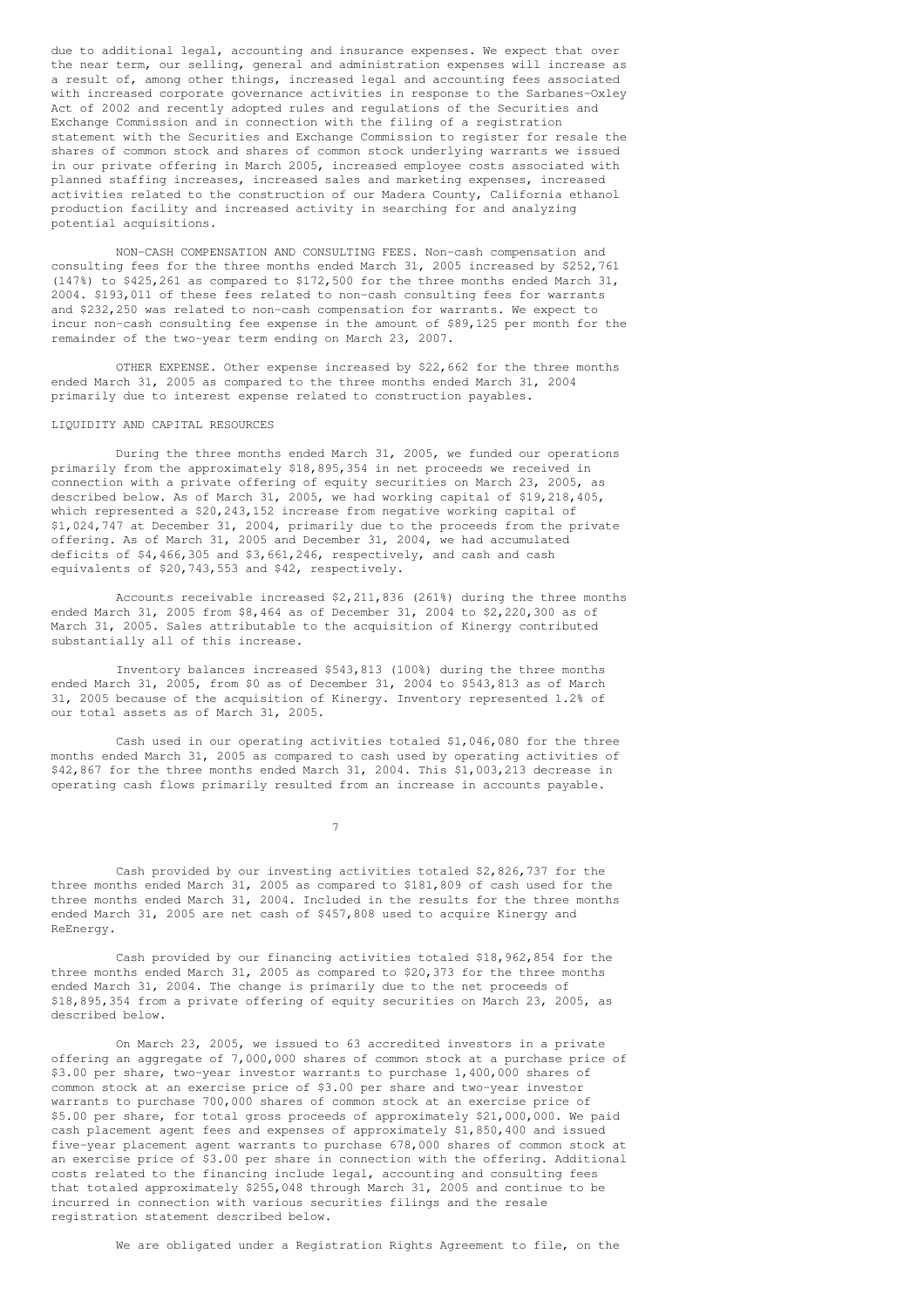151st day following March 23, 2005, a Registration Statement with the Securities and Exchange Commission registering for resale shares of common stock, and shares of common stock underlying investor warrants and certain of the placement agent warrants, issued in connection with the private offering. If we (i) do not file the Registration Statement within the time period prescribed, or (ii) fail to file with the Securities and Exchange Commission a request for acceleration in accordance with Rule 461 promulgated under the Securities Act of 1933, within five trading days of the date that we are notified (orally or in writing, whichever is earlier) by the Securities and Exchange Commission that the Registration Statement will not be "reviewed," or is not subject to further review, or (iii) the Registration Statement filed or required to be filed under the Registration Rights Agreement is not declared effective by the Securities and Exchange Commission on or before 225 days following March 23, 2005, or (iv) after the Registration Statement is first declared effective by the Securities and Exchange Commission, it ceases for any reason to remain continuously effective as to all securities registered thereunder, or the holders of such securities are not permitted to utilize the prospectus contained in the Registration Statement to resell such securities, for more than an aggregate of 45 trading days during any 12-month period (which need not be consecutive trading days) (any such failure or breach being referred to as an "Event," and for purposes of clause (i) or (iii) the date on which such Event occurs, or for purposes of clause (ii) the date on which such five-trading day period is exceeded, or for purposes of clause (iv) the date on which such 45-trading day-period is exceeded being referred to as "Event Date"), then in addition to any other rights the holders of such securities may have under the Registration Statement or under applicable law, then, on each such Event Date and on each monthly anniversary of each such Event Date (if the applicable Event shall not have been cured by such date) until the applicable Event is cured, we are required to pay to each such holder an amount in cash, as partial liquidated damages and not as a penalty, equal to 2.0% of the aggregate purchase price paid by such holder pursuant to the Securities Purchase Agreement relating to such securities then held by such holder. If we fail to pay any partial liquidated damages in full within seven days after the date payable, we are required to pay interest thereon at a rate of 18% per annum (or such lesser maximum amount that is permitted to be paid by applicable law) to such holder, accruing daily from the date such partial liquidated damages are due until such amounts, plus all such interest thereon, are paid in full. The partial liquidated damages are to apply on a daily pro-rata basis for any portion of a month prior to the cure of an Event.

8

The Registration Rights Agreement also provides for customary piggy-back registration rights whereby holders of shares of our common stock, or warrants to purchase shares of our common stock, can cause us to register such shares for resale in connection with our filing of a Registration Statement with the Securities and Exchange Commission to register shares in another offering. The Registration Rights Agreement also contains customary representations and warranties, covenants and limitations.

We have used a portion of the net proceeds from the March 2005 private placement to fund our working capital requirements and begin site preparation at the Madera County, California facility. We expect to use the remainder of the net proceeds to fund our working capital requirements over the next 12 months and to initiate construction of our first ethanol production facility in Madera County, California. We expect that the proceeds used to initiate construction will be used primarily for site preparation, acquisition of equipment and engineering services. Significant additional funding is required to complete construction of our first ethanol facility in Madera County, California. No assurances can me be made that we will be successful in obtaining these additional funds. See "Risk Factors."

We believe that current and future available capital resources, revenues generated from operations, and other existing sources of liquidity, including the credit facilities we have and the remaining proceeds we have from the March 2005 private offering, will be adequate to meet our anticipated working capital and capital expenditure requirements for at least the next twelve months. If, however, our capital requirements or cash flow vary materially from our current projections, if unforeseen circumstances occur, or if we require a significant amount of cash to fund future acquisitions, we may require additional financing. Our failure to raise capital, if needed, could restrict our growth, limit our development of new products or hinder our ability to compete.

### EFFECTS OF INFLATION

The impact of inflation and changing prices has not been significant on the financial condition or results of operations of either our company or our operating subsidiaries.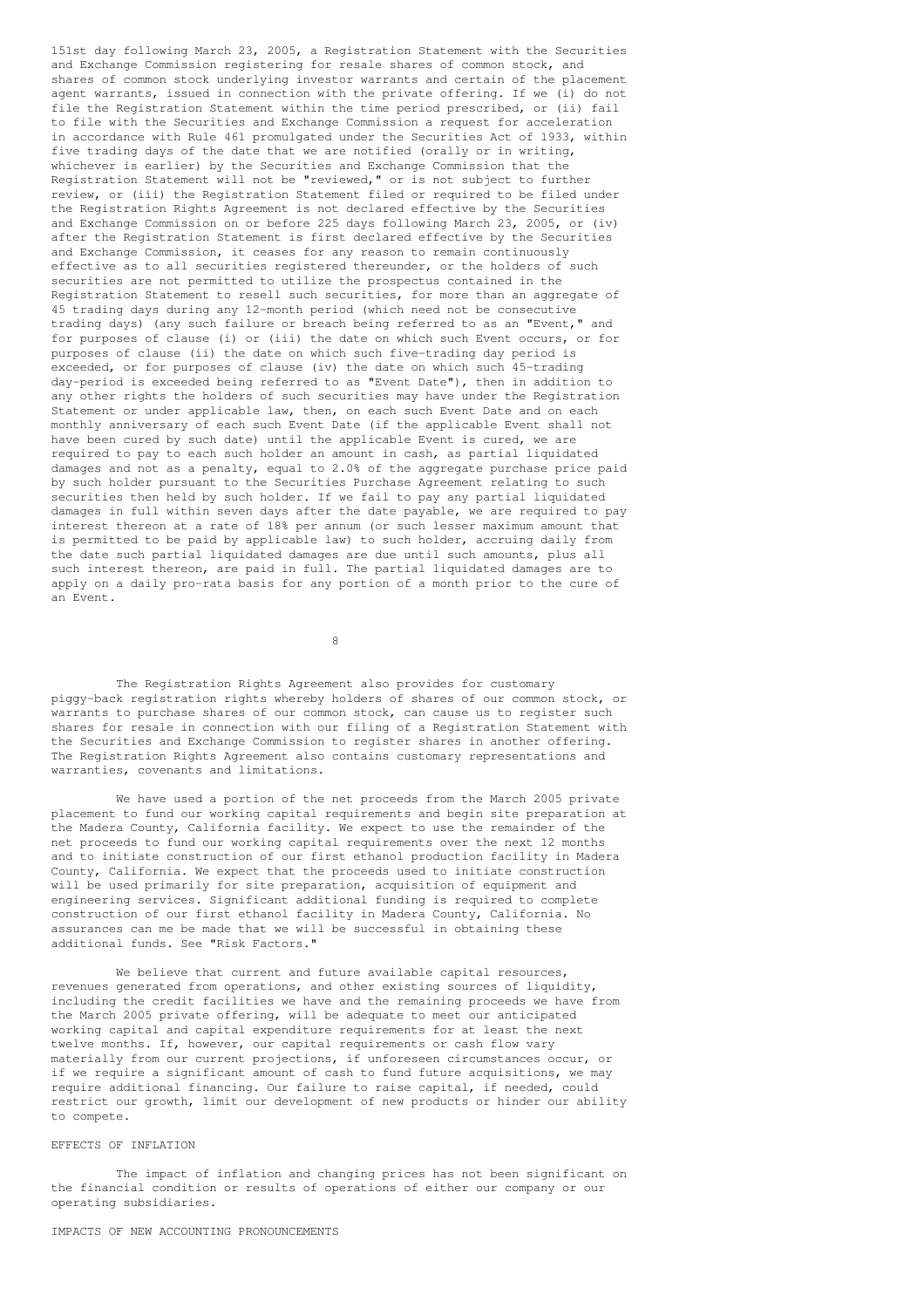In November 2004, the Financial Accounting Standards Board ("FASB") issued SFAS No. 151, "Inventory Costs, an amendment of ARB No. 43, Chapter 4," SFAS No. 151 clarifies that abnormal inventory costs such as costs of idle facilities, excess freight and handling costs, and wasted materials (spoilage) are required to be recognized as current period costs. The provisions of SFAS No. 151 are effective for our fiscal 2006. We are currently evaluating the provisions of SFAS No. 151 and do not expect that adoption will have a material effect on our financial position, results of operations or cash flows.

In December 2004, the FASB issued SFAS 123R, SHARE-BASED PAYMENT ("SFAS 123R") which is a revision of SFAS 123 and supersedes Accounting Principles Board ("APB") 25, ACCOUNTING FOR STOCK ISSUED TO EMPLOYEES ("APB 25"). Among other items, SFAS 123R eliminates the use of APB 25 and the intrinsic value method of accounting, and requires companies to recognize the cost of employee services received in exchange for awards of equity instruments, based on the grant date fair value of those awards, in the financial statements. The effective date of SFAS 123R is the first reporting period beginning after December 15, 2005. SFAS 123R permits companies to adopt its requirements using either a "modified prospective" method, or a "modified retrospective" method. Under the "modified prospective" method, compensation cost is recognized in the financial statements beginning with the effective date, based on the requirements of SFAS 123R for all share-based payments granted after that date, and based on the requirements of SFAS 123 for all unvested awards granted prior to the effective date of SFAS 123R. Under the "modified retrospective" method, the requirements are the same as under the "modified prospective" method, but also permits entities to restate financial statements of previous periods based on proforma disclosures made in accordance with SFAS 123.

 $\overline{9}$ 

We currently utilize a standard option pricing model  $(i.e.,$ Black-Scholes) to measure the fair value of stock options granted to employees. While SFAS 123R permits entities to continue to use such a model, the standard also permits the use of a "lattice" model. We have not yet determined which model we will use to measure the fair value of employee stock options upon the adoption of SFAS 123R.

We currently expect to adopt SFAS 123R effective January 1, 2006. However, because we have not yet determined which of the aforementioned adoption methods we will use, we have not yet determined the impact of adopting SFAS 123R.

#### RISK FACTORS

AN INVESTMENT IN OUR COMMON STOCK INVOLVES A HIGH DEGREE OF RISK. IN ADDITION TO THE OTHER INFORMATION IN THIS REPORT AND IN OUR OTHER FILINGS WITH THE SECURITIES AND EXCHANGE COMMISSION, INCLUDING OUR SUBSEQUENT REPORTS ON FORMS 10-QSB AND 8-K, YOU SHOULD CAREFULLY CONSIDER THE FOLLOWING RISK FACTORS BEFORE DECIDING TO INVEST IN SHARES OF OUR COMMON STOCK OR TO MAINTAIN OR INCREASE YOUR INVESTMENT IN SHARES OF OUR COMMON STOCK. IF ANY OF THE FOLLOWING RISKS ACTUALLY OCCUR, IT IS LIKELY THAT OUR BUSINESS, FINANCIAL CONDITION AND RESULTS OF OPERATIONS COULD BE SERIOUSLY HARMED. AS A RESULT, THE TRADING PRICE OF OUR COMMON STOCK COULD DECLINE, AND YOU COULD LOSE PART OR ALL OF YOUR INVESTMENT.

#### RISKS RELATED TO OUR COMBINED OPERATIONS

WE HAVE INCURRED SIGNIFICANT LOSSES IN THE PAST AND WE MAY INCUR SIGNIFICANT LOSSES IN THE FUTURE. IF WE CONTINUE TO INCUR LOSSES, WE WILL EXPERIENCE NEGATIVE CASH FLOW, WHICH MAY HAMPER OUR OPERATIONS, MAY PREVENT US FROM EXPANDING OUR BUSINESS AND MAY CAUSE OUR STOCK PRICE TO DECLINE.

We have incurred losses in the past. As of March 31, 2005, we had an accumulated deficit of approximately \$4.5 million. For the three months ended March 31, 2005, we incurred a loss of approximately \$800,000. We expect to incur losses for the foreseeable future and at least until the completion of our planned ethanol production facility. We estimate that the earliest completion date of our ethanol production facility will not occur until the third quarter of 2006. We expect to rely on cash from operations and debt and equity financing to fund all of the cash requirements of our business. If our net losses continue, we will experience negative cash flow, which may hamper current operations and may prevent us from expanding our business. We cannot assure you that we will attain, sustain or increase profitability on a quarterly or annual basis in the future. If we do not achieve, sustain or increase profitability, our business will be adversely affected and our stock price may decline.

> THE HIGH CONCENTRATION OF OUR SALES WITHIN THE ETHANOL PRODUCTION AND MARKETING INDUSTRY COULD RESULT IN A SIGNIFICANT REDUCTION IN SALES AND NEGATIVELY AFFECT OUR PROFITABILITY IF DEMAND FOR ETHANOL DECLINES.

Our revenue is and will continue to be derived primarily from sales of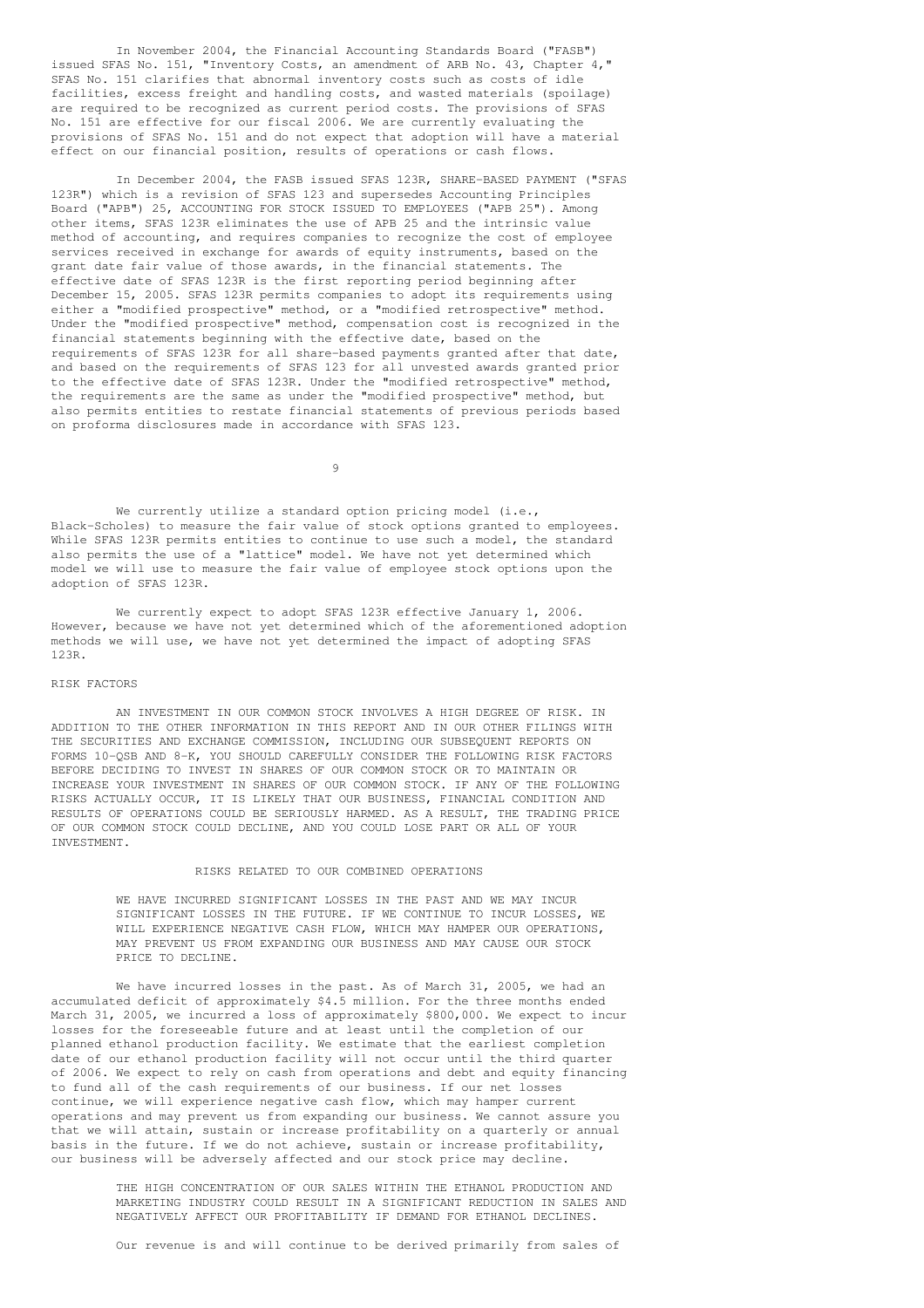ethanol. Currently, the predominant oxygenate used to blend with gasoline is ethanol. Ethanol competes with several other existing products and other alternative products could also be developed for use as fuel additives. In addition, some studies, including a study conducted at the University of California, Berkeley in 2003, suggest that producing ethanol from corn requires burning as much as twice the amount of gasoline already used in cars, thereby harming the environment more than pure gasoline. We expect to be completely focused on the production and marketing of ethanol and its co-products for the

10

foreseeable future. There can be no assurance that we will be able to shift our business focus away from the production and marketing of ethanol to other renewable fuels or competing products. Accordingly, an industry shift away from ethanol or the emergence of new competing products may reduce the demand for ethanol. As a result, our sales and profitability would be significantly and adversely impacted by a downturn in the demand for ethanol.

> WE PLAN TO FUND A SUBSTANTIAL MAJORITY OF THE CONSTRUCTION COSTS OF OUR PLANNED ETHANOL PRODUCTION FACILITY THROUGH THE ISSUANCE OF A SUBSTANTIAL AMOUNT OF DEBT, RESULTING IN SUBSTANTIAL DEBT SERVICE REQUIREMENTS THAT COULD REDUCE THE VALUE OF YOUR INVESTMENT.

We plan to fund a substantial majority of the construction costs of our planned ethanol production facility through the issuance of a substantial amount of debt. We anticipate that we will need to raise approximately \$60.0 million in debt financing to construct our first ethanol production facility. As a result, our capital structure will be highly leveraged. Our debt levels and debt service requirements could have important consequences which could reduce the value of your investment, including:

| $\circ$ | limiting our ability to borrow additional amounts for         |
|---------|---------------------------------------------------------------|
|         | operating capital or other purposes and causing us to be able |
|         | to borrow additional funds only on unfavorable terms;         |
| $\circ$ | reducing funds available for operations and distributions     |

- because a substantial portion of our cash flow will be used to pay interest and principal on our debt;
- o making us vulnerable to increases in prevailing interest rates;
- o placing us at a competitive disadvantage because we may be substantially more leveraged than some of our competitors;
- o subjecting all or substantially all of our assets to liens, which means that there may be no assets left for our stockholders in the event of a liquidation; and
- o limiting our ability to adjust to changing market conditions, which could increase our vulnerability to a downturn in our business or general economic conditions.

If we are unable to pay our debt service obligations, we could be forced to reduce or eliminate dividends to our stockholders, if they were to commence, and/or reduce or eliminated needed capital expenditures. It is possible that we could be forced to sell assets, seek to obtain additional equity capital or refinance or restructure all or a portion of our debt on substantially less favorable terms. In the event that we are unable to refinance our all or a portion of our debt or raise funds through asset sales, sales of equity or otherwise, our business may be adversely affected, we may be forced to liquidate and you could lose your entire investment.

> FOLLOWING THE CLOSING OF OUR ANTICIPATED DEBT FINANCING, OUR LENDERS MAY REQUIRE US TO ABIDE BY RESTRICTIVE LOAN COVENANTS THAT MAY HINDER OUR ABILITY TO OPERATE AND REDUCE OUR PROFITABILITY.

We expect that following the closing of our anticipated debt financing, the loan agreements governing our debt financing will contain a number of restrictive affirmative and negative covenants. These covenants may limit our ability to, among other things:

> o incur additional indebtedness; o make capital expenditures in excess of prescribed thresholds; o pay dividends to our stockholders; o make various investments; o create liens on our assets; o utilize the proceeds of asset sales; or o merge or consolidate or dispose of all or substantially all of our assets.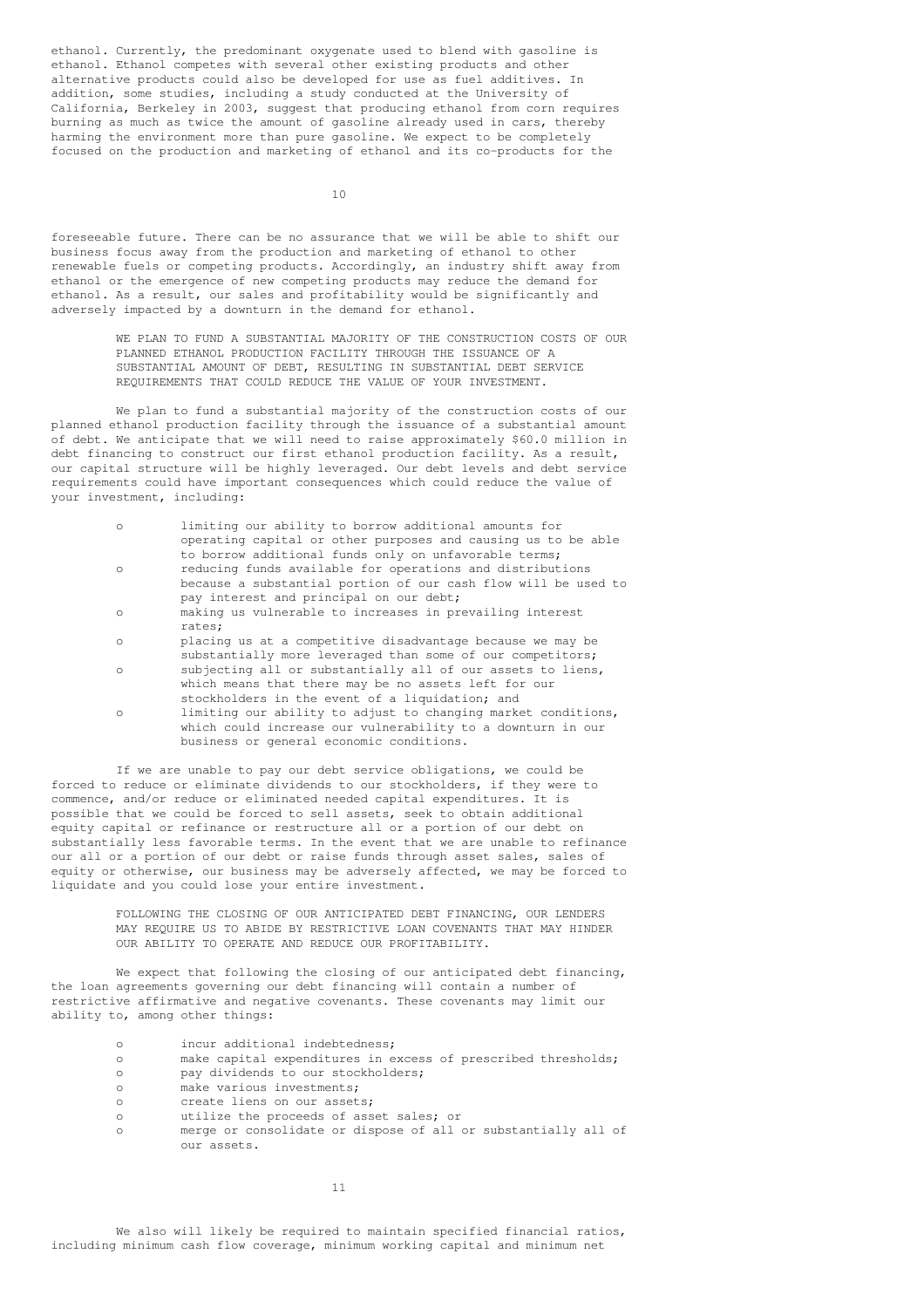worth. We also may be required to utilize a portion of any excess cash flow generated by operations to prepay our debt. A breach of any of these covenants or requirements could result in a default under our debt agreements. If we default, and if such default is not cured or waived, a lender could, among other remedies, accelerate our debt and declare the debt immediately due and payable. If this occurs, we may not be able to repay or borrow sufficient funds to refinance our debt. Even if new financing is available, it may not be on terms that are acceptable. Such an occurrence could cause us to cease building our ethanol production facility, or if our facility is already constructed, such an occurrence could cause us to cease or curtail operations. We cannot assure you that our future operating results will be sufficient to achieve compliance with such covenants and requirements, or in the event of a default, to remedy such default.

### GOVERNMENTAL REGULATIONS, THE WAIVER OF CERTAIN ADVANTAGEOUS GOVERNMENTAL REGULATIONS OR THE REPEAL OR MODIFICATION OF VARIOUS TAX INCENTIVES FAVORING THE USE OF ETHANOL COULD ADVERSELY AFFECT OUR BUSINESS, FINANCIAL CONDITION AND RESULTS OF OPERATIONS.

Our business is subject to extensive regulation by federal, state and local governmental agencies. We cannot predict in what manner or to what extent governmental regulations will harm our business or the ethanol production and marketing industry in general. For example, the State of California has requested a waiver from the EPA to reduce the amount of ethanol required in gasoline, which could lower demand for and boost supplies of ethanol in California, causing the price of ethanol to decline. In addition, officials in the State of California, including officials from the California Air Resources Board, have argued to the EPA that ethanol is a volatile fuel that evaporates easily and contributes to smog by increasing ozone levels and adding particulate matter to the air. If the EPA grants the requested waiver, refineries would no longer be required to blend ethanol into gasoline, which would adversely affect our business. Previously, California refiners used MTBE, another oxygenate, which was banned in California for contaminating groundwater and completely phased out in January 2004. If the State of California were to ban the use of ethanol as an oxygenate in gasoline, our business, financial condition and results of operations would be materially and adversely affected. In addition, the United States House of Representatives has passed a bill that includes a national renewable fuels standard that would require refiners to blend a percentage of renewable fuels into gasoline. If passed, this legislation would replace the current oxygenate requirements in the State of California thereby potentially decreasing the demand for ethanol in the State of California. If this were to occur, our business, financial condition and results of operations would be materially and adversely affected.

The fuel ethanol business benefits significantly from tax incentive policies and environmental regulations that favor the use of ethanol in motor fuel blends in the United States. Currently, a gasoline marketer that sells gasoline without ethanol must pay a federal tax of \$0.18 per gallon compared to \$0.13 per gallon for gasoline that is blended with 10% ethanol. Smaller credits are available for gasoline blended with lesser percentages of ethanol. The repeal or substantial modification of the federal excise tax exemption for ethanol-blended gasoline or, to a lesser extent, other federal or state policies and regulations that encourage the use of ethanol could have a detrimental effect on the ethanol production and marketing industry and materially and adversely affect our business and results of operations.

> VIOLATIONS OF ENVIRONMENTAL REGULATIONS COULD SUBJECT US TO SEVERE PENALTIES AND MATERIALLY AND ADVERSELY AFFECT OUR BUSINESS, RESULTS OF OPERATIONS AND FINANCIAL CONDITION.

The production and sale of ethanol is subject to regulation by agencies of the federal government, including, but not limited to, the EPA, as well as other agencies in each jurisdiction in which ethanol is produced, sold, stored or transported. Environmental laws and regulations that affect our operations are extensive and have become progressively more stringent. Applicable laws and regulations are subject to change, which could be made retroactively. Violations

12

of environmental laws and regulations or permit conditions can result in substantial penalties, injunctive orders compelling installation of additional controls, civil and criminal sanctions, permit revocations and/or facility shutdowns. If significant unforeseen liabilities arise for corrective action or other compliance, our business, results of operations and financial condition could be materially and adversely affected.

> WE RELY HEAVILY ON OUR PRESIDENT AND CHIEF EXECUTIVE OFFICER, NEIL KOEHLER. THE LOSS OF HIS SERVICES COULD ADVERSELY AFFECT OUR ABILITY TO SOURCE ETHANOL FROM OUR KEY SUPPLIERS AND OUR ABILITY TO SELL ETHANOL TO OUR CUSTOMERS.

Our success depends, to a significant extent, upon the continued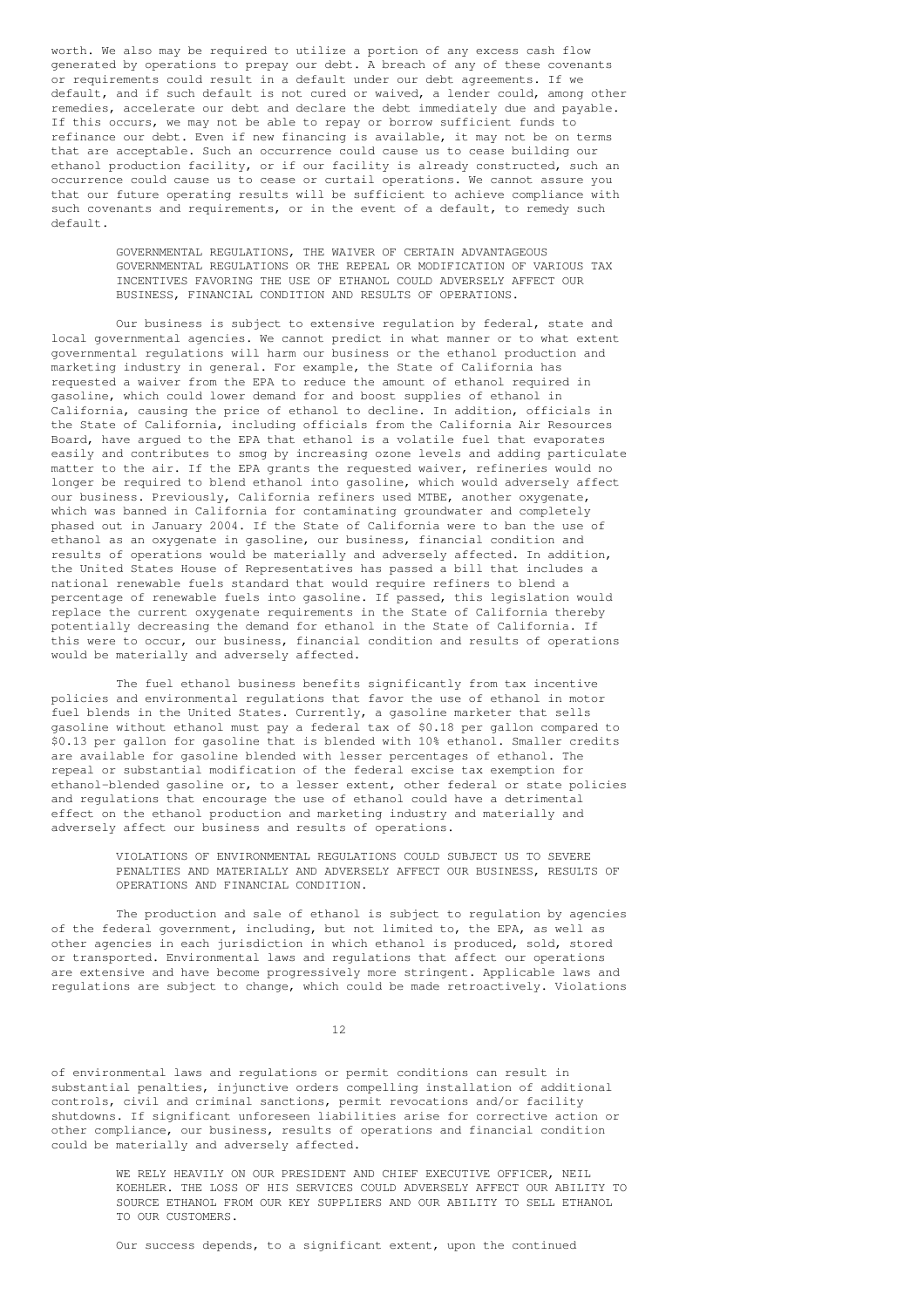services of Neil Koehler, who is our President and Chief Executive Officer. For example, Mr. Koehler has developed key personal relationships with our ethanol suppliers and customers. We greatly rely on these relationships in the conduct of our operations and the execution of our business strategies. The loss of Mr. Koehler could, therefore, result in the loss of our favorable relationships with one or more of our ethanol suppliers and customers. In addition, Mr. Koehler has considerable experience in the construction, start-up and operation of ethanol production facilities and in the ethanol marketing business. Although we have entered into an employment agreement with Mr. Koehler, that agreement is of limited duration and is subject to early termination by Mr. Koehler under certain circumstances. In addition, we do not maintain "key person" life insurance covering Mr. Koehler or any other executive officer. The loss of Mr. Koehler could significantly delay or prevent the achievement of our business objectives. Consequently, the loss of Mr. Koehler could adversely affect our business, financial condition and results of operations.

> THE ETHANOL PRODUCTION AND MARKETING INDUSTRY IS EXTREMELY COMPETITIVE. MANY OF OUR SIGNIFICANT COMPETITORS HAVE GREATER FINANCIAL AND OTHER RESOURCES THAN WE DO AND ONE OR MORE OF THESE COMPETITORS COULD USE THEIR GREATER RESOURCES TO GAIN MARKET SHARE AT OUR EXPENSE.

The ethanol production and marketing industry is extremely competitive. Many of our significant competitors in the ethanol production and marketing industry, have substantially greater production, financial, research and development, personnel and marketing resources than we do. As a result, each of these companies may be able to compete more aggressively and sustain that competition over a longer period of time than we could. Our lack of resources relative to many of our significant competitors may cause us to fail to anticipate or respond adequately to new developments and other competitive pressures. This failure could reduce our competitiveness and cause a decline in our market share and sales.

> OUR FAILURE TO ATTRACT AND RETAIN KEY PERSONNEL COULD ADVERSELY AFFECT OUR BUSINESS, FINANCIAL CONDITION AND RESULTS OF OPERATIONS.

Our future success is dependent in part on our ability to attract and retain certain key personnel. We currently have few employees and need to attract additional skilled technical, clerical and managerial personnel in all areas of our business to continue to grow. The competition for such individuals in the growing ethanol production and marketing industry is intense. There can be no assurance that we will be able to retain our existing personnel or attract additional qualified personnel in the future. If we are unable to attract and retain key personnel, our business, financial condition and results of operations could be adversely affected.

13

OUR MANAGEMENT MAY FAIL TO SUCCESSFULLY INTEGRATE THE BUSINESS OF KINERGY WITH THE PROPOSED ETHANOL PRODUCTION BUSINESS OF PEI CALIFORNIA, WHICH COULD ADVERSELY AFFECT OUR BUSINESS, FINANCIAL CONDITION AND RESULTS OF OPERATIONS.

Integrating the business of Kinergy with the proposed ethanol production business of PEI California will be complex, time-consuming and expensive, and our management may fail to successfully integrate these businesses. Each of Kinergy and PEI California were previously operated independently, each with its own business or proposed business, culture, clients, employees and systems. Kinergy and PEI California will now be operated as a combined organization, utilizing common information and communication systems, operating procedures, financial controls and human resources practices, including benefits, training and professional development programs. We may experience substantial difficulties, costs and delays relating to our efforts to integrate the business of Kinergy and the proposed ethanol production business of PEI California. These may include the diversion of management resources from our core ethanol marketing business, the potential incompatibility of business cultures and the costs and delays in implementing common systems and procedures. Any one or all of these factors may cause increased operating costs or the loss of key customers and employees, either of which could adversely affect our business, financial condition and results of operations.

OUR FAILURE TO MANAGE OUR GROWTH EFFECTIVELY COULD IMPAIR OUR BUSINESS.

Our strategy envisions a period of rapid growth that may impose a significant burden on our administrative and operational resources. The growth of our business, and in particular, the construction of our planned ethanol production facility, will require significant investments of capital and management's close attention. Our ability to effectively manage our growth will require us to substantially expand the capabilities of our administrative and operational resources and to attract, train, manage and retain qualified management, technicians and other personnel. There can be no assurance that we will be able to do so. In addition, our failure to successfully manage our growth could result in our sales not increasing commensurately with our capital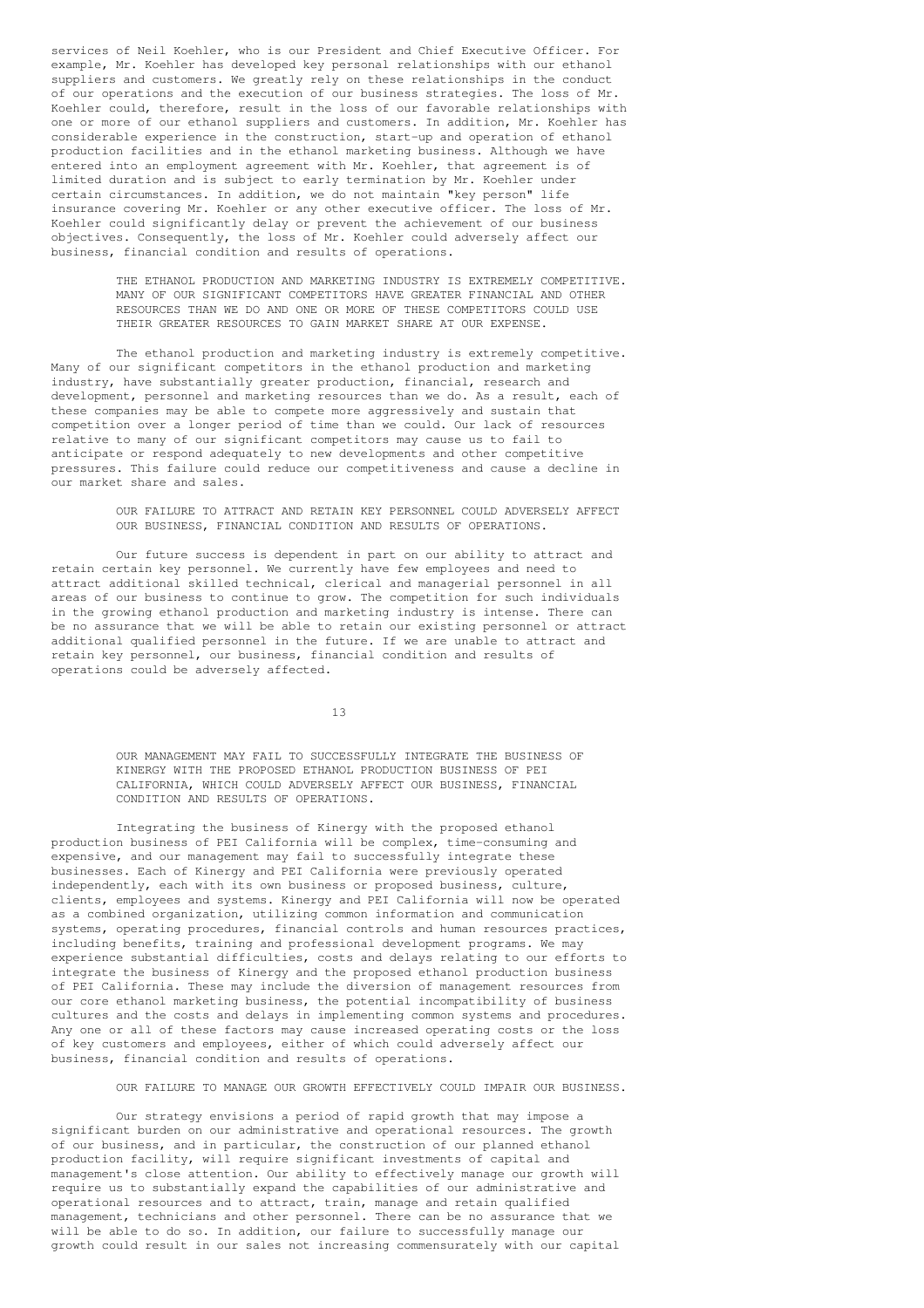investments. If we are unable to successfully manage our growth, our business, financial condition and results of operations could be materially and adversely affected.

> INSURANCE COVERAGE MAY BE INADEQUATE OR UNAVAILABLE TO PROTECT US FROM LOSSES ASSOCIATED WITH OUR PLANS AND OPERATIONS, WHICH MAY ADVERSELY AFFECT OUR BUSINESS AND FINANCIAL CONDITION.

Insurance coverage may be inadequate or unavailable to protect us from losses associated with our plans and operations. Events may occur for which no insurance is available or for which insurance is not available on terms that are reasonably acceptable. In addition, events may occur for which our insurance inadequately covers the associated losses. Losses from an uninsured or underinsured event, such as, but not limited to, earthquakes, floods, war, riot, acts of terrorism or other risks may be uninsured or underinsured and such a loss may adversely affect our business and financial condition. In addition, we operate in an industry that is subject to heavy environmental regulation and we are undertaking to construct an ethanol production facility, both of which subject us to substantial losses upon the occurrence of certain events such as the discharge of a hazardous substance or a catastrophic event such as an explosion or fire during or following the construction of our ethanol production facility. In the event of a loss, any failure to obtain and maintain insurance, with adequate policy limits and/or self-retention limits, may adversely affect our business and financial condition.

14

# RISKS RELATED TO OUR COMMON STOCK

OUR COMMON STOCK HAS A SMALL PUBLIC FLOAT AND SHARES OF OUR COMMON STOCK ELIGIBLE FOR PUBLIC SALE COULD CAUSE THE MARKET PRICE OF OUR STOCK TO DROP, EVEN IF OUR BUSINESS IS DOING WELL, AND MAKE IT DIFFICULT FOR US TO RAISE ADDITIONAL CAPITAL THROUGH SALES OF EQUITY SECURITIES.

As of May 20, 2005, we had outstanding approximately 27.7 million shares of our common stock. Approximately 16.0 million of these shares were restricted under the Securities Act of 1933, including 11.7 million shares beneficially owned, as a group, by our executive officers, directors and 10% stockholders. Accordingly, our common stock has a public float of approximately 3.1 million shares held by a relatively small number of public investors.

We have agreed to register for resale approximately 11.25 million shares of our common stock, including shares of our common stock underlying warrants, issued in connection with a private placement transaction completed in March 2005. If and when a registration statement covering these shares of common stock is declared effective, holders of these shares will be permitted, subject to few limitations, to freely sell such shares of common stock. We cannot predict the effect, if any, that future sales of shares of our common stock into the public market will have on the market price of our common stock. However, as a result of our small public float, sales of substantial amounts of common stock, including shares issued upon the exercise of stock options or warrants, or an anticipation that such sales could occur, may materially and adversely affect prevailing market prices for our common stock. Any adverse effect on the market price of our common stock could make it difficult for us to raise additional capital through sales of equity securities at a time and at a price that we deem appropriate.

> OUR STOCK PRICE IS HIGHLY VOLATILE, WHICH COULD RESULT IN SUBSTANTIAL LOSSES FOR INVESTORS PURCHASING SHARES OF OUR COMMON STOCK AND IN LITIGATION AGAINST US.

The market price of our common stock has fluctuated significantly in the past and may continue to fluctuate significantly in the future. The market price of our common stock may continue to fluctuate in response to one or more of the following factors, many of which are beyond our control:

| $\Omega$ | the volume and timing of the receipt of orders for ethanol     |
|----------|----------------------------------------------------------------|
|          | from major customers;                                          |
| $\circ$  | competitive pricing pressures;                                 |
| $\Omega$ | our ability produce, sell and deliver ethanol on a             |
|          | cost-effective and timely basis;                               |
| $\circ$  | our inability to obtain construction, capital equipment and/or |
|          | working capital financing;                                     |
| $\circ$  | the introduction and announcement of new products and          |
|          | processes by our competitors;                                  |
| $\circ$  | changing conditions in the ethanol and fuel markets;           |
| $\circ$  | changes in market valuations of similar companies;             |
| $\circ$  | stock market price and volume fluctuations generally;          |
| $\Omega$ | requiatory developments or increased enforcement;              |
| $\circ$  | fluctuations in our quarterly or annual operating results;     |
| $\circ$  | additions or departures of key personnel; and                  |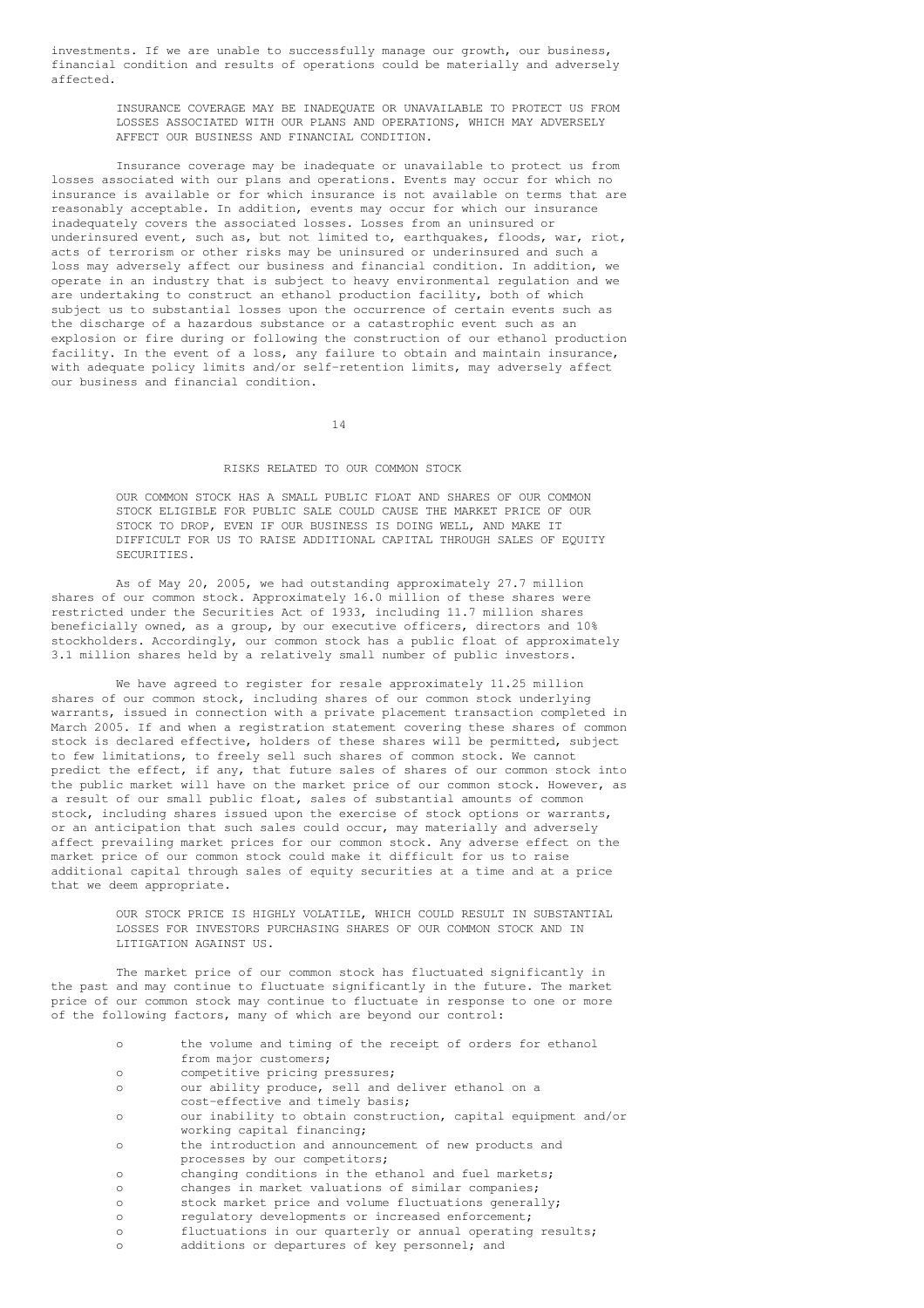Furthermore, we believe that the economic conditions in California and other states, as well as the United States as a whole, could have a negative impact on our results of operations. Demand for ethanol products could also be adversely affected by a slow down in overall demand for oxygenate and gasoline additive products. The levels of our ethanol production and purchases for resale will be based upon forecasted demand. Accordingly, any inaccuracy in forecasting

15

anticipated revenues and expenses could adversely affect our business. Furthermore, we recognize revenues from ethanol sales at the time of delivery. The failure to receive anticipated orders or to complete delivery in any quarterly period could adversely affect our results of operations for that period. Quarterly results are not necessarily indicative of future performance for any particular period, and we may not experience revenue growth or profitability on a quarterly or annual basis.

The price at which you purchase shares of our common stock may not be indicative of the price that will prevail in the trading market. You may be unable to sell your shares of common stock at or above your purchase price, which may result in substantial losses to you and which may include the complete loss of your investment. In the past, securities class action litigation has often been brought against a company following periods of stock price volatility. We may be the target of similar litigation in the future. Securities litigation could result in substantial costs and divert management's attention and our resources away from our business. Any of the risks described above could adversely affect our business, financial condition and results of operations and also the price of our common stock.

#### RISKS RELATING TO THE BUSINESS OF KINERGY

KINERGY'S PURCHASE AND SALE COMMITMENTS AS WELL AS ITS INVENTORY OF ETHANOL HELD FOR SALE SUBJECT US TO THE RISK OF FLUCTUATIONS IN THE PRICE OF ETHANOL, WHICH MAY RESULT IN LOWER OR EVEN NEGATIVE GROSS MARGINS AND WHICH COULD MATERIALLY AND ADVERSELY AFFECT OUR RESULTS OF OPERATIONS.

Kinergy's purchases and sales of ethanol are not always matched with sales and purchases of ethanol at established prices. As a standard business practice, Kinergy commits from time to time to the sale of ethanol to its customers without corresponding and commensurate commitments for the supply of ethanol from its suppliers, which subjects us to the risk of an increase in the price of ethanol. As a standard business practice, Kinergy also commits from time to time to the purchase of ethanol from its suppliers without corresponding and commensurate commitments for the purchase of ethanol by its customers, which subjects us to the risk of a decline in the price of ethanol. In addition, Kinergy's inventory of ethanol held for sale subjects us to the risk of a decline in the price of ethanol. Accordingly, our business is subject to fluctuations in the price of ethanol and these fluctuations may result in lower or even negative gross margins and which could materially and adversely affect our results of operations.

> KINERGY DEPENDS ON A SMALL NUMBER OF CUSTOMERS FOR THE VAST MAJORITY OF ITS SALES. A REDUCTION IN BUSINESS FROM ANY OF THESE CUSTOMERS COULD CAUSE A SIGNIFICANT DECLINE IN OUR SALES AND RESULTS OF OPERATIONS.

The vast majority of Kinergy's sales are generated from a small number of customers. During 2004, sales to Kinergy's four largest customers represented approximately 13%, 12%, 12% and 12%, respectively, representing an aggregate of approximately 49%, of our total sales. We expect that Kinergy will continue to depend for the foreseeable future upon a small number of customers for a significant majority of its sales. Kinergy's agreements with these customers generally do not require them to purchase any specified amount of ethanol or dollar amount of sales or to make any purchases whatsoever. Therefore, we cannot assure you that, in any future period, Kinergy's sales generated from these customers, individually or in the aggregate, will equal or exceed historical levels. We also cannot assure you that, if sales to any of these customers cease or decline, Kinergy will be able to replace these sales with sales to either existing or new customers in a timely manner, or at all. A cessation or reduction of sales to one or more of these customers could cause a significant decline in our net sales and results of operations.

16

KINERGY'S LACK OF LONG-TERM ETHANOL ORDERS AND COMMITMENTS BY ITS CUSTOMERS COULD LEAD TO A RAPID DECLINE IN OUR SALES AND PROFITABILITY.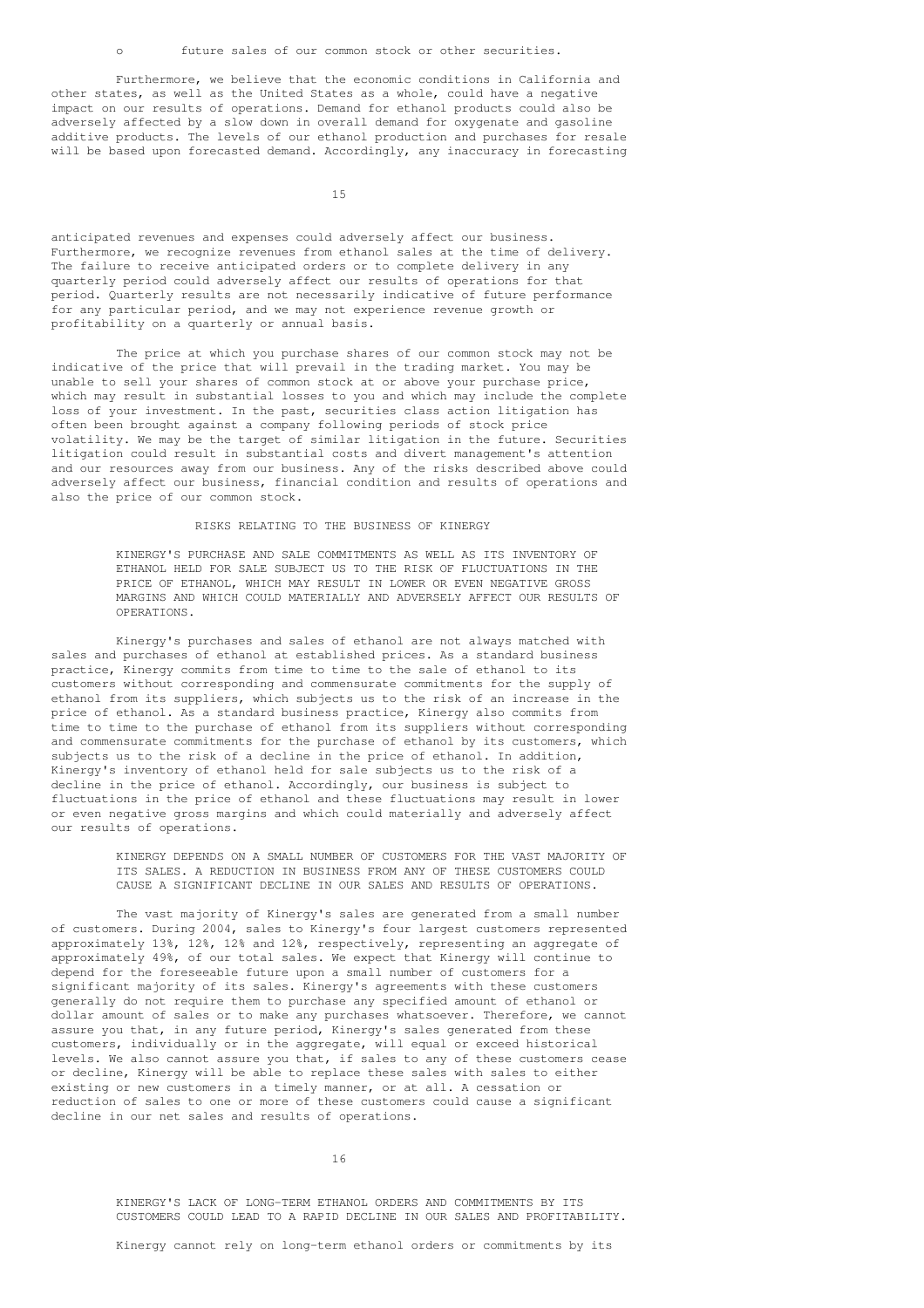customers for protection from the negative financial effects of a decline in the demand for ethanol or a decline in the demand for Kinergy's services. The limited certainty of ethanol orders can make it difficult for us to forecast our sales and allocate our resources in a manner consistent with our actual sales. Moreover, our expense levels are based in part on our expectations of future sales and, if our expectations regarding future sales are inaccurate, we may be unable to reduce costs in a timely manner to adjust for sales shortfalls. Furthermore, because Kinergy depends on a small number of customers for the vast majority of its sales, the magnitude of the ramifications of these risks is greater than if Kinergy's sales were less concentrated within a small number of customers. As a result of Kinergy's lack of long-term ethanol orders and commitments, we may experience a rapid decline in our sales and profitability.

> KINERGY DEPENDS ON A SMALL NUMBER OF SUPPLIERS FOR THE VAST MAJORITY OF THE ETHANOL THAT IT SELLS. IF ANY OF THESE SUPPLIERS IS UNABLE OR DECIDES NOT TO CONTINUE TO SUPPLY KINERGY WITH ETHANOL, KINERGY MAY BE UNABLE TO SATISFY THE DEMANDS OF ITS CUSTOMERS AND OUR BUSINESS AND RESULTS OF OPERATIONS WILL BE ADVERSELY AFFECTED.

Kinergy depends on a small number of suppliers for the vast majority of the ethanol that it sells. During 2004, Kinergy's three largest suppliers represented approximately 27%, 23% and 14%, respectively, representing an aggregate of approximately 64%, of the total ethanol Kinergy purchased for resale. We expect that Kinergy will continue to depend for the foreseeable future upon a small number of suppliers for a significant majority of the ethanol that it purchases. We cannot assure you that, if any of these suppliers is unable or declines for any reason to continue to supply Kinergy with ethanol, Kinergy will be able to replace that supplier and source other supplies of ethanol in a timely manner, or at all, to satisfy the demands of its customers. If any of these suppliers is unable or decides not to continue to supply Kinergy with ethanol, Kinergy may be unable to satisfy the demands of its customers and our business and results of operations will be adversely affected.

> INTERRUPTIONS OR DELAYS IN KINERGY'S SUPPLY OF ETHANOL COULD CAUSE KINERGY TO BE UNABLE TO SATISFY THE DEMANDS OF ITS CUSTOMERS AND ADVERSELY AFFECT OUR BUSINESS AND RESULTS OF OPERATIONS.

Kinergy sources the ethanol that it sells primarily from suppliers thousands of miles away in the Midwestern United States. The delivery of the ethanol that Kinergy sells is therefore subject to delays resulting from inclement weather and other conditions. The quantity of ethanol in Kinergy's inventory fluctuates and during periods of low inventory levels, Kinergy is more vulnerable to the effects of interruptions and delays in its supply of ethanol. Accordingly, interruptions or delays in Kinergy's supply of ethanol from the Midwest could cause Kinergy to be unable to satisfy the demands of its customers and adversely affect our business and results of operations.

RISKS RELATING TO THE BUSINESS OF PEI CALIFORNIA

THE CONSTRUCTION OF OUR PLANNED ETHANOL PRODUCTION FACILITY WILL REQUIRE SIGNIFICANT ADDITIONAL FUNDING, WHICH WE EXPECT TO RAISE THROUGH DEBT FINANCING. WE CANNOT ASSURE YOU THAT WE WILL BE SUCCESSFUL IN RAISING ADEQUATE CAPITAL.

We anticipate that we will need to raise approximately \$60 million in debt financing to construct our first ethanol production facility. We have no contracts with or binding commitments from any bank, lender or financial institution for this debt financing. We cannot assure you that any funding from one or more lenders will be obtained, or if it is obtained, that it will be on

17

terms that we have anticipated or that are otherwise acceptable to us. If we are unable to secure adequate debt financing, or debt financing on acceptable terms is unavailable for any reason, we may be forced to abandon our plans for the construction of an ethanol production facility.

> PEI CALIFORNIA HAS NOT CONDUCTED ANY SIGNIFICANT BUSINESS OPERATIONS AND HAS BEEN UNPROFITABLE TO DATE. IF PEI CALIFORNIA FAILS TO COMMENCE SIGNIFICANT BUSINESS OPERATIONS, IT WILL BE UNSUCCESSFUL, WILL FAIL TO CONTRIBUTE POSITIVELY TO OUR PROFITABILITY AND WILL HAVE AN ADVERSE EFFECT ON OUR FINANCIAL CONDITION AND RESULTS OF OPERATIONS.

PEI California has not conducted any significant business operations and has been unprofitable to date. Accordingly, there is no prior operating history by which to evaluate the likelihood of PEI California's success or its contribution to our profitability. We cannot assure you that PEI California will ever complete construction of an ethanol production facility and commence significant operations or, if PEI California does complete the construction of an ethanol production facility, that PEI California will ever be successful or contribute positively to our profitability. If PEI California fails to commence significant business operations, it will be unsuccessful and will fail to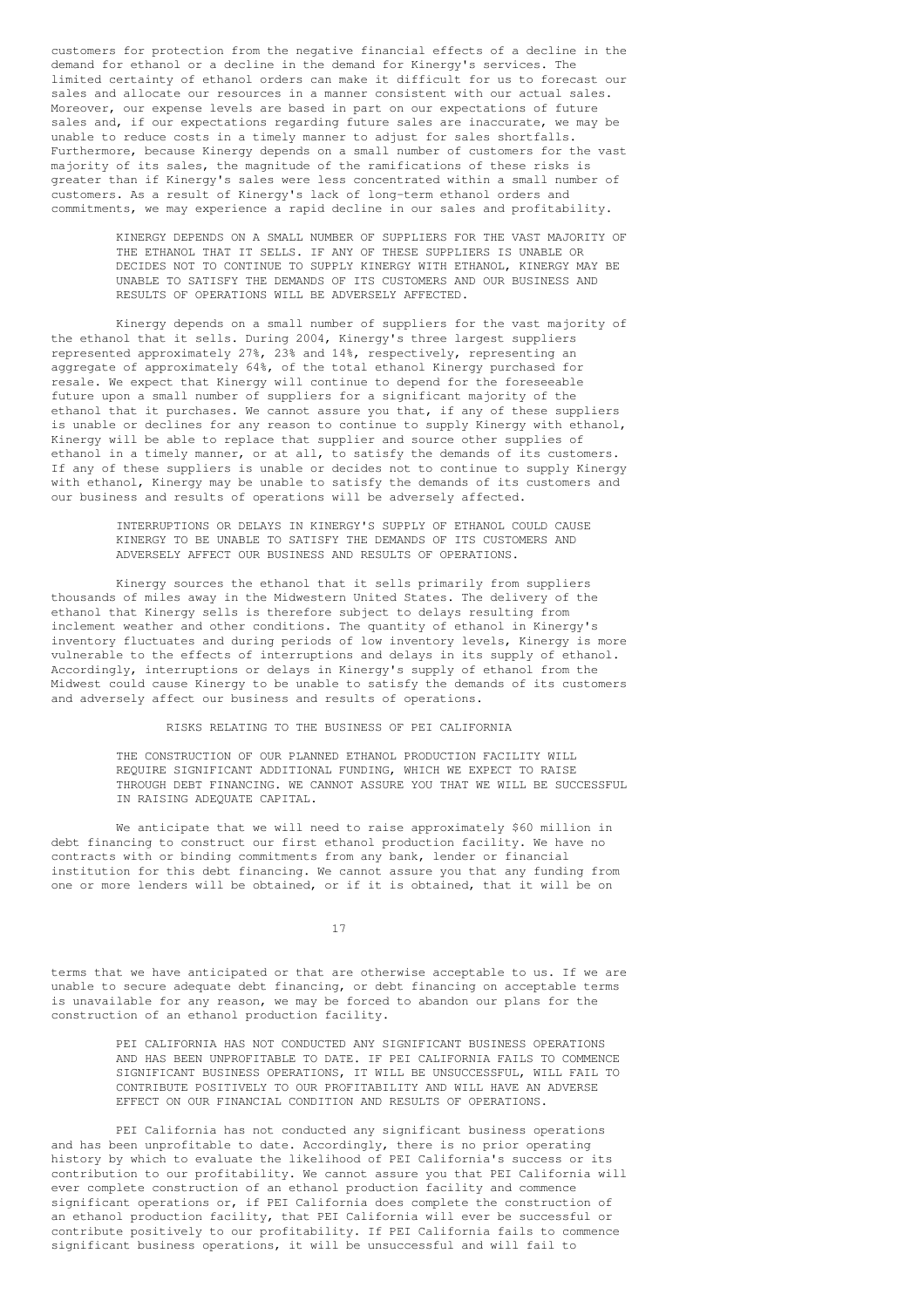contribute positively to our profitability, which will have an adverse effect on our financial condition and results of operations.

> THE MARKET PRICE OF ETHANOL IS VOLATILE AND SUBJECT TO SIGNIFICANT FLUCTUATIONS, WHICH MAY CAUSE OUR RESULTS OF OPERATIONS TO FLUCTUATE SIGNIFICANTLY.

The market price of ethanol is somewhat dependent on the price of gasoline, which is in turn dependent on the price of petroleum. Petroleum prices are highly volatile and difficult to forecast due to frequent changes in global politics and the world economy. The distribution of petroleum throughout the world is affected by incidents in unstable political environments, such as Iraq, Iran, Kuwait, Saudi Arabia, the former U.S.S.R. and other countries and regions. The industrialized world depends critically on oil from these areas, and any disruption or other reduction in oil supply can cause significant fluctuations in the prices of oil and gasoline. We cannot predict the future price of oil or gasoline and may establish unprofitable prices for the sale of ethanol due to significant fluctuations in market prices. For example, the price of ethanol has declined by approximately 30% in only three months from January 2005 to March 2005. If PEI California fails to price its ethanol consistently in a manner that is profitable, our business, financial condition and results of operations will be adversely affected.

We believe that the production of ethanol is expanding rapidly. There are a number of new plants under construction and planned for construction, both inside and outside California. We expect existing ethanol plants to expand by increasing production capacity and actual production. We cannot assure you that there will be any material or significant increases in the demand for ethanol commensurate with increasing supplies of ethanol. Accordingly, increased production of ethanol may lead to lower ethanol prices. The increased production of ethanol could also have other adverse effects. For example, increased ethanol production could lead to increased supplies of co-products from the production of ethanol, such as WDG. Those increased supplies could lead to lower prices for those co-products. Also, the increased production of ethanol could result in increased demand for corn. This could result in higher prices for corn and cause higher ethanol production costs and, in the event that PEI California is unable to pass increases in the price of corn to its customers, will result in lower profits. We cannot predict the future price of ethanol or WDG. Any material decline in the price of ethanol or WDG may adversely affect our business, financial condition and results of operations.

18

THE CONSTRUCTION AND OPERATION OF OUR PLANNED ETHANOL PRODUCTION FACILITY MAY BE ADVERSELY AFFECTED BY ENVIRONMENTAL REGULATIONS AND PERMIT REQUIREMENTS.

The production of ethanol involves the emission of various airborne pollutants, including particulates, carbon monoxide, oxides of nitrogen and volatile organic compounds. PEI California will be subject to extensive air, water and other environmental regulations in connection with the construction and operation of our planned ethanol production facility. PEI California also may be required to obtain various other water-related permits, such as a water discharge permit and a storm-water discharge permit, a water withdrawal permit and a public water supply permit. If for any reason PEI California is unable to obtain any of the required permits, construction costs for our planned ethanol production facility are likely to increase; in addition, the facility may not be constructed at all. It is also likely that operations at the facility will be governed by the federal regulations of the Occupational Safety and Health Administration, or OSHA, and other regulations. Compliance with OSHA and other regulations may be time-consuming and expensive and may delay or even prevent sales of ethanol in California or in other states, which could have a material and adverse effect on our business and results of operations.

> VARIOUS RISKS ASSOCIATED WITH THE CONSTRUCTION OF OUR PLANNED ETHANOL PRODUCTION FACILITY MAY ADVERSELY AFFECT OUR BUSINESS AND FINANCIAL CONDITION.

We cannot assure you that delays in the construction of our planned ethanol production facility or defects in materials and/or workmanship will not occur. Any defects could delay the commencement of operations of the facility, or, if such defects are discovered after operations have commenced, could halt or discontinue operation of the facility indefinitely. In addition, construction projects often involve delays in obtaining permits and encounter delays due to weather conditions, fire, the provision of materials or labor or other events. For example, PEI California experienced a fire at its Madera County, California site during the first quarter of 2004. PEI California incurred additional expenses to repair areas and equipment damaged by the fire. In addition, changes in interest rates or the credit environment or changes in political administrations at the federal, state or local levels that result in policy change towards ethanol or our project in particular, could cause construction and operation delays. Any of these events may adversely affect our business and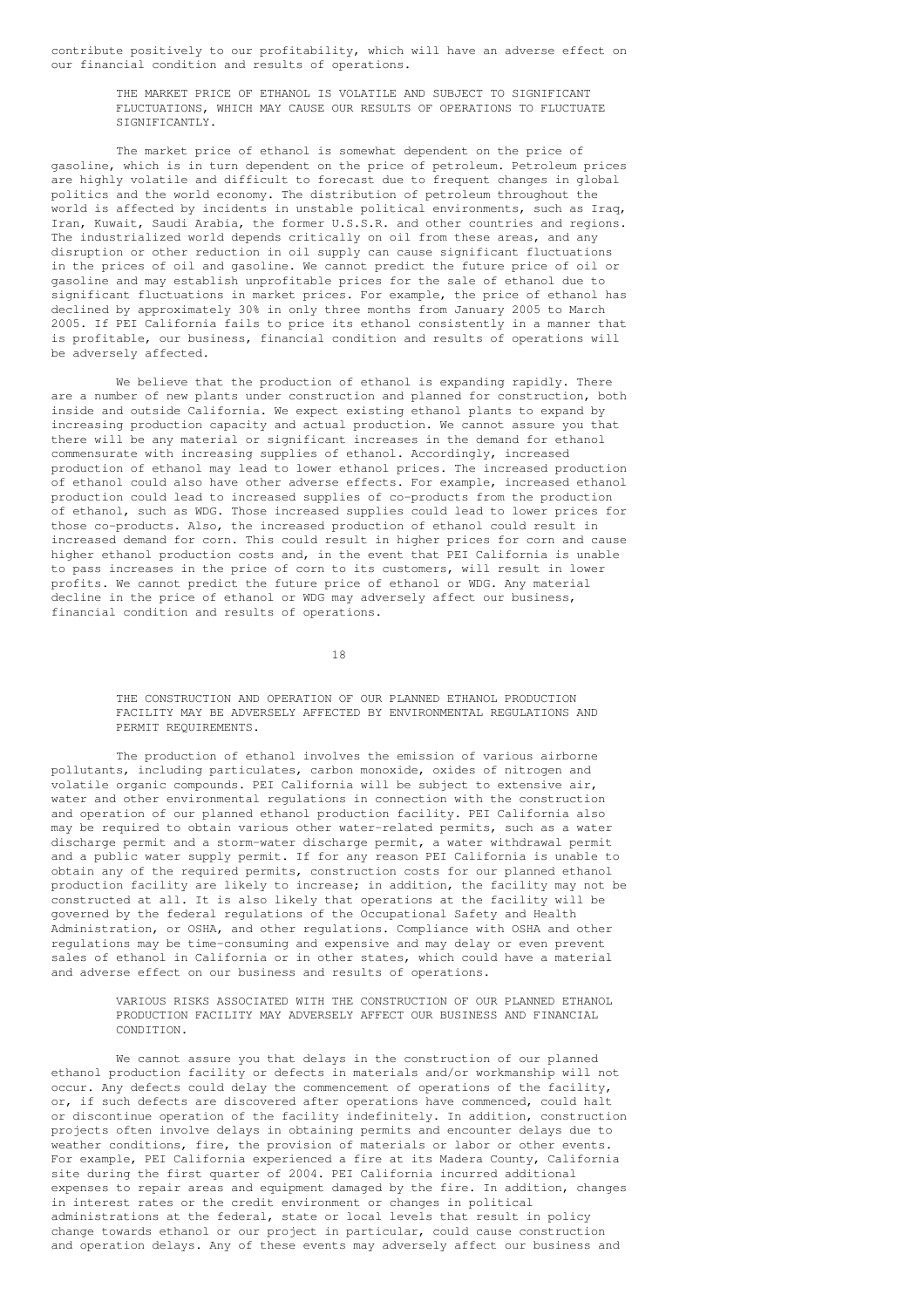#### financial condition.

There can be no assurance that PEI California will not encounter hazardous conditions at the Madera County, California site. PEI California may encounter conditions at the site that may delay construction of the facility. If PEI California encounters a hazardous condition at the site, work may be suspended and PEI California may be required to correct the condition prior to continuing construction. The presence of a hazardous condition would likely delay construction of the facility and may require significant expenditure of resources to correct the condition. In addition, W. M. Lyles Co. may be entitled to an increase in its fees and afforded additional time for performance if it has been adversely affected by the hazardous condition. If PEI California encounters any hazardous condition during construction, our business and financial condition may be adversely affected.

We have based our estimated capital resource needs on a design for the planned ethanol production facility and related co-generation facility that we estimate will cost approximately \$60 million. The estimated cost of the facility is based on preliminary discussions and estimates, and we cannot assure you that the final construction cost of the facility will not be significantly higher. Any significant increase in the final construction cost of the facility may adversely affect our business, financial condition and results of operations.

19

PEI CALIFORNIA'S DEPENDENCE ON AND AGREEMENTS WITH W. M. LYLES CO. FOR THE CONSTRUCTION OF OUR PLANNED ETHANOL PRODUCTION FACILITY COULD ADVERSELY AFFECT OUR BUSINESS AND FINANCIAL CONDITION.

PEI California will be highly dependent upon W. M. Lyles Co. to design and build our planned ethanol production facility in Madera County, California. PEI California has entered into agreements with W. M. Lyles Co. for the construction of this facility. These agreements contain a number of provisions that are favorable to W. M. Lyles Co. and unfavorable to PEI California. These agreements also include a provision that requires PEI California to pay a termination fee of \$5.0 million to W. M. Lyles Co. if PEI California terminates it in favor of another contractor, in addition to payment of all costs incurred by W. M. Lyles Co. for services rendered through the date of termination. Consequently, if PEI California terminates these agreements, the requirement that it pay the termination fee and costs could adversely affect our business and financial condition. In addition, if W. M. Lyles Co. has entered into or enters into a construction contract with one or more other parties, it may be under pressure to complete another project or projects and may prioritize the completion of another project or projects ahead of our planned facility. As a result, PEI California's ability to commence production of and sell ethanol would be delayed, which would adversely affect our business, financial condition and results of operations.

> THE RAW MATERIALS AND ENERGY NECESSARY TO PRODUCE ETHANOL MAY BE UNAVAILABLE OR MAY INCREASE IN PRICE, ADVERSELY AFFECTING OUR BUSINESS AND RESULTS OF OPERATIONS.

The production of ethanol requires a significant amount of raw materials and energy, primarily corn, water, electricity and natural gas. In particular, we estimate that our planned ethanol production facility will require approximately 12.5 million bushels or more of corn each year and significant and uninterrupted supplies of water, electricity and natural gas. The prices of corn, electricity and natural gas have fluctuated significantly in the past and may fluctuate significantly in the future. In addition, droughts, severe winter weather in the Midwest, where we expect to source corn, and other problems may cause delays or interruptions of various durations in the delivery of corn to California, reduce corn supplies and increase corn prices. We cannot assure you that local water, electricity and gas utilities will be able to reliably supply the water, electricity and natural gas that our planned ethanol production facility will need or will supply such resources on acceptable terms. In addition, if there is an interruption in the supply of water or energy for any reason, we may be required to halt ethanol production. We may not be able to successfully anticipate or mitigate fluctuations in the prices of raw materials and energy through the implementation of hedging and contracting techniques. PEI California's hedging and contracting activities may not lower its prices of raw materials and energy, and in a period of declining raw materials or energy prices, these hedging and contracting strategies may result in PEI California paying higher prices than its competitors. In addition, PEI California may be unable to pass increases in the prices of raw materials and energy to its customers. Higher raw materials and energy prices will generally cause lower profit margins and may even result in losses. Accordingly, our financial condition and results of operation will be significantly affected by the prices and supplies of raw materials and energy.

ITEM 3. CONTROLS AND PROCEDURES.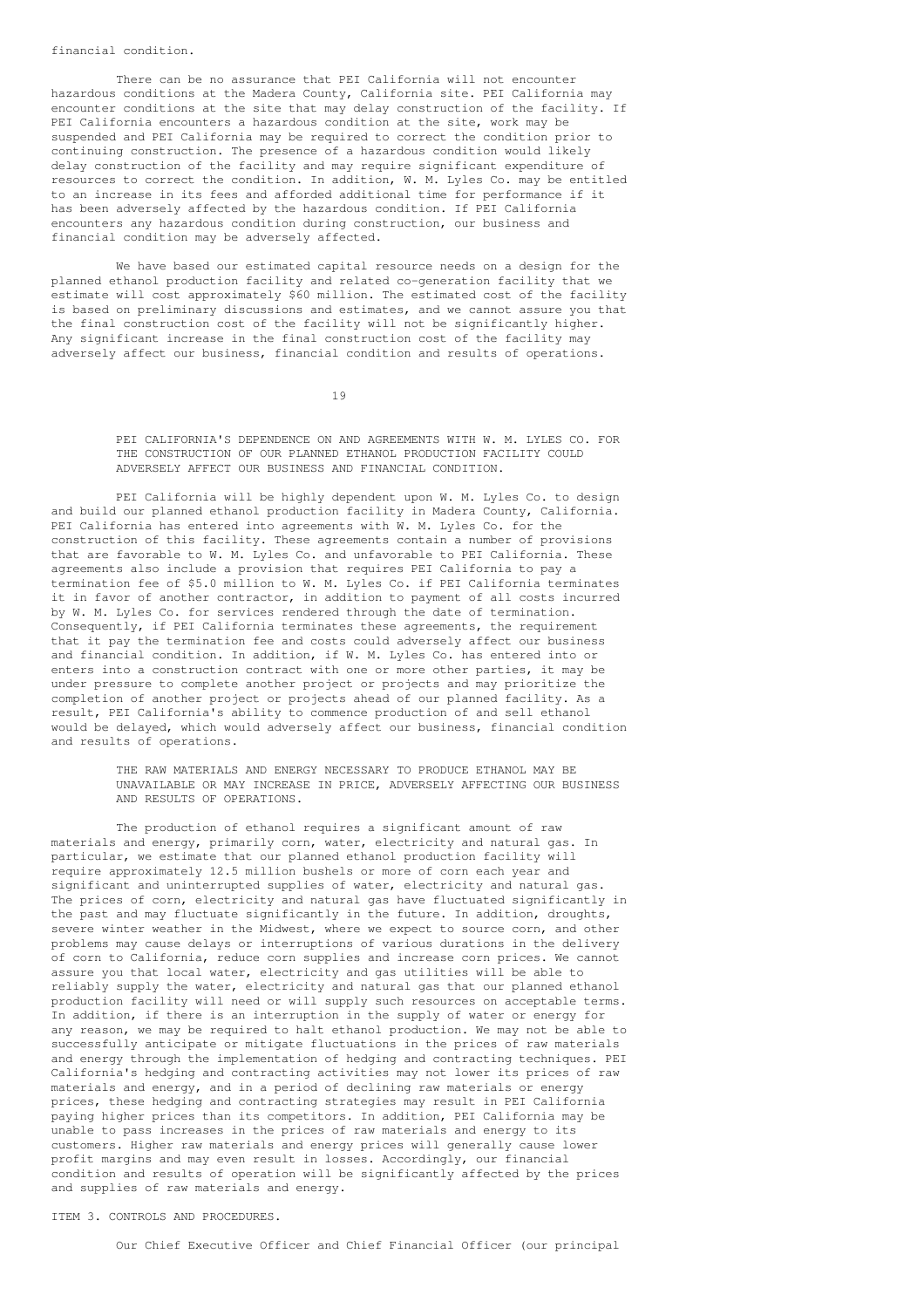executive officer and principal financial officer, respectively) have concluded, based on their evaluations as of March 31, 2005, that the design and operation of our "disclosure controls and procedures" (as defined in Rule 13a-15(e) under the Securities Exchange Act of 1934, as amended ("Exchange Act")), are effective to ensure that information required to be disclosed by us in the reports filed or submitted by us under the Exchange Act is accumulated, recorded, processed, summarized and reported to our management, including our principal executive officer and our principal financial officer, as appropriate to allow timely decisions regarding whether or not disclosure is required.

20

During the quarter ended March 31, 2005, there were no changes in our "internal controls over financial reporting" (as defined in Rule 13a-15(f) under the Exchange Act) that have materially affected, or are reasonably likely to materially affect, our internal controls over financial reporting.

 $21$ 

### PART II - OTHER INFORMATION

#### ITEM 1. LEGAL PROCEEDINGS.

We are subject to legal proceedings, claims and litigation arising in the ordinary course of business. While the amounts claimed may be substantial, the ultimate liability cannot presently be determined because of considerable uncertainties that exist. Therefore, it is possible that the outcome of those legal proceedings, claims and litigation could adversely affect our quarterly or annual operating results or cash flows when resolved in a future period. However, based on facts currently available, management believes such matters will not adversely affect our financial position, results of operations or cash flows.

#### R.A. DAVIS COMMODITIES

On September 22, 2004, R. A. Davis Commodities, LLC filed a complaint for breach of contract, promissory estoppel and negligence in the Superior Court of the State of California for the County of Fresno against PEI California. The complaint seeks actual and consequential damages in the amount of approximately \$700,000 based on PEI California's alleged breach of certain rolled corn purchase contracts. PEI California responded to the complaint on January 27, 2005. PEI California also filed a cross-complaint against RA Davis on that date, alleging breach of oral and written contract in connection with sales of feed product as well as "transloading" services performed for FA Davis. The cross-complaint seeks damages in the amount of \$121,435. We are currently in the process of drafting written discovery, which we plan to serve on plaintiff later this month. The trial in this matter is set for March 13, 2006. We believe that the claims made in the complaint are without merit and we expect to vigorously defend this lawsuit.

#### INSURANCE CORPORATION OF HANOVER

On November 8, 2004, Insurance Corporation of Hanover and Kruse Investments d/b/a Western Milling, LLC (collectively, the "Plaintiffs") filed a complaint for damages in the Superior Court of the State of California for the County of Madera against PEI California. The complaint sought actual and consequential damages in the amount of approximately \$960,800 based on PEI California's alleged breach of contract and negligence in connection with losses suffered by Plaintiffs which arose out of damage caused to Western Milling's canola meal that was stored at PEI California's grain silos located at PEI California's Madera County facility, which facility was the subject of a grain silo fire on January 12, 2004. PEI California's insurance company has settled this matter. Plaintiffs have dismissed the action against PEI California with prejudice and have provided PEI California a written release.

#### GERALD ZUTLER

In January 2003, DriverShield CRM Corp. ("DriverShield"), then a wholly-owned subsidiary of our predecessor, Accessity, was served with a complaint filed by Mr. Gerald Zutler, its former President and Chief Operating Officer, alleging, among other things, that DriverShield breached his employment contract, that there was fraudulent concealment of DriverShield's intention to terminate its employment agreement with Mr. Zutler, and discrimination on the basis of age and aiding and abetting violation of the New York State Human Rights Law. Mr. Zutler is seeking damages aggregating \$3.0 million, plus punitive damages and reasonable attorneys' fees. DriverShield's management believes that DriverShield properly terminated Mr. Zutler's employment for cause, and intends to vigorously defend this suit. An Answer to the complaint was served by DriverShield on February 28, 2003. In 2003, Mr. Zutler filed a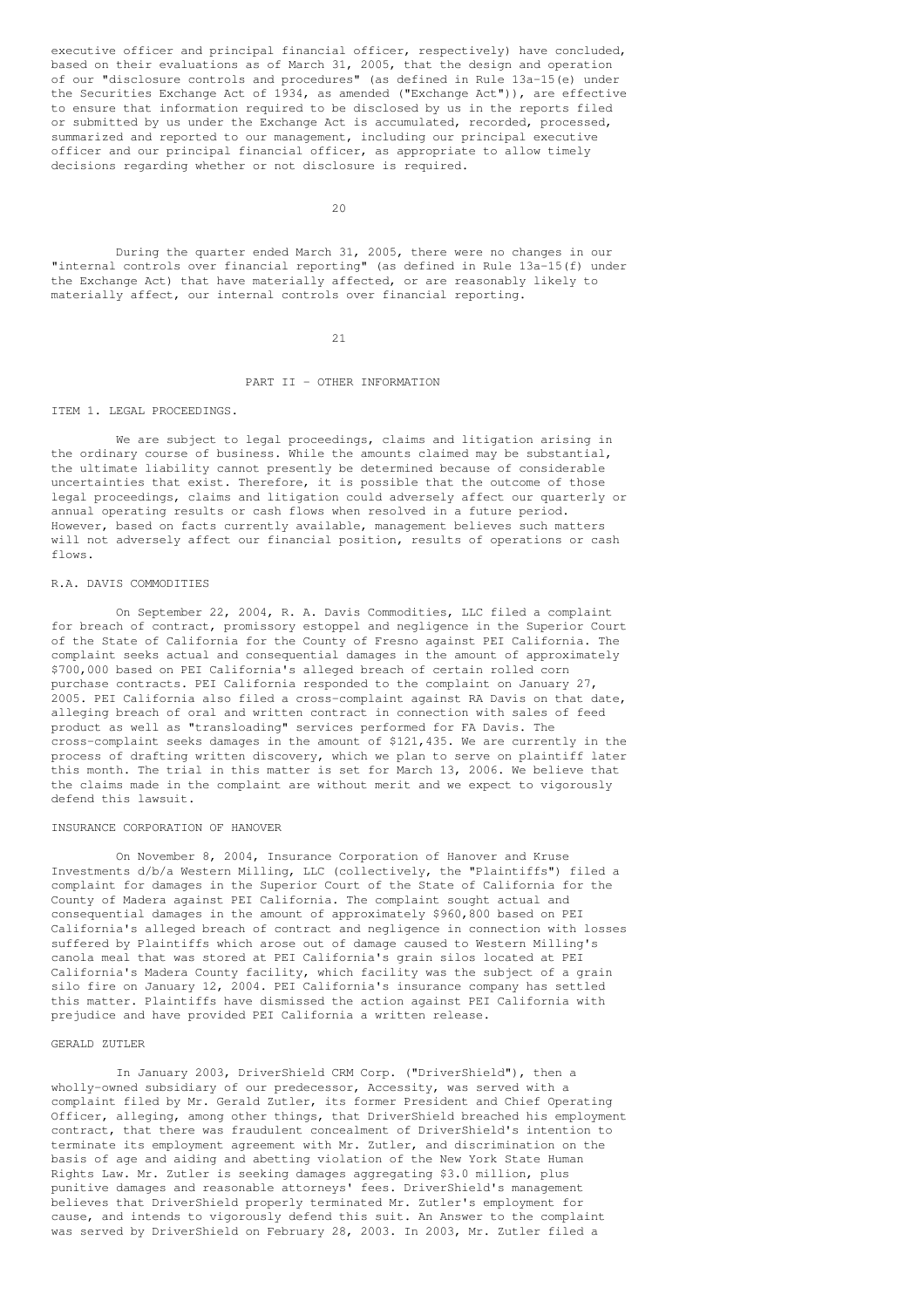motion to have DriverShield's attorney removed from the case. The motion was granted by the court, but was subsequently overturned by an appellate court. DriverShield has filed a claim with its insurance carrier under its directors and officers and employment practices' liability policy. The carrier has agreed to cover certain portions of the claim as they relate to Mr. Siegel, DriverShield's former Chief Executive Officer. The policy has a \$50,000 deductible and a liability limit of \$3.0 million per policy year. At the present time, the carrier has agreed to cover the portion of the claim that relates to Mr. Siegel and has agreed to a fifty percent allocation of expenses.

#### ITEM 2. UNREGISTERED SALES OF EQUITY SECURITIES AND USE OF PROCEEDS.

## RECENT SALES OF UNREGISTERED SECURITIES

On March 23, 2005, we completed the Share Exchange Transaction with the shareholders of PEI California, and the holders of the membership interests of each of Kinergy and ReEnergy, pursuant to which we acquired all of the issued and outstanding capital stock of PEI California and all of the outstanding membership interests of Kinergy and ReEnergy. In connection with the Share Exchange Transaction, we issued an aggregate of 20,610,987 shares of common stock to the shareholders of PEI California, 3,875,000 shares of common stock to the limited liability company member of Kinergy and an aggregate of 125,000 shares of common stock to the limited liability company members of ReEnergy.

On March 23, 2005, we issued to 63 accredited investors in a private offering an aggregate of 7,000,000 shares of common stock at a purchase price of \$3.00 per share, two-year investor warrants to purchase 1,400,000 shares of common stock at an exercise price of \$3.00 per share and two-year investor warrants to purchase 700,000 shares of common stock at an exercise price of \$5.00 per share, for total gross proceeds of approximately \$21,000,000. We paid cash placement agent fees and expenses of approximately \$1,850,400 and issued five-year placement agent warrants to purchase 678,000 shares of common stock at an exercise price of \$3.00 per share in connection with the offering. We also entered into a registration rights agreement in which we agreed to register for resale the shares of common stock issued to investors and the shares of common stock issuable upon exercise of the investor warrants and placement warrants.

Exemption from the registration provisions of the Securities Act of 1933 for the transactions described above is claimed under Section 4(2) of the Securities Act of 1933, among others, on the basis that such transactions did not involve any public offering and the purchasers were sophisticated or accredited with access to the kind of information registration would provide.

#### DIVIDENDS

We have never paid cash dividends on our common stock and do not currently intend to pay cash dividends on our common stock in the foreseeable future. We currently anticipate that we will retain any earnings for use in the continued development of our business.

ITEM 3. DEFAULTS UPON SENIOR SECURITIES.

None.

ITEM 4. SUBMISSION OF MATTERS TO A VOTE OF SECURITY HOLDERS.

(a) Our predecessor, Accessity, held its 2004 annual meeting of shareholders on February 28, 2005. As of the close of business on October 29, 2004, the record date for the meeting, Accessity had outstanding 2,339,414 shares of common stock. The annual meeting was adjourned to February 1, 2005 and again to February 28, 2005. A total of 1,403,434 shares of common stock were represented in person or by proxy at the February 28, 2005 meeting and constituted a quorum.

23

(b) Accessity's management nominee for election as a Class III director was Bruce S. Udell, an incumbent director whose term was to expire at the 2004 annual meeting and who was named as a nominee for election to serve a three-year term expiring at the 2007 annual meeting or until he either was succeeded by another qualified director who has been duly elected or was required to resign in connection with the Share Exchange Transaction. Mr. Udell was elected as a Class III director at the meeting. After the meeting, Accessity's board was comprised of one Class I director, Barry Siegel, whose term was to expire at the 2006 annual meeting, one Class II director, Kenneth J. Friedman, whose term was to expire at the 2005 annual meeting and Mr. Udell. Subsequent to the meeting, on March 23, 2005, both Mr. Udell and Mr. Siegel resigned in connection with the Share Exchange Transaction.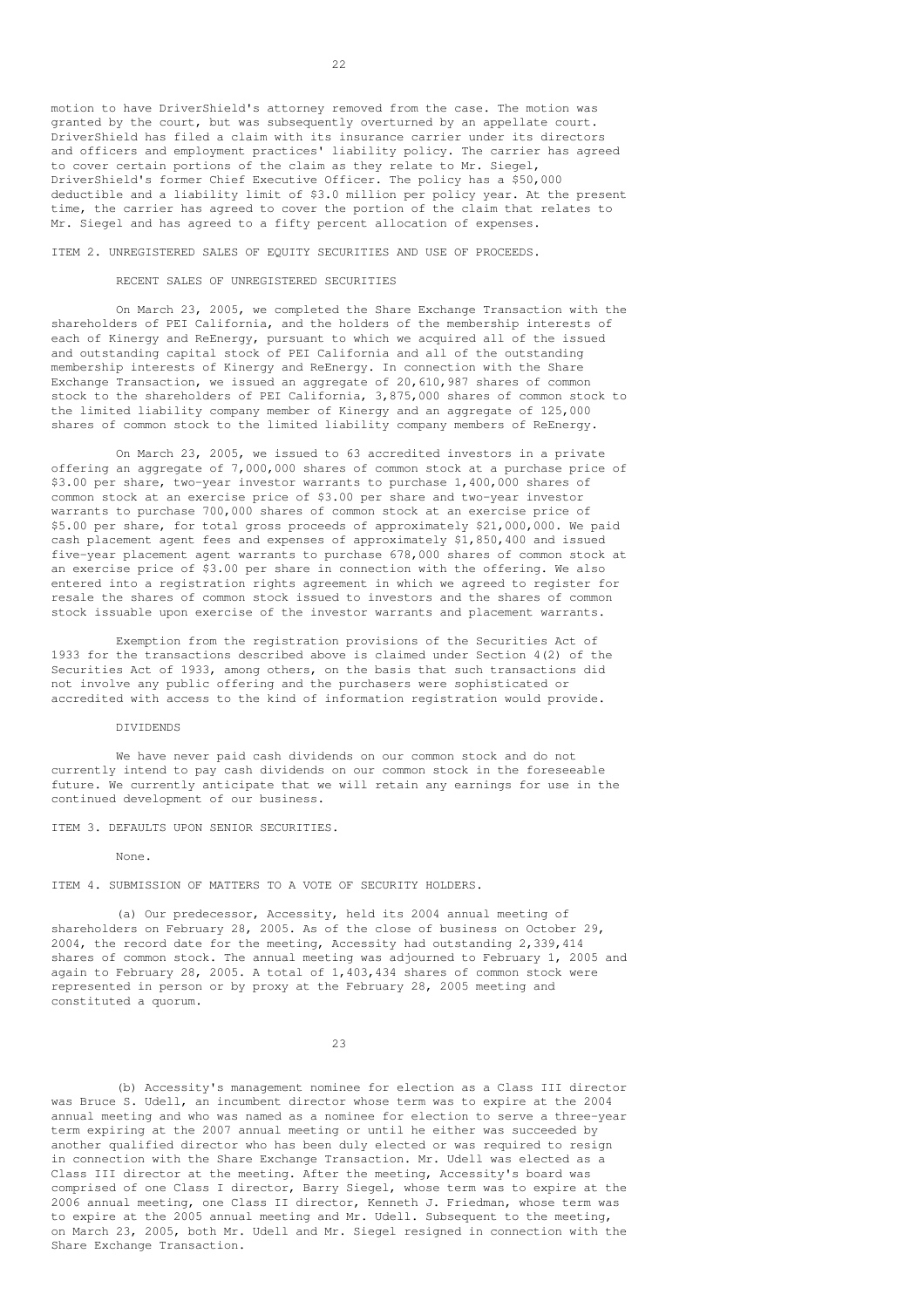(c) (i) Proposal 1: To elect one Class III nominee, Bruce S. Udell, to the board of directors:

| For:        | 1,228,381 |
|-------------|-----------|
| Against:    | 134       |
| Abstention: | 174,919   |

(ii) Proposal 2: To approve the issuance of shares of Accessity common stock and options and warrants in the share exchange pursuant to the terms of the Share Exchange Agreement and the consummation of the transactions contemplated thereby.

| For:              | 1,381,071 |
|-------------------|-----------|
| Against:          | 16,161    |
| Abstention:       | 6.202     |
| Broker non-votes: |           |

(iii) Proposal 3: In the event the share exchange is approved by the shareholders, to approve the transfer of DriverShield CRM Corp., a wholly-owned subsidiary of Accessity, to Barry Siegel, the then Chairman of the Board, President and Chief Executive Officer of Accessity, the issuance of up to 400,000 shares of common stock to Barry Siegel and 200,000 shares of common stock to Philip Kart, Accessity's then current Chief Financial Officer and the execution of a consulting and noncompetition agreement between Accessity and each of Barry Siegel and Philip Kart, in full consideration for the agreement of each of Messrs. Siegel and Kart to relinquish cash payments that otherwise would be due to each of them under their respective employment agreements with Accessity as a result of the consummation of the share exchange.

| For:              | 1,204,004 |
|-------------------|-----------|
| Against:          | 190.888   |
| Abstention:       | 8,542     |
| Broker non-votes: |           |

24

(iv) Proposal 4: To approve the sale of Sentaur Corp., a wholly-owned subsidiary of Accessity, to Barry Siegel for the sum of \$5,000 if the share exchange is approved by the shareholders.

| For:              | 1,211,534 |
|-------------------|-----------|
| Against:          | 186,788   |
| Abstention:       | 5,112     |
| Broker non-votes: |           |

(v) Proposal 5: To approve the 2004 Stock Option Plan of Accessity if the share exchange is approved by the shareholders.

| For:              | 1,185,297 |
|-------------------|-----------|
| Aqainst:          | 209,595   |
| Abstention:       | 8,552     |
| Broker non-votes: |           |

(vi) Proposal 6: To approve the reincorporation of Accessity in the State of Delaware under the name "Pacific Ethanol, Inc." to occur immediately prior to the consummation of the share exchange if the share exchange is approved by the shareholders.

| For:              | 1,385,856 |
|-------------------|-----------|
| Against:          | 11,426    |
| Abstention:       | 6.152     |
| Broker non-votes: |           |

(vii) Proposal 7: To approve an amendment to the articles of incorporation of Accessity to change the name of Accessity to "Pacific Ethanol, Inc." effective immediately prior to the consummation of the share exchange, if the share exchange is approved by the shareholders and the Delaware reincorporation does not occur.

| For:              | 1,392,071 |
|-------------------|-----------|
| Aqainst:          | 7.881     |
| Abstention:       | 3,482     |
| Broker non-votes: |           |

(d) Not applicable.

ITEM 5. OTHER INFORMATION.

None.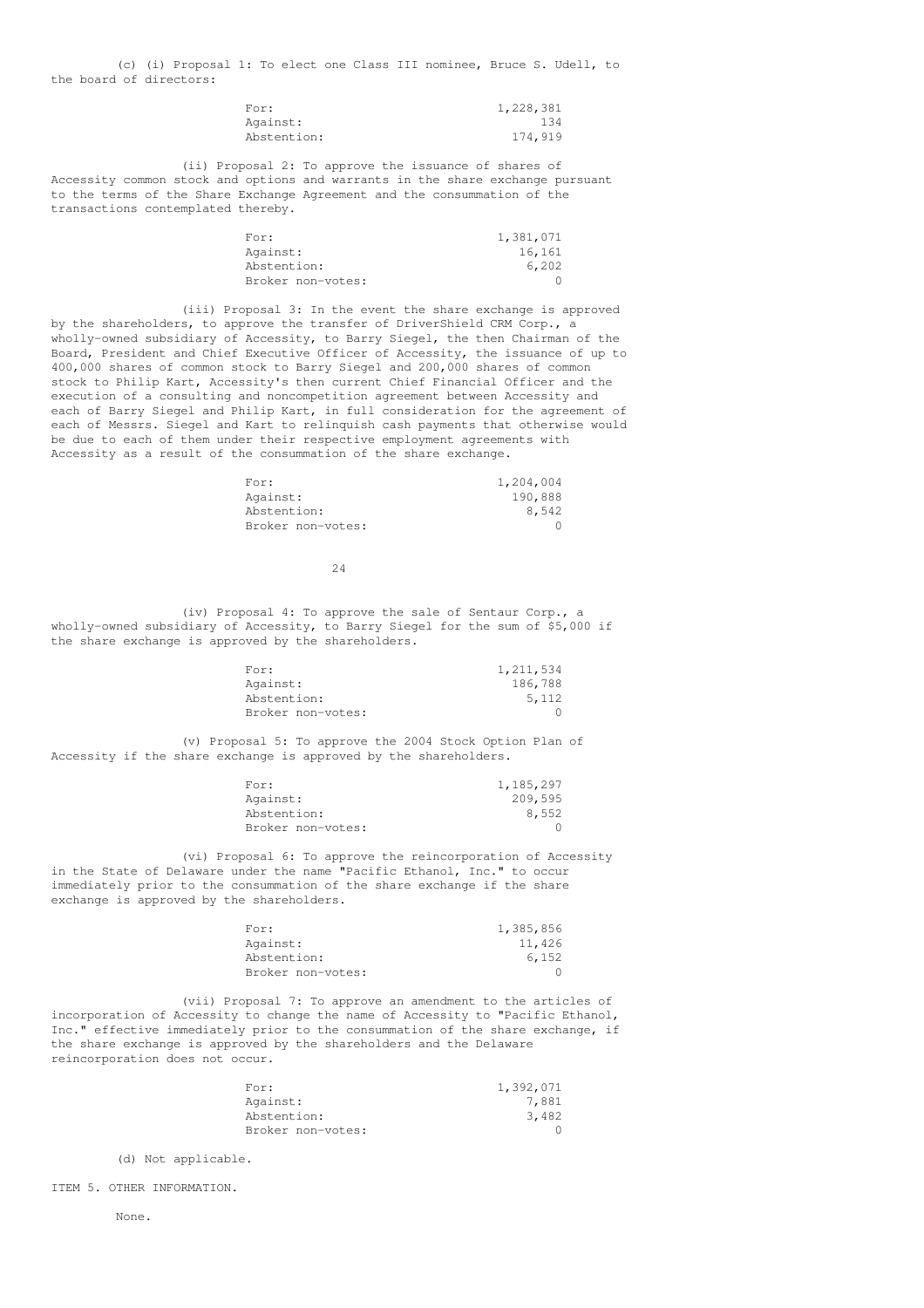# ITEM 6. EXHIBITS.

| Exhibit |                                                                                                                                                                             |
|---------|-----------------------------------------------------------------------------------------------------------------------------------------------------------------------------|
| Number  | Description                                                                                                                                                                 |
|         |                                                                                                                                                                             |
| 10.1    | Ethanol Purchase and Marketing Agreement dated March<br>4, 2005 between Kinergy Marketing, LLC and Phoenix<br>Bio-Industries, LLC                                           |
| .31     | Certifications Required by Rule 13a-14(a) of the<br>Securities Exchange Act of 1934, as amended, as<br>Adopted Pursuant to Section 302 of the Sarbanes-Oxley<br>Act of 2002 |
| 32      | Certification of President and Chief Financial<br>Officer Pursuant to 18 U.S.C. Section 1350, as<br>Adopted Pursuant to Section 906 of the Sarbanes-Oxley<br>Act of 2002    |

26

# SIGNATURES

In accordance with the requirements of the Exchange Act, the registrant caused this report to be signed on its behalf by the undersigned, thereunto duly authorized.

# PACIFIC ETHANOL, INC.

Dated: May 23, 2005 By: /S/ WILLIAM G. LANGLEY --------------------------------

William G. Langley Chief Financial Officer (principal financial officer and duly authorized officer)

27

EXHIBITS FILED WITH THIS QUARTERLY REPORT ON FORM 10-QSB

| Exhibit<br>Number<br>10.1 | Description<br>Ethanol Purchase and Marketing Agreement dated March<br>4, 2005 between Kinergy Marketing, LLC and Phoenix                                                                          |
|---------------------------|----------------------------------------------------------------------------------------------------------------------------------------------------------------------------------------------------|
| 31                        | Bio-Industries, LLC<br>Certifications Required by Rule 13a-14(a) of the<br>Securities Exchange Act of 1934, as amended, as<br>Adopted Pursuant to Section 302 of the Sarbanes-Oxley<br>Act of 2002 |
| 32                        | Certification of President and Chief Financial<br>Officer Pursuant to 18 U.S.C. Section 1350, as<br>Adopted Pursuant to Section 906 of the Sarbanes-Oxley<br>Act of 2002                           |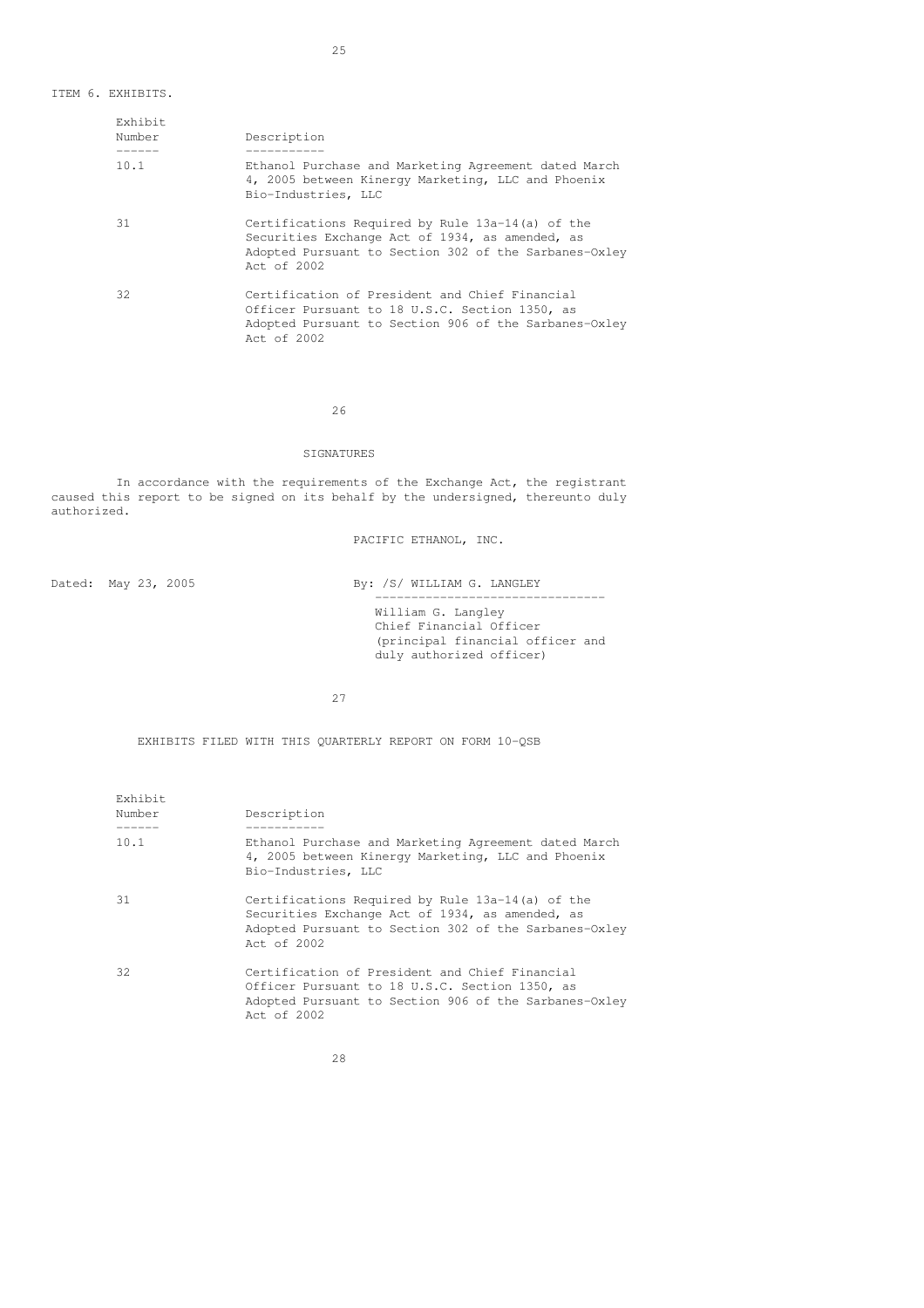### ETHANOL PURCHASE AND MARKETING AGREEMENT

This Agreement is entered into as of this 4th day of March 2005, by and between Phoenix Bio-Industries, LLC, a California limited liability company and Kinergy Marketing, LLC, a California limited liability company.

| SELLER: | Phoenix Bio-Industries ("PBI") |  |
|---------|--------------------------------|--|
|         | P. O. Box 1029                 |  |
|         | 31120 Nutmeg Road              |  |
|         | Goshen, CA 93227               |  |

BUYER: Kinergy Marketing ("KINERGY") 1260 Lake Blvd., Suite 225 Davis, California 95616

#### WITNESSETH:

A. PBI is a manufacturer of ethanol and KINERGY intends to purchase the ethanol from PBI for the purposes of reselling the ethanol on the open market and under the terms and conditions of this Agreement.

B. Concurrently herewith, PBI, Pacific Ethanol, Inc., a California corporation ("Pacific Ethanol") and Western Milling, LLC, a California limited liability company ("Western") are entering into a WDG Marketing and Services Agreement ("WDG Agreement") whereby Western will have the exclusive right to market the wet distillers grain ("WDGs") produced by Pacific Ethanol's plant to be constructed near Madera, California.

C. In consideration of the mutual covenants contained herein and for other good and valuable consideration, receipt of which is hereby acknowledged, the parties hereto agree as follows:

PRODUCT: Fuel grade ethanol

QUALITY: Meets ASTM - D4806 specifications for denatured fuel ethanol. During the term of this agreement, PBI agrees to collect samples for each shipment and retain them for a three-month period. Each product sample will be labeled to include the customer order number, production date and any other applicable information.

TERM: The agreement will begin with the commencement of ethanol production at PBI's Goshen plant. The initial term of this Agreement shall be for 2 consecutive years commencing on the date that ethanol is first available for marketing from the Goshen

1

Plant (the "Initial TERM") and from year to year thereafter until terminated as provided herein. All parties agree that at the end of the Initial Term, assuming the agreement is not terminated as provided herein, then the next renewal term will BE for the balance of the then calendar year. Thereafter, this agreement will automatically RENEW FOR an additional one year term unless either party terminates the agreement 60 days before the end of the renewal term. It is the intent of the parties that after the Initial term of this Agreement and after the Initial term of the WDG Agreement, the renewal term for both Agreements will be one YEAR, on a calendar year basis

VOLUME: KINERGY will market the entire production of ethanol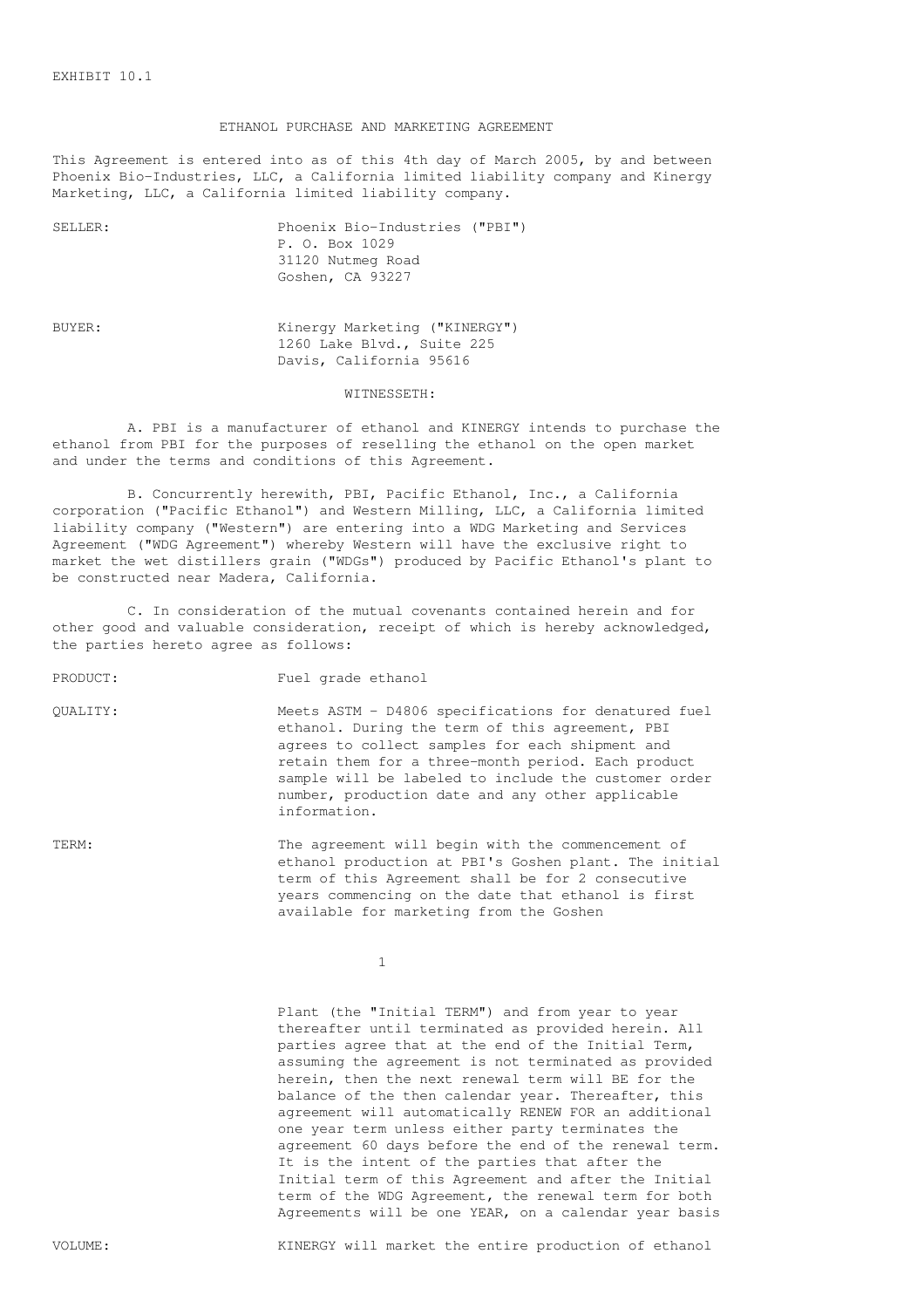from PBI's Goshen plant, estimated to be approximately 2,000,000 to 2,500,000 gallons per month at start up with expansions at a later date. PM will provide KINERGY with a forecast of production on or before the 15111 of each month for the future month. KINERGY acknowledges that P.8I has only limited storage capacity and KINERGY will use commercially reasonable efforts to remove the ethanol in a timely manner. In the event that stored ethanol exceeds capacity more than 2 times in a 60 day period or for longer than 24 hours at any given time, PBI shall have the right, in addition to any other claims available to PBI under applicable law, to terminate this Agreement. A default under this paragraph shall be communicated to KINERGY's designated representative by facsimile or e-mail. MEASUREMENT: Net gallons temperature compensated to 60 degrees Fahrenheit or Net liters at 15 degrees C. TITLE: Title transfers from seller to buyer at inlet flange of receiving tank PRICE: KINERGY will pay PBI the gross sales price to the customer less transportation expenses and a 1.0% marketing fee, after transportation expenses. Transportation expenses include, truck, rail and terminal fees. PISS and KINERGY will mutually agree upon the company or companies providing transportation services during the term of this Agreement. PBI has the right to elect to participate in a pool receiving the average price of ethanol marketed by Kinergy in the respective period of the Pacific Ethanol Madera facility and the PBI Goshen facility or PBI has the right to elect to receive the specific price that resulted from its 2 individual ethanol sales. If the individual sales method is elected, KINERGY shall advise PBI by facsimile or e-mail of the price and obtain PBI's approval thereof. PAYMENT TERMS: KINERGY will provide PBI with payment 10 days from shipment of product. If KINERGY is delayed in paying PBI then the finance charge will be 12% per year. If Kinergy or its affiliate or parent company become insolvent or are late in payment by more than five calendar days, then PBI has the right to request that KINERGY provide acceptable security for the account payable and any potential increase therein due to PBI, or PBI has the right to modify the terms herein. Furthermore, should KINERGY become insolvent, PBI has the right to offset any balance owed by PBI or Western Milling to KINERGY, its parent or affiliates, and Pacific Ethanol, including any balance due on the WDG Agreement. AUDIT OF RECORDS: During the term of this agreement, PBI may request a spot invoice audit or a complete audit. PBI will be responsible for any hired auditor fees incurred during such audits. The scope of the audit includes the ability for PBI to audit all sales that KINERGY engages in within California.

TERMINATION FOR AS A RESULT OF DEFAULT In addition to the termination provisions provided above, this Agreement may be terminated, without payment of any penalty, as follows:

(1) if a party defaults in the payment of any amount when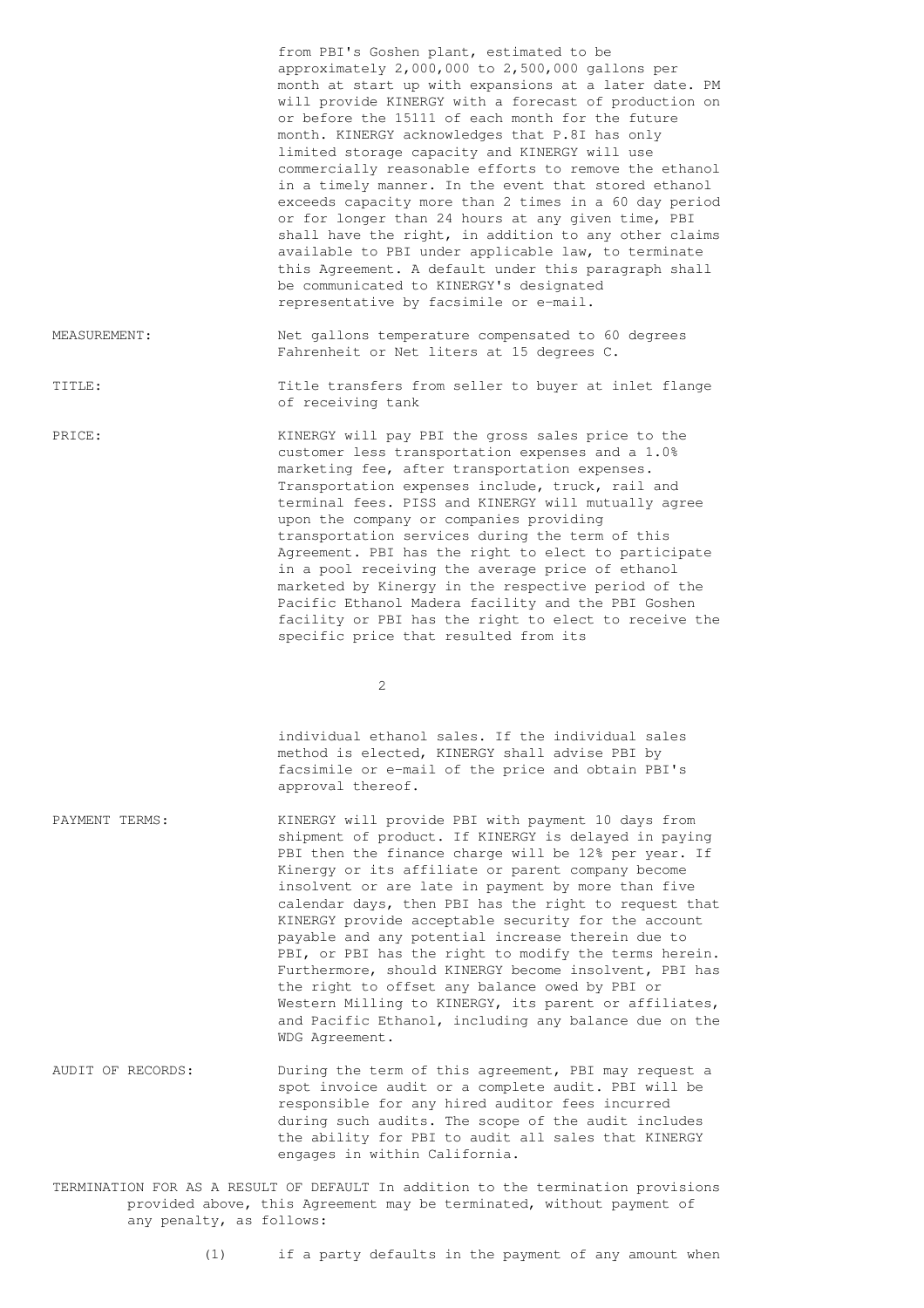due under this Agreement, and such default continues for a period of ten (10) days after written notice of such default has been given to the defaulting party by the other party; or

- (2) by either party, immediately upon notice to the other party, if such other party shall have become bankrupt or insolvent, or entered into a composition or assignment for the benefit of its creditors, or had a receiver appointed for its assets, or become the subject of any winding up of its business or any judicial proceeding relating to or arising out of its financial condition; or
- (3) by either party if the other party shall be in material breach of any of its obligations under this Agreement and shall have failed to cure such breach within twenty (20) days after receiving written notice from the other party of the existence of such breach; or

3

(4) by PBI should KINERGY not remove the ethanol in a timely manner such that it materially affects PBI's ability to produce and store ethanol.

# INDEMNITY:

- A. PBI agrees to defend, hold harmless and indemnify KINERGY from any and all loss or damage, costs and expenses, including legal fees, incurred by PBI from any claim or action asserted against, made or filed against KINERGY claiming loss or injury of any nature whatsoever, resulting from the performance (or failure to perform) by PBI of this Agreement. The foregoing indemnification obligation shall survive any termination of this Agreement.
- B. KINERGY agrees to defend, hold harmless and indemnify PBI from any and all loss or damage, costs and expenses, including legal fees, incurred by PBI from any claim or action asserted against, made or filed against PBI claiming loss or injury of any nature whatsoever, resulting from the performance (or failure to perform) by KINERGY of this Agreement. The foregoing indemnification obligation shall survive any termination of this Agreement.

#### AMENDMENT/WAIVER:

This Agreement may not be modified, amended or waived in any manner except by an instrument in writing signed by both parties hereto. The waiver by either party of compliance with any provision of this Agreement by the other party shall not operate or be construed as a waiver of any other provision of this Agreement, or of any subsequent breach by such party of a provision of this Agreement.

# SUPERSEDES PREVIOUS AGREEMENTS

This Agreement supersedes all prior or contemporaneous negotiations, commitments, agreements (written or oral) and writings between the parties with respect to the subject matter hereof. All such other negotiations, commitments, agreements and writings will have no further force or effect, and the parties to any such other negotiation, commitment, agreement or writing will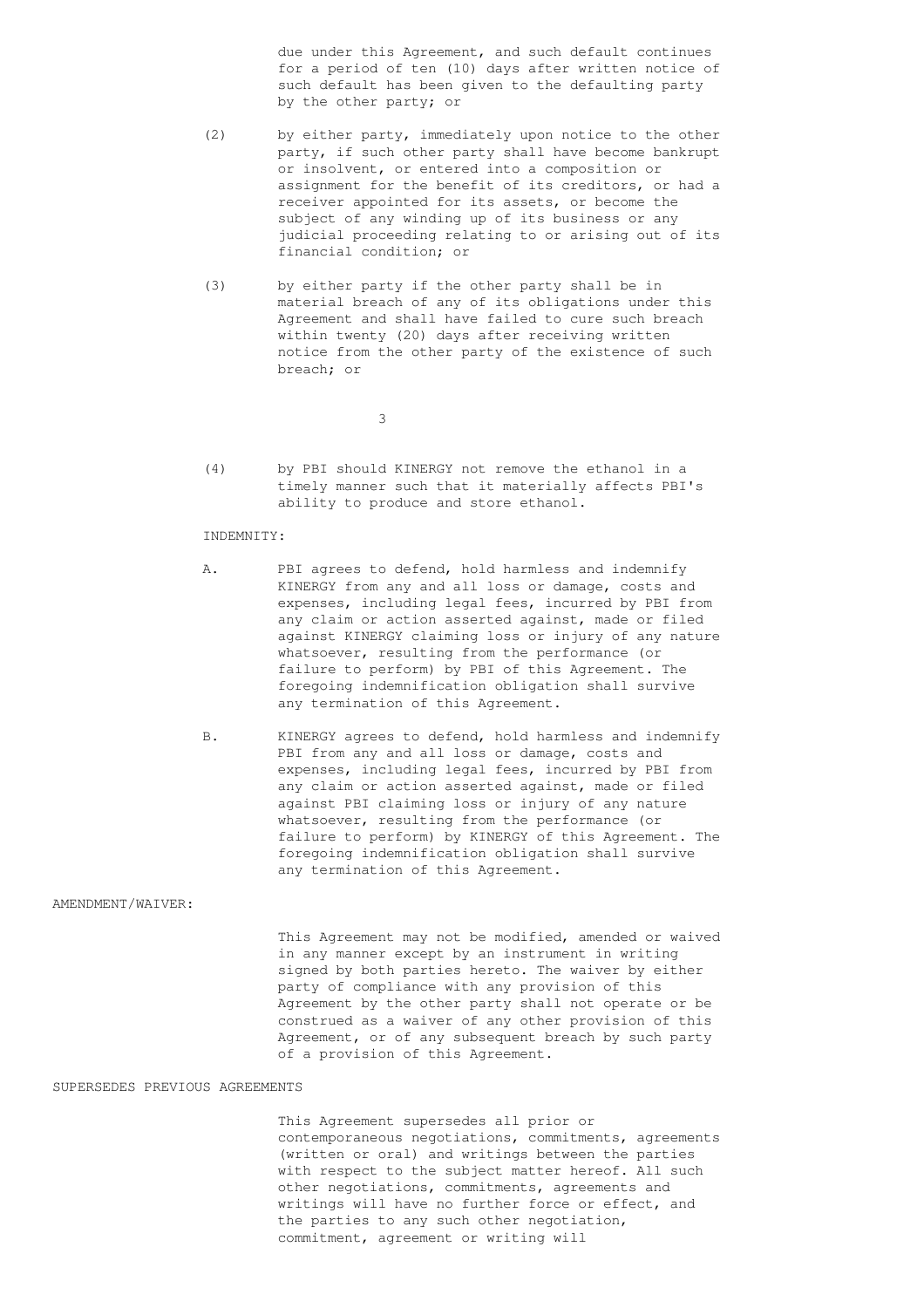have no further rights or obligations thereunder. This Agreement and the WDG Agreement constitute the sole and only agreements between the parties regarding the subject matter hereof GOVERNING LAW/COMPLIANCE: All matters affecting this Agreement, including the validity thereof, are to be governed by, interpreted and construed in accordance with the laws of the United States and the State of California. DISPUTES: Any disputes that arise between the parties with respect to the performance of this Agreement shall be submitted to arbitration to the American Arbitration Association, conducted in Tulare County, to be determined and resolved by said Association under its rules and procedures in effect at the time of submission and the parties hereby agree to share equally in the costs of said arbitration. NOTICES: Any notice hereunder by either party to the other shall be given in writing by personal delivery, by telecopy (with confirmation of transmission) or by certified mail, return receipt requested. A notice shall be deemed given, if by personal delivery or by telecopy, on the date of such delivery or, if by certified mail, on the date shown on the applicable return receipt. HEADINGS: The headings of Sections and paragraphs herein are included solely for convenience of reference and shall not control the meaning or interpretation of any of the provisions of this Agreement.

OTHER: Notwithstanding any other provision of the agreement, where not in conflict with the foregoing, all other terms and conditions shall be in accordance with standard industry practice.

CONNECTED AGREEMENTS: All parties agree that this Ethanol Purchase and Marketing Agreement is being executed in conjunction with the WDG Agreement. Should Pacific Ethanol terminate or not execute the WDG Agreement then PBI has the right to terminate this Agreement.

LEASE: Pacific Ethanol, and it affiliates and subsidiaries, hereby grant to Western Milling the first right of negotiation and last right of refusal to enter into a lease on the Madera facility on terms mutually agreed upon if Pacific Ethanol decides to lease the

5

facility to a 3rd party. If such a lease were executed it would reserve the right to retain 3 silos for Pacific Ethanol's corn storage if Pacific Ethanol decided to not have Western Milling procure and inventory corn.

FORCE MAJEURE: KINERGY shall not be liable to PBI for its failure to deliver services hereunder, and PBI shall not be liable to KINERGY for its failure to produce ethanol when such failure shall be due to the failure OF PROCESSING EQUIPMENT, fires, floods, storms, weather conditions, strikes, lock outs, other industrial disturbance, riots, legal interference, governmental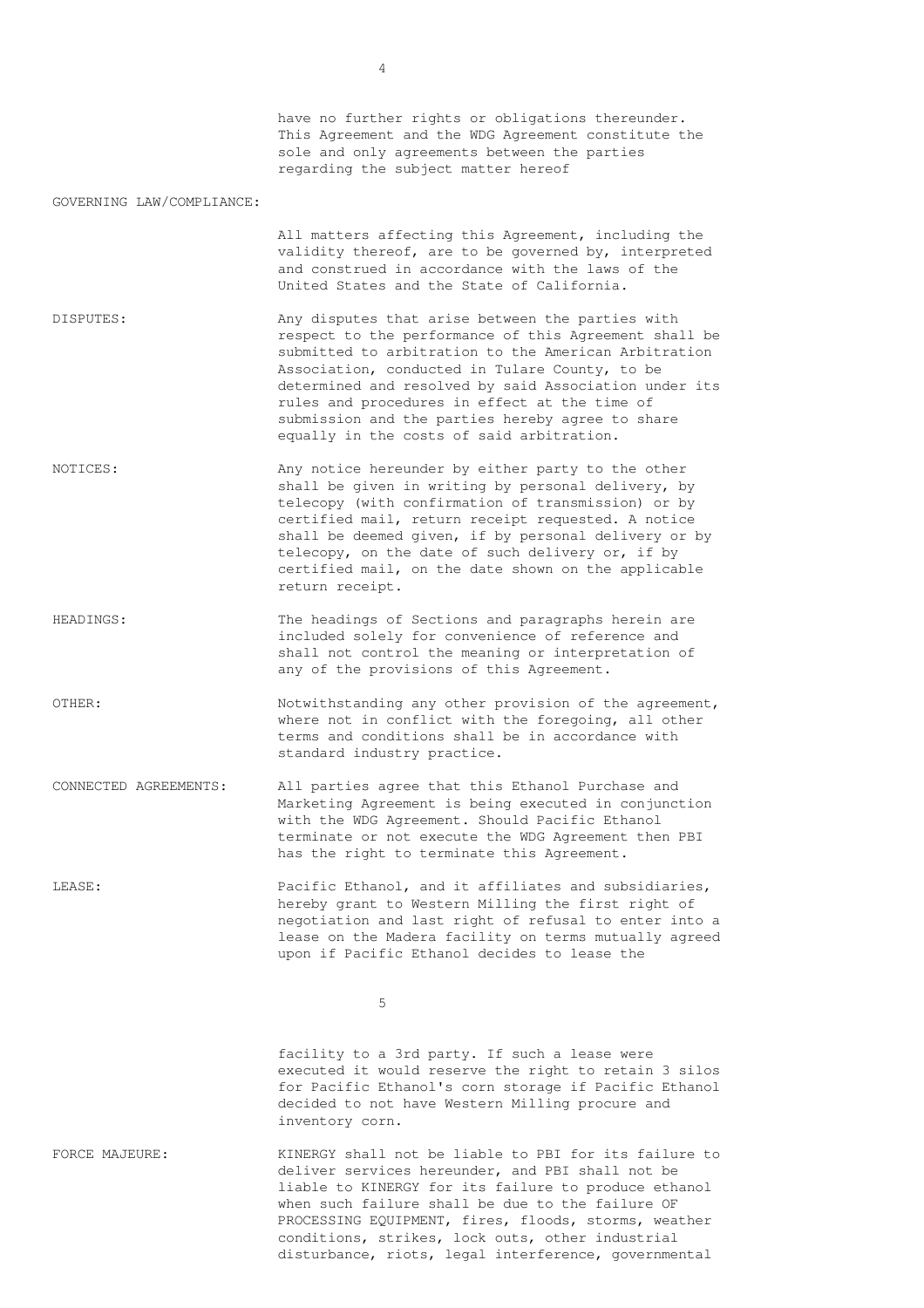action or regulation, acts of terrorism, acts of God or public enemy, or, without limitation by enumeration, any other cause beyond KINERGY's or PBI's reasonable control; provided KINERGY or PBI shall promptly and diligently take such action as may be necessary and practicable under the then existing circumstances to remove the cause of failure and resume delivery of services or ethanol. The party seeking to invoke this provision shall provide notice within 48 HOURS OR SUCH other time as is reasonable under the circumstances. The party shall further notify the other party as to the time when the force majeure condition is no longer in effect.

SUCCESSORS AND ASSIGNS: This Agreement shall be binding upon and will inure to the benefit of the parties hereto and their respective successor and assigns and wherever a reference in this Agreement is made to either of the parties hereto such reference will be deemed to include, if applicable, also a reference to the successors and assigns of such party, as if in every case so expressed. Notwithstanding the foregoing, KINERGY shall not assign this Agreement without the express written consent of PBI which consent shall not be unreasonably withheld.

In witness whereof, the parties hereto have EXECUTED THIS Agreement on the date indicated below.

Phoenix Bio-Industries Inc. The Minergy Marketing, LLC.

| By /s/ Richard Eastman                | By /s/ Neil Koehler           |
|---------------------------------------|-------------------------------|
|                                       |                               |
| <b>Blake and Benedict Barrel deal</b> | $M = 2.1$ $M = 1.1$ $M = 1.1$ |

Richard Eastman, President Date: March 10, 2005 Date: March 10, 2005

---------------------<br>Neil Koehler, President

6

Western Milling LLC. The Pacific Ethanol, Inc.

Kevin Kruse, President Turner, COO Date: March 4, 2005 Date: March 10, 2005

By /s/ Kevin Kruse By /s/ Ryan Turner

------------------- --------------------

7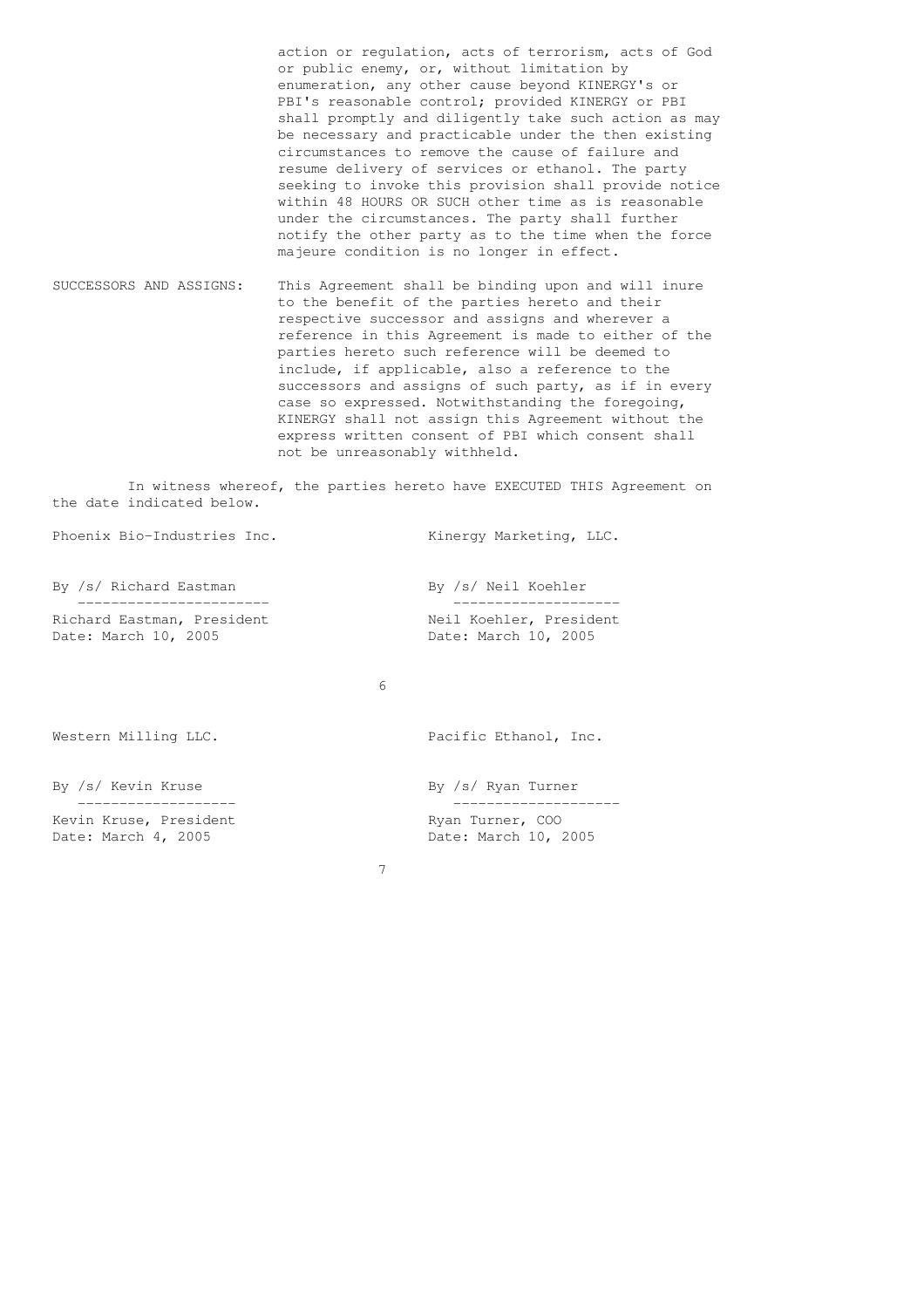### CERTIFICATIONS

I, Neil M. Koehler, certify that:

1. I have reviewed this Form 10-QSB of Pacific Ethanol, Inc.;

2. Based on my knowledge, this report does not contain any untrue statement of a material fact or omit to state a material fact necessary to make the statements made, in light of the circumstances under which such statements were made, not misleading with respect to the period covered by this report;

3. Based on my knowledge, the financial statements, and other financial information included in this report, fairly present in all material respects the financial condition, results of operations and cash flows of the small business issuer as of, and for, the periods presented in this report;

4. The small business issuer's other certifying officer(s) and I are responsible for establishing and maintaining disclosure controls and procedures (as defined in Exchange Act Rules 13a-15(e) and 15d-15(e)) [language omitted pursuant to SEC Release 34-47986] for the small business issuer and have:

(a) Designed such disclosure controls and procedures, or caused such disclosure controls and procedures to be designed under our supervision, to ensure that material information relating to the small business issuer, including its consolidated subsidiaries, is made known to us by others within those entities, particularly during the period in which this report is being prepared;

(b) [Omitted pursuant to SEC Release 34-47986];

(c) Evaluated the effectiveness of the small business issuer's disclosure controls and procedures and presented in this report our conclusions about the effectiveness of the disclosure controls and procedures, as of the end of the period covered by this report based on such evaluation; and

(d) Disclosed in this report any change in the small business issuer's internal control over financial reporting that occurred during the small business issuer's most recent fiscal quarter (the small business issuer's fourth fiscal quarter in the case of an annual report) that has materially affected, or is reasonably likely to materially affect, the small business issuer's internal control over financial reporting; and

5. The small business issuer's other certifying officer(s) and I have disclosed, based on our most recent evaluation of internal control over financial reporting, to the small business issuer's auditors, and the audit committee of the small business issuer's board of directors (or persons performing the equivalent functions):

(a) All significant deficiencies and material weaknesses in the design or operation of internal control over financial reporting which are reasonably likely to adversely affect the small business issuer's ability to record, process, summarize and report financial information; and

(b) Any fraud, whether or not material, that involves management or other employees who have a significant role in the small business issuer's control over financial reporting.

Date: May 23, 2005

/S/ NEIL M. KOEHLER

---------------------------------------- Neil M. Koehler, Chief Executive Officer (principal executive officer)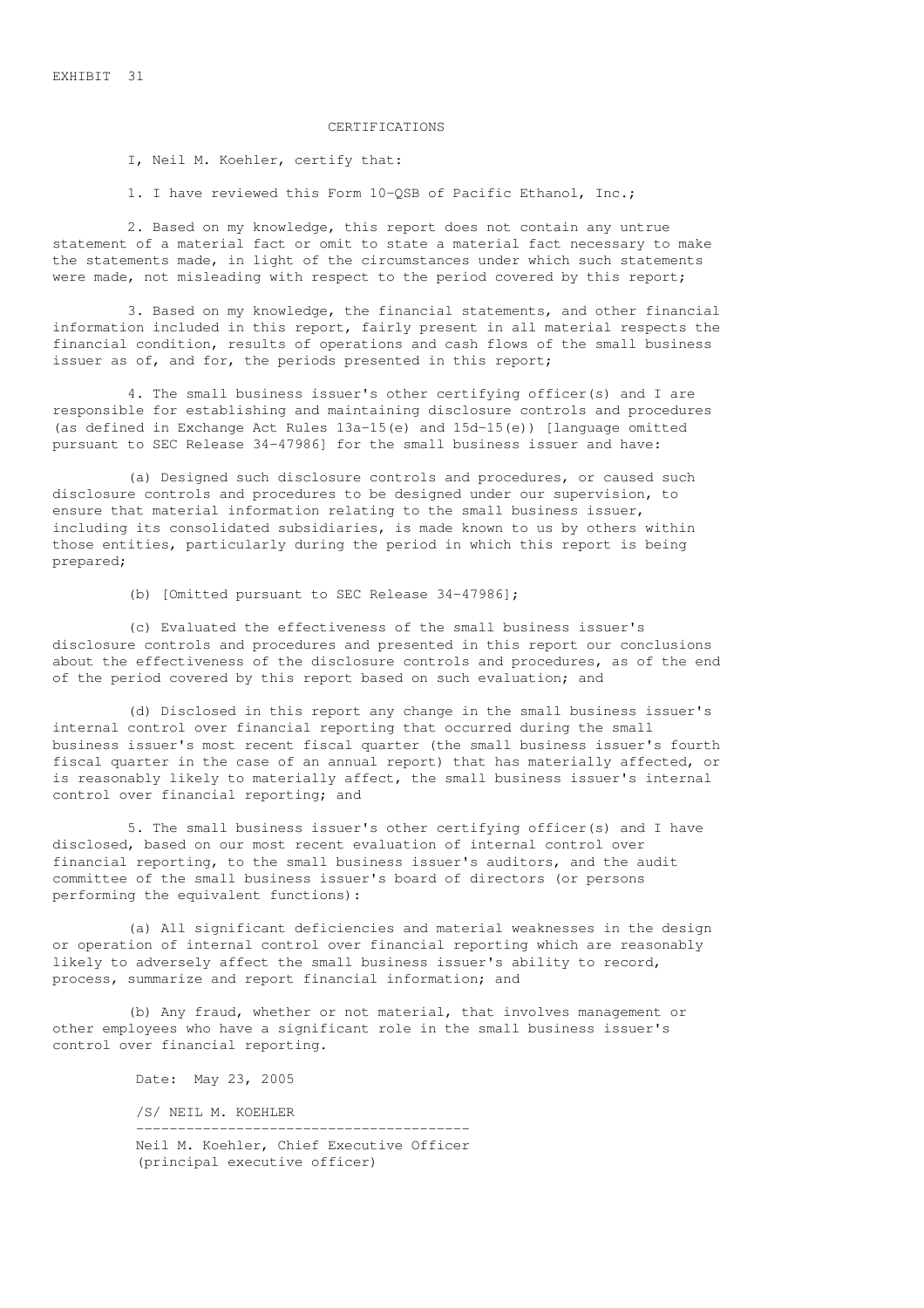I, William G. Langley, certify that:

1. I have reviewed this Form 10-QSB of Pacific Ethanol, Inc.;

2. Based on my knowledge, this report does not contain any untrue statement of a material fact or omit to state a material fact necessary to make the statements made, in light of the circumstances under which such statements were made, not misleading with respect to the period covered by this report;

3. Based on my knowledge, the financial statements, and other financial information included in this report, fairly present in all material respects the financial condition, results of operations and cash flows of the small business issuer as of, and for, the periods presented in this report;

4. The small business issuer's other certifying officer(s) and I are responsible for establishing and maintaining disclosure controls and procedures (as defined in Exchange Act Rules 13a-15(e) and 15d-15(e)) [language omitted pursuant to SEC Release 34-47986] for the small business issuer and have:

(a) Designed such disclosure controls and procedures, or caused such disclosure controls and procedures to be designed under our supervision, to ensure that material information relating to the small business issuer, including its consolidated subsidiaries, is made known to us by others within those entities, particularly during the period in which this report is being prepared;

(b) [Omitted pursuant to SEC Release 34-47986];

(c) Evaluated the effectiveness of the small business issuer's disclosure controls and procedures and presented in this report our conclusions about the effectiveness of the disclosure controls and procedures, as of the end of the period covered by this report based on such evaluation; and

(d) Disclosed in this report any change in the small business issuer's internal control over financial reporting that occurred during the small business issuer's most recent fiscal quarter (the small business issuer's fourth fiscal quarter in the case of an annual report) that has materially affected, or is reasonably likely to materially affect, the small business issuer's internal control over financial reporting; and

5. The small business issuer's other certifying officer(s) and I have disclosed, based on our most recent evaluation of internal control over financial reporting, to the small business issuer's auditors and the audit committee of the small business issuer's board of directors (or persons performing the equivalent functions):

(a) All significant deficiencies and material weaknesses in the design or operation of internal controls over financial reporting which are reasonably likely to adversely affect the small business issuer's ability to record, process, summarize and report financial information; and

(b) Any fraud, whether or not material, that involves management or other employees who have a significant role in the small business issuer's control over financial reporting.

Date: May 23, 2005

/S/ WILLIAM G. LANGLEY

------------------------------------------- William G. Langley, Chief Financial Officer (principal financial officer)